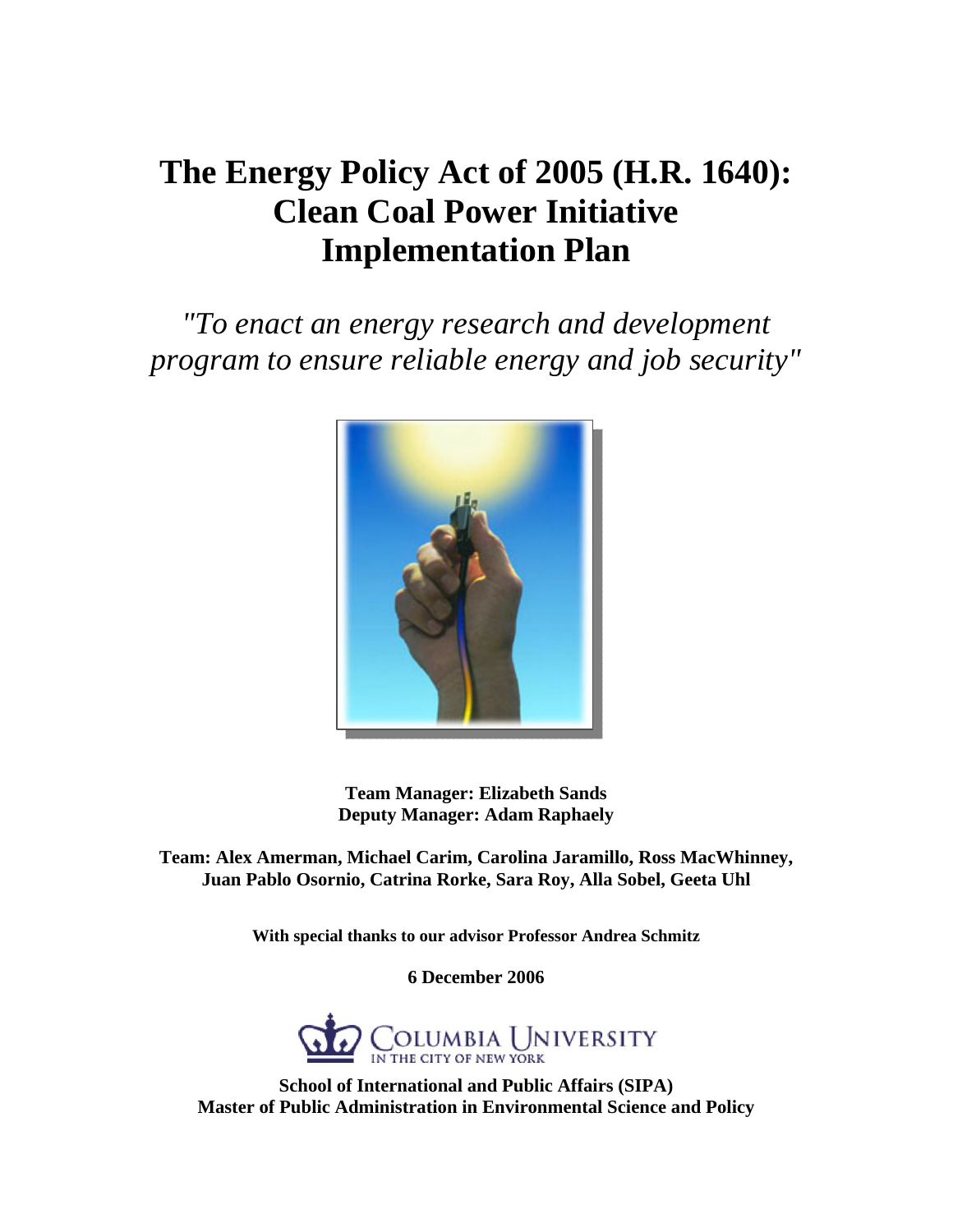#### **Disclaimer**

This report is the culmination of a two semester workshop course in the Master of Public Administration in Environmental Science and Policy program at Columbia University. The purpose of this workshop is to explore real legislation that has not yet been enacted. The summer semester explored the scientific components behind the environmental problems and the technological solutions that H.R. 1640 offers. The fall semester focused on an implementation plan for the legislation. The plan detailed in this report is a recommendation by this graduate class team. Our simulated implementation plan is as real as feasible within our academic constraints.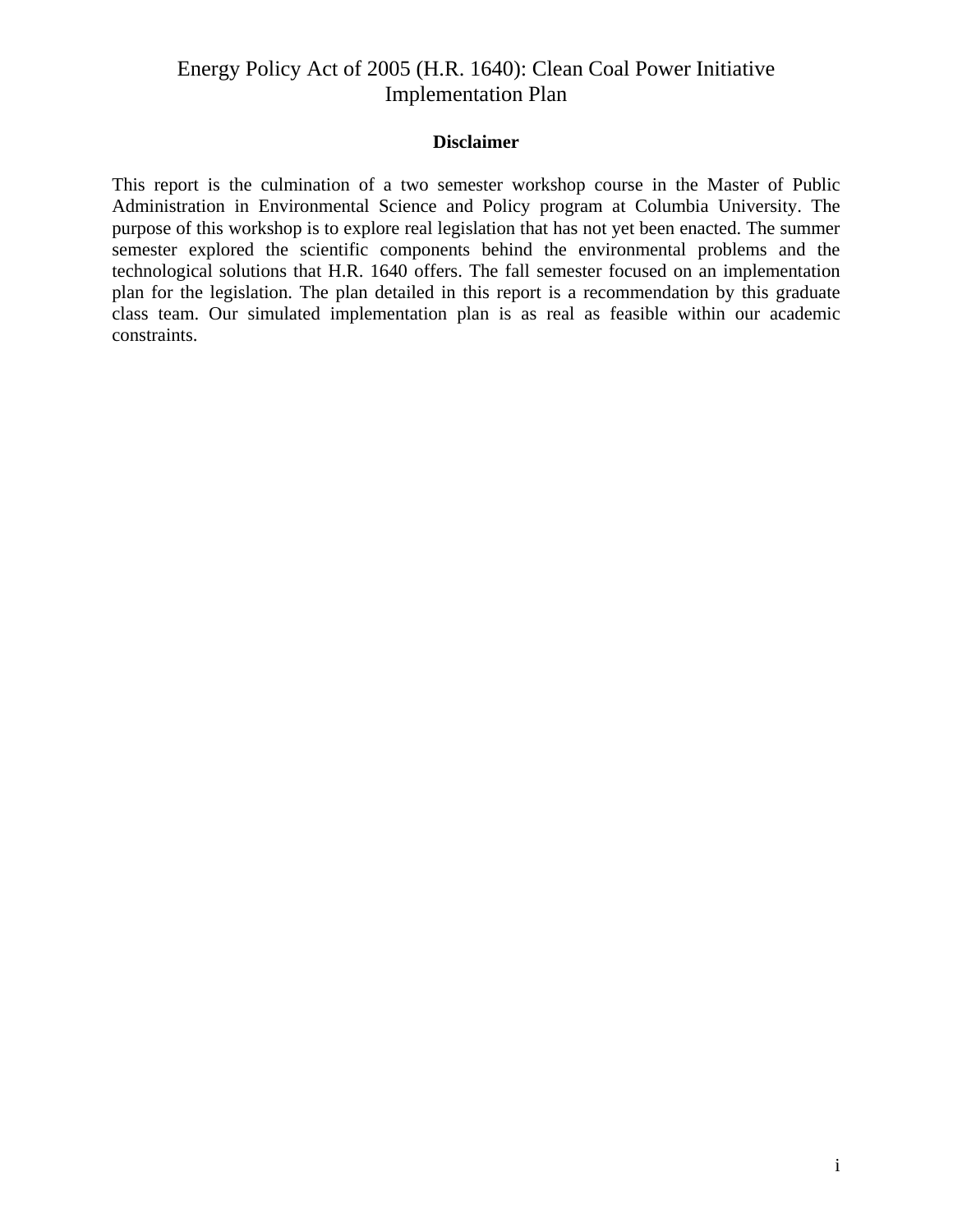# **Table of Contents**

| Appendix A: Environmental and Health Problems Related to Coal Combustion  34 |  |
|------------------------------------------------------------------------------|--|
|                                                                              |  |
|                                                                              |  |
|                                                                              |  |
|                                                                              |  |
|                                                                              |  |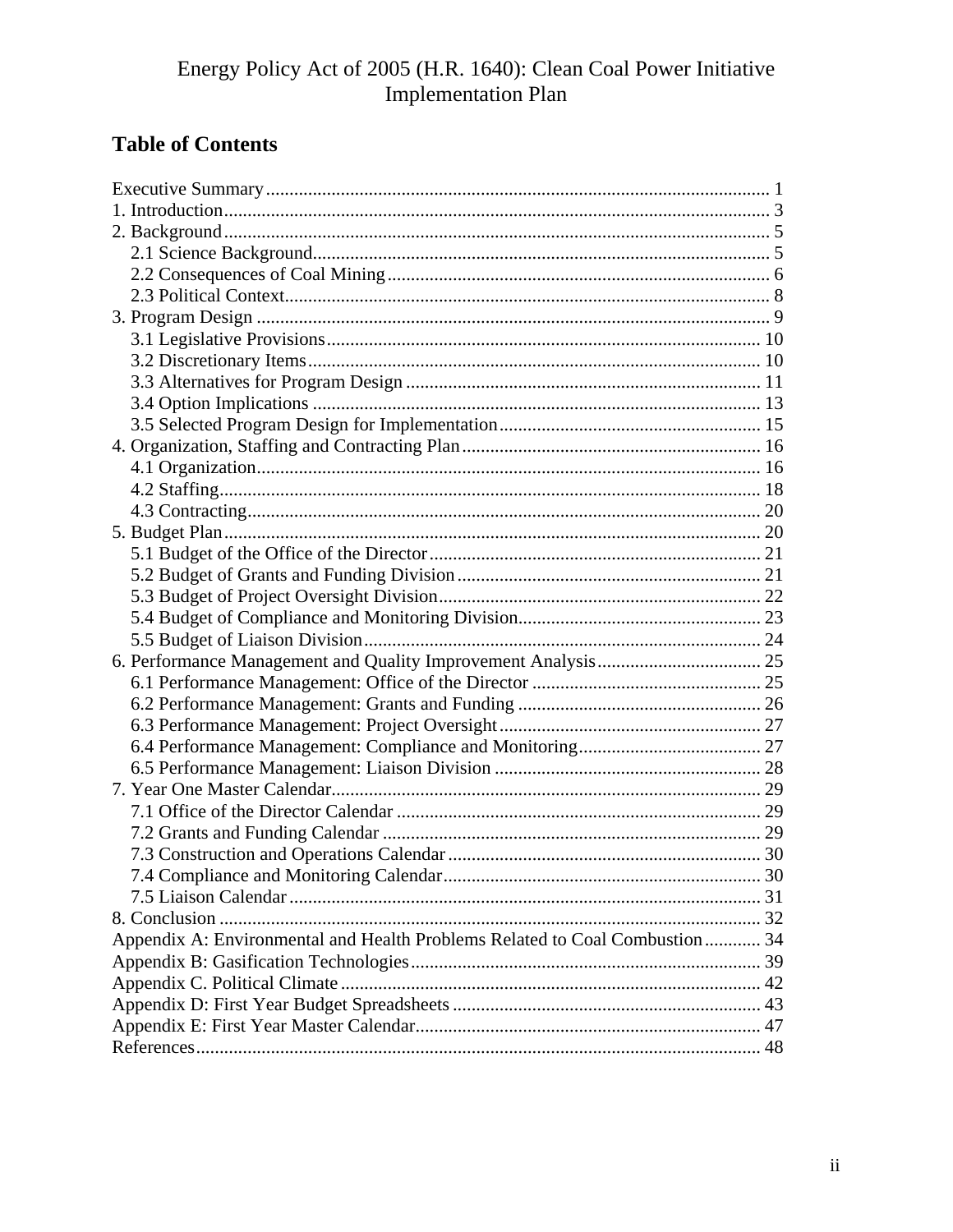# <span id="page-3-0"></span>**Executive Summary**

 $\overline{a}$ 

The Energy Policy Act of 2005 (EPAct) addresses the need of the United States to ensure secure, reliable, and affordable energy. While the primary motivations of the bill give priority to economic and energy reliability concerns, many portions of the bill also provide opportunities for environmental improvements in the energy sector. The Clean Coal Power Initiative (CCPI), Title IV of the bill, is one such opportunity. This report will examine the background of CCPI followed by a proposal for its implementation.

The CCPI's primary goal is to promote wide-scale commercialization of advanced coal power technologies needed to meet the observed and foreseen increase in domestic electricity demand. Some of these technologies, such as coal gasification and gasification based fuel cells are capable of reducing key environmental pollutants, including sulfur dioxide  $(SO<sub>2</sub>)$ , nitrogen oxides (NO<sub>x</sub>), mercury (Hg) and carbon dioxide (CO<sub>2</sub>). Serious environmental and human health problems, such as acid rain, smog, mercury poisoning and global warming are associated with these pollutants.

The EPAct provides financial incentives for the development and application of clean coal technologies. It allocates \$1.8 billion for the CCPI to distribute over the next nine years, at least 60% of which must be directly allocated for gasification projects. We have elected to allocate 80% (or \$1.44 billion) of the total grant amount to gasification technologies while 20% (or \$360 million) will go tow[a](#page-3-1)rds "end-of-pipe" technologies, such as scrubbers<sup>a</sup>. The \$1.44 billion for gasification technologies will contribute to the complete construction of five coal power plants, of which three are to be an established gasification technology, Integrated Gasification Combined Cycle (IGCC) plants, and two are to be of a less-explored technology, gasification Hydrogen Fuel Cell plants. The funding will be broken up into 70% (or \$1.008 billion) for IGCC technology and 30% (or \$432 million) for Hydrogen Fuel Cell technology, accordingly.

In this implementation plan, we have situated a new CCPI program division within the Department of Energy's (DOE) Office of Fossil Energy, one of the department's main program offices. Specifically, the CCPI will be run out of the National Energy Technology Laboratory (NETL), a wholly-owned DOE Laboratory dedicated exclusively to fossil energy research. The CCPI will be broken up into five divisions: Office of the Director, Grants and Funding, Project Oversight, Compliance and Monitoring, and Industry Liaison.

Funding allocation for the deployment of new technologies accepted by the CCPI program will consider project description, viability, and environmental and economic impacts of proposed infrastructure. After the projects are selected, the CCPI must oversee each project to make sure it

<span id="page-3-1"></span><sup>&</sup>lt;sup>a</sup> Scrubbers are "end-of-pipe" pollution control devices that can be installed in the smokestacks of power plants to prevent harmful emissions generated during combustion from being released to the environment. Powdered lime mixed with water traps particulate matter forming a paste. The compound can then be properly removed and treated as toxic waste. Particulate matter trapped by the scrubber depends on the type of fuel being combusted and can include chromic acid, hydrogen sulfide, ammonia, chlorides, fluorides, sulfur dioxide and mercury. For further information see: "Remediation Technologies Screening Matrix" <http://www.frtr.gov>.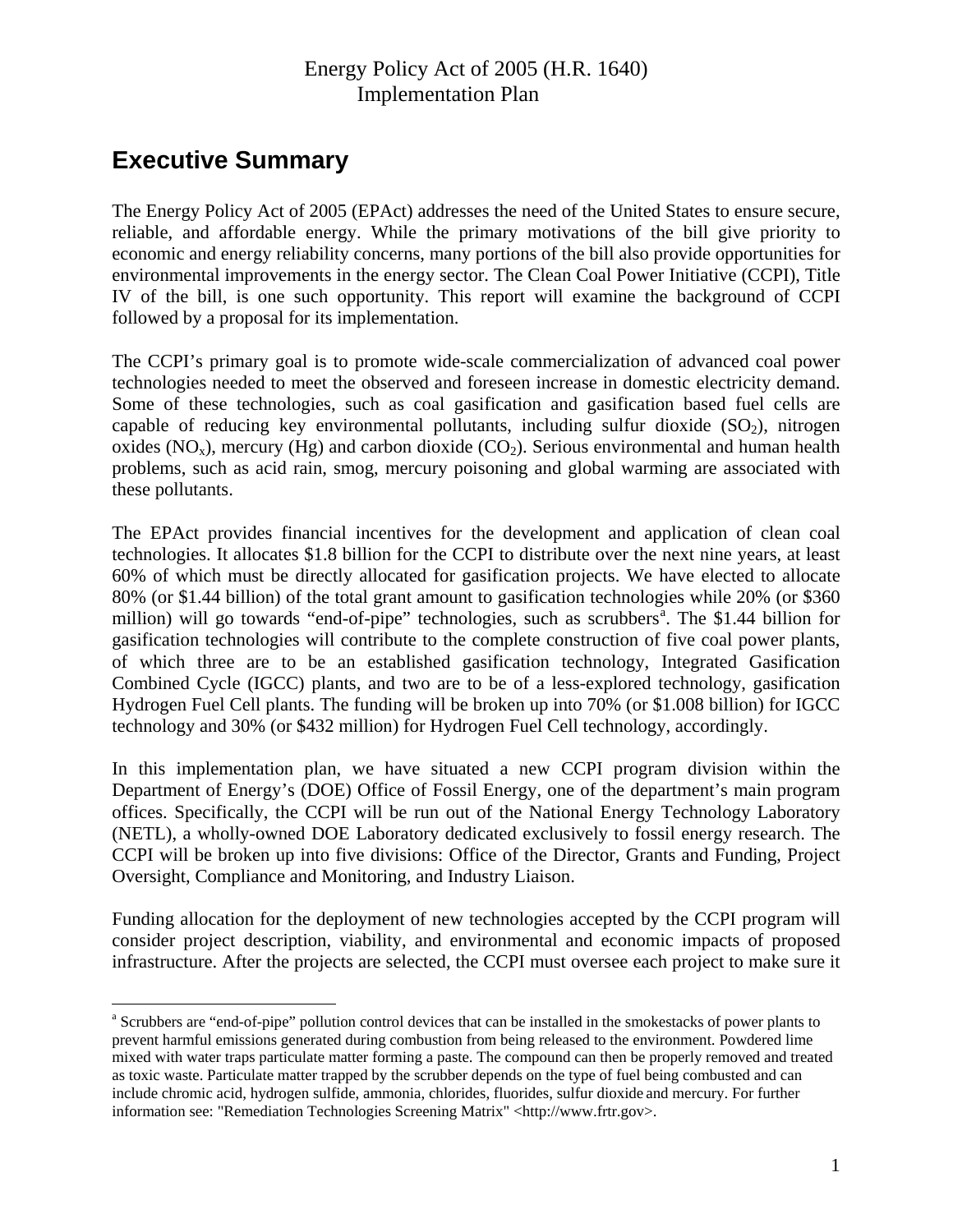is carried out in accordance with the proposed budgets and timelines. This function entails oversight starting with the citing and environmental permitting processes through the supervision of plant construction and operation. Private developers will be responsible for the technical development and operations of the plants: ensuring that all requested information is submitted to the CCPI in accordance with proposed timelines, obtaining the appropriate environmental, construction and operating permits, and maintaining the facilities to comply with safety standards.

Internal operations will require a total budget of \$2.5 million for the first year of the CCPI program, which includes human resources that amount to 27 FTEs. In the first year of the program a total of \$112 million will be disbursed for one small trial project after a request-forproposal round. Construction on the trial project will begin before the end of the first year.

The deployment of these high-tech gasification projects will foster a new era of environmental achievement for coal combustion in the United States. With more stringent emission standards and increased thermal efficiency, under the initiatives supported by the CCPI, cleaner coal is both economically and environmentally possible.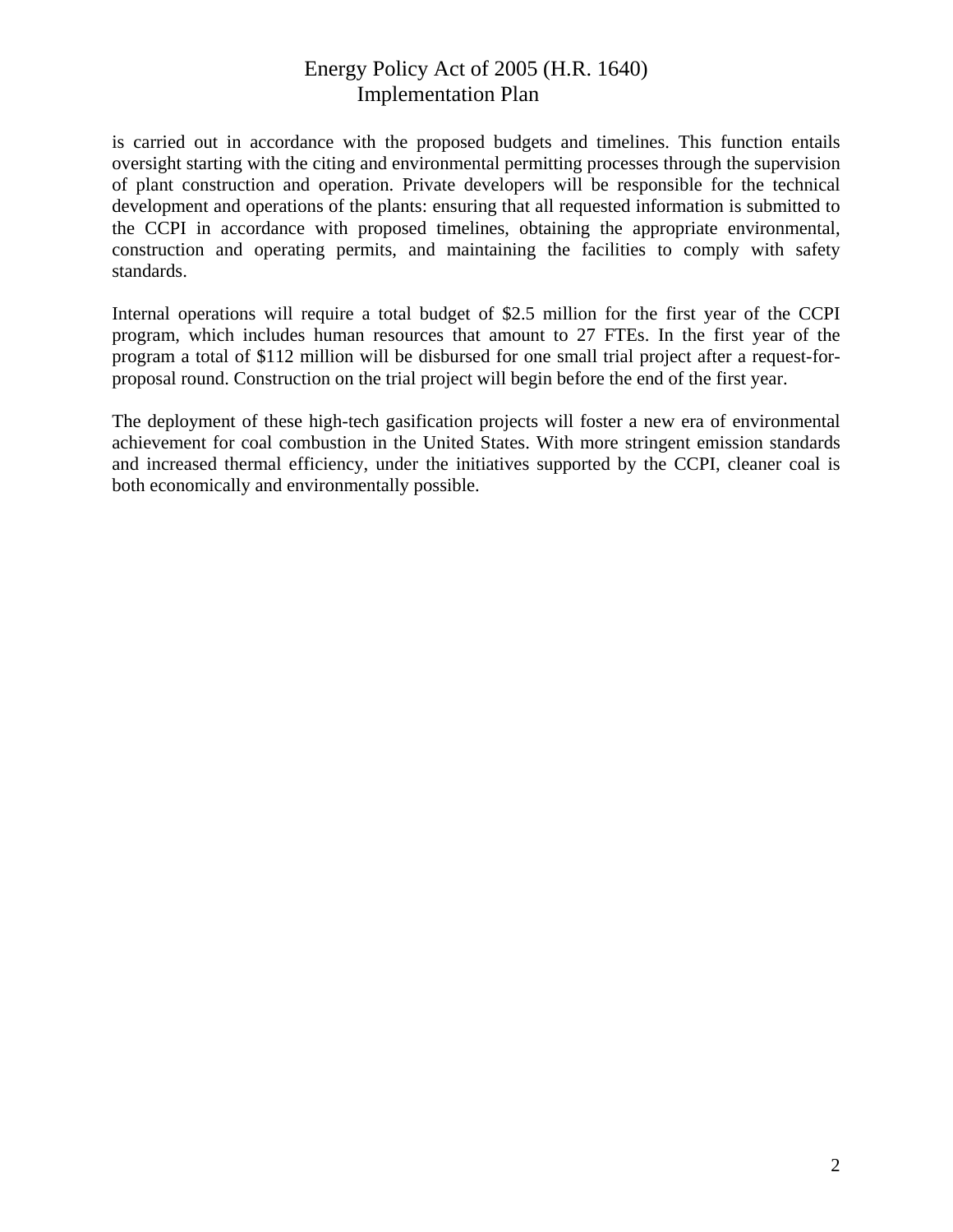# <span id="page-5-0"></span>**1. Introduction**

House Resolution (H.R.) 1640, the Energy Policy Act of 2005 (EPAct), was introduced by House Energy and Commerce Committee Chairman Joe Barton on April 14, 2005 "to enact an energy research and development program to ensure reliable energy and job security"<sup>[1](#page-3-1)</sup>. While the main priorities of the bill address energy on the basis of economic concerns, there are many opportunities for environmental improvement as well. The broad act addresses issues concerning the provision and consumption of energy across multiple disciplines including: Energy Efficiency; Renewable Energy; Oil and Gas; Clean Coal Technologies; Nuclear Energy; Vehicles and Fuels – Ethanol; Energy Tax Incentives. It provides for the use of incentives rather than strict regulation in order to promote the supply of domestic and clean energy sources. Due to the breadth of the bill, we have chosen to focus explicitly on the implementation of the coal gasification programs within the Clean Coal Power Initiative (Title IV).

The Clean Coal Power Initiative (CCPI) primary goal is to promote wide-scale commercialization of advanced coal power technologies to meet the observed and foreseen increase in domestic electricity demand<sup>[2](#page-14-0)</sup>. Originally introduced by President George W. Bush in 2002, the CCPI is one of the U.S. government's primary clean coal research and development programs

Coal-fired electricity will continue to play a leading role in electricity generation in the United States. The United States has 27% of the world's recoverable coal reserves<sup>[3](#page-43-0)</sup>. The Energy Information Administration predicts that these reserves will play a crucial role in meeting American electricity demand, which is anticipated to increase by 50% above 2004 levels by 2030<sup>[4](#page-51-0)</sup>. Currently, coal supplies less than 30% of electricity generated in the US; this share is anticipated to grow to  $52\%$  $52\%$  by  $2030^5$ . Figure 1 below shows projected electricity production by energy sector for both 2015 and 2030. Furthermore, exploiting domestic coal reserves and encouraging technological development of new coal technologies create employment opportunities.



*Figure 1: Net Electricity Load Projection by energy sector for 2015 (yellow) and 2030 (blue)[6](#page-51-1)*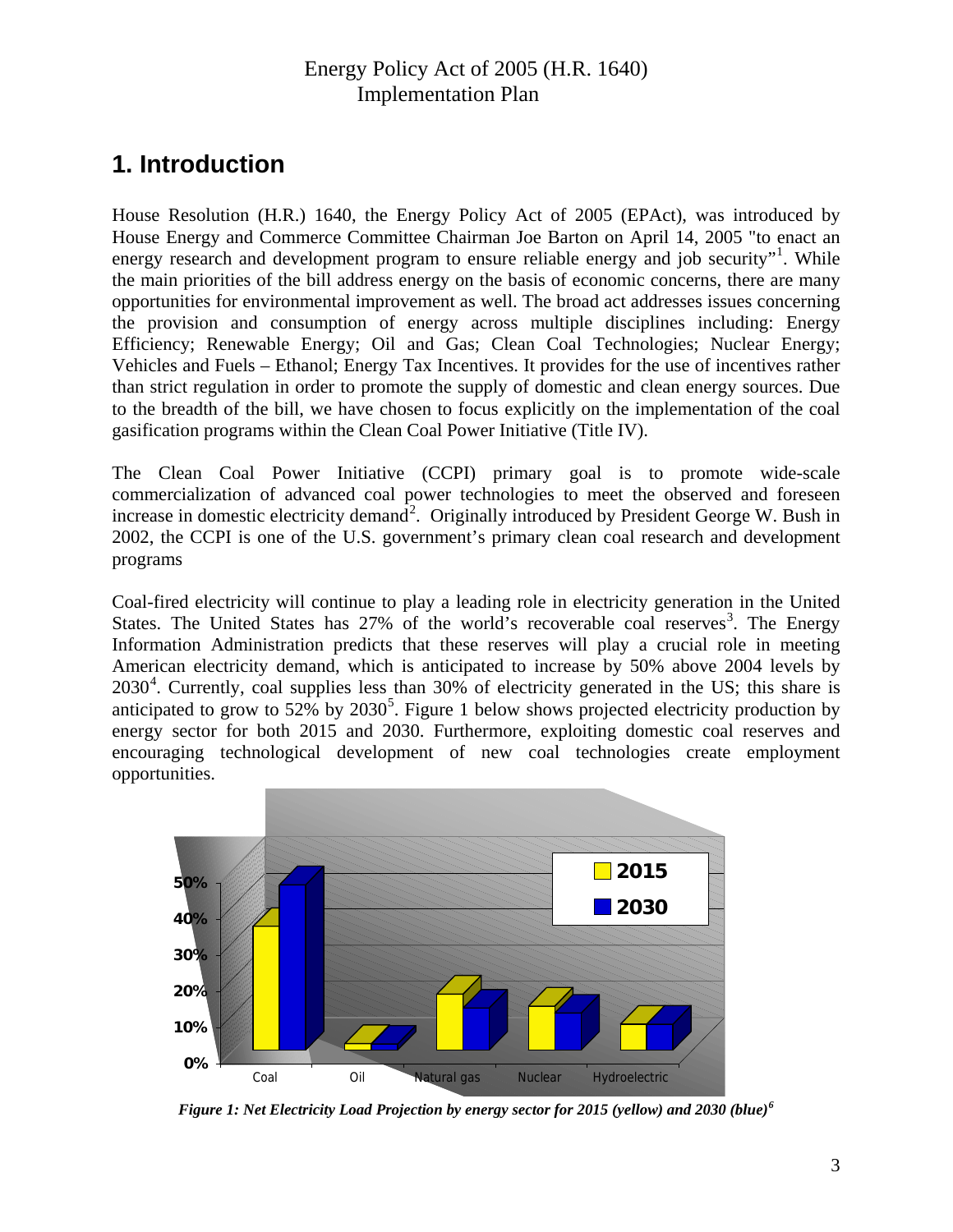The EPAct calls for the allocation of an additional \$1.8 billion to the existing CCPI program over the next nine years, to be divided between gasification and non-gasification projects. Gasification technologies are a cleaner way of burning coal in electricity generation (Appendix B). At minimum, 60% (\$1.08 billion) of this allocation must go to the development of gasification technologies. Funding control is designated to the Secretary of the Department of Energy (DOE). The CCPI is one of the three coal programs included in EPAct.

Pollution related to coal combustion is a key force restraining the expansion of coal as an electrical energy source. Several environmental regulations control emissions, including the Clean Air Act, Clean Water Act, and Acid Rain Program. Additionally, cap and trade mechanisms associated with emission allowance trading restrict the construction of new facilities in areas that are already at the upper limits of their pollutant allowances. As a result, significant steps need to be taken in order to reduce emissions from coal combustion and position coal as a viable electricity source for the future. Coal gasification technologies have the potential to allow the United States to utilize its coal resources in an environmentally friendly way.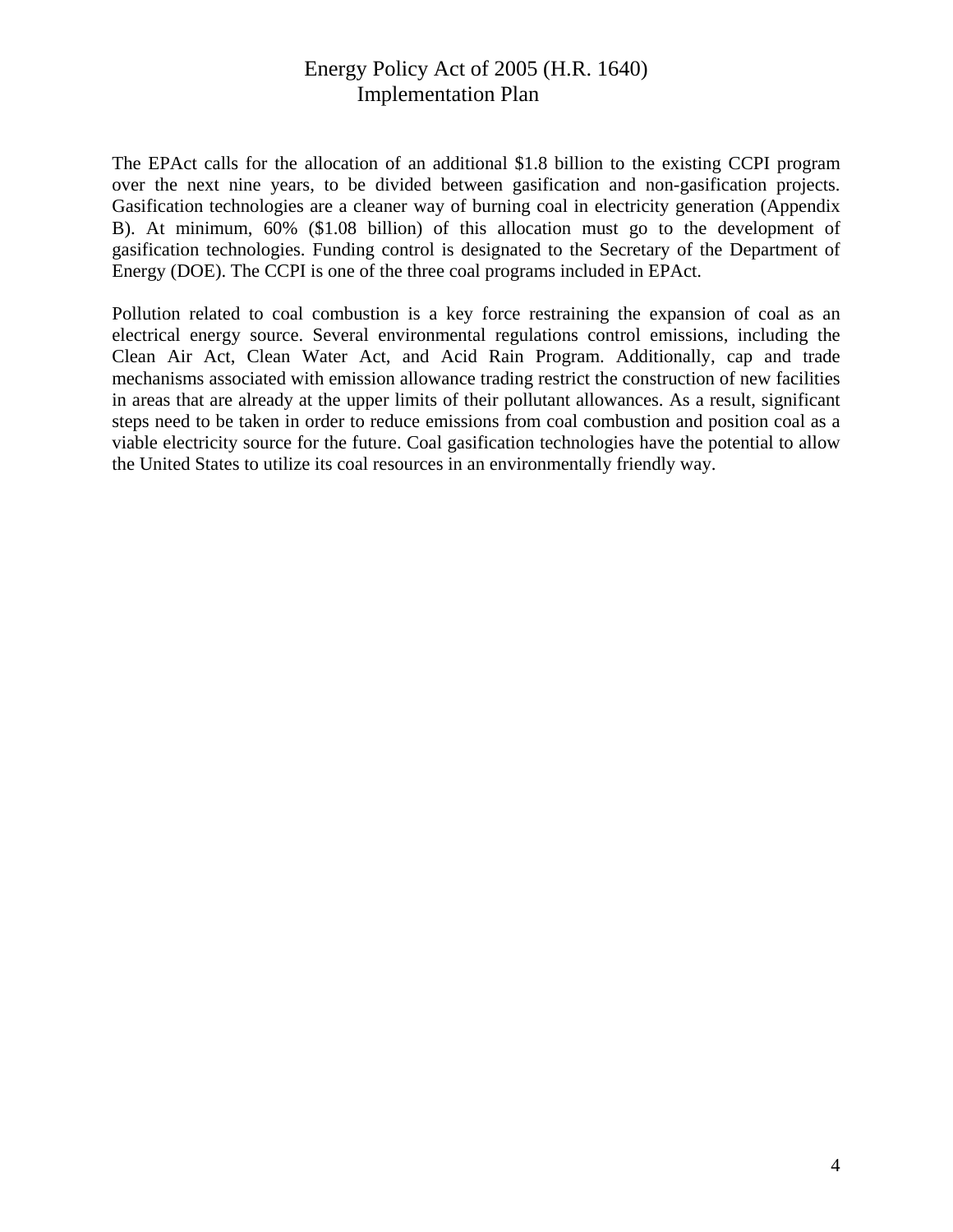# <span id="page-7-0"></span>**2. Background**

The *Clean Coal Power Initiative* (CCPI) provides for the allocation of a minimum of \$1.08 billion over 9 years for projects incorporating coal-based gasification technologies. For a project to be eligible for funding, it must demonstrate advances in energy efficiency, environmental performance, and must also be cost competitive for coal-based electricity generation. Appropriate technologies specified by EPAct include: gasification combined cycle; gasification fuel cells; gasification co-production; hybrid gasification/combustion; and carbon capture and storage (sequestration). Projects must also demonstrate that a market exists for the technology. The initiative also includes the award of grants to universities for the advancement of new clean coal technologies.

This report focuses on the funding of gasification technologies, particularly Integrated Gasification Combined Cycle and Gasification Fuel Cells.

## *2.1 Science Background*

### **Environmental and Health Issues**

Traditional coal powered plants produce carbon dioxide  $(CO_2)$ , sulfur dioxide  $(SO_2)$  and mercury (Hg) as by-products of combustion which in turn contribute to global warming, ozone production and acid rain formation.  $CO<sub>2</sub>$  is the main contributor to global warming, whose consequences include myriad global climatic changes.  $SO_2$  is a key component of acid rain which causes acidification of water bodies and terrestrial ecosystems leading to uninhabitable environments for aquatic and vegetative life. The bioaccumulation of Hg in the tissues of fish and other animals used for human consumption is a serious health issue, contributing to significant neurological impacts (see Appendix A).

#### **Gasification Solution**

Gasification technologies largely mitigate these environmental problems as compared to traditional coal fired powered plants. In the gasification process, coal is first combusted in a gasifier where it is exposed to steam and oxygen under high temperature and pressure. This sets off a chain of chemical reactions, which produce a mixture of carbon monoxide, hydrogen and other gaseous compounds called syngas. Once separated, the components of the syngas can be separated and environmental pollutants more easily removed and disposed of. Industrial filters capture  $SO_2$  and Hg, reducing the release of these pollutants by 93% and 99% respectively<sup>[7](#page-51-1)</sup> (see Appendix B).

#### **Carbon Sequestration Solution**

The primary environmental benefit that coal gasification offers is the ability to separate and capture gases that are normally released as emissions from coal-fired power plants, such as  $CO<sub>2</sub>$ .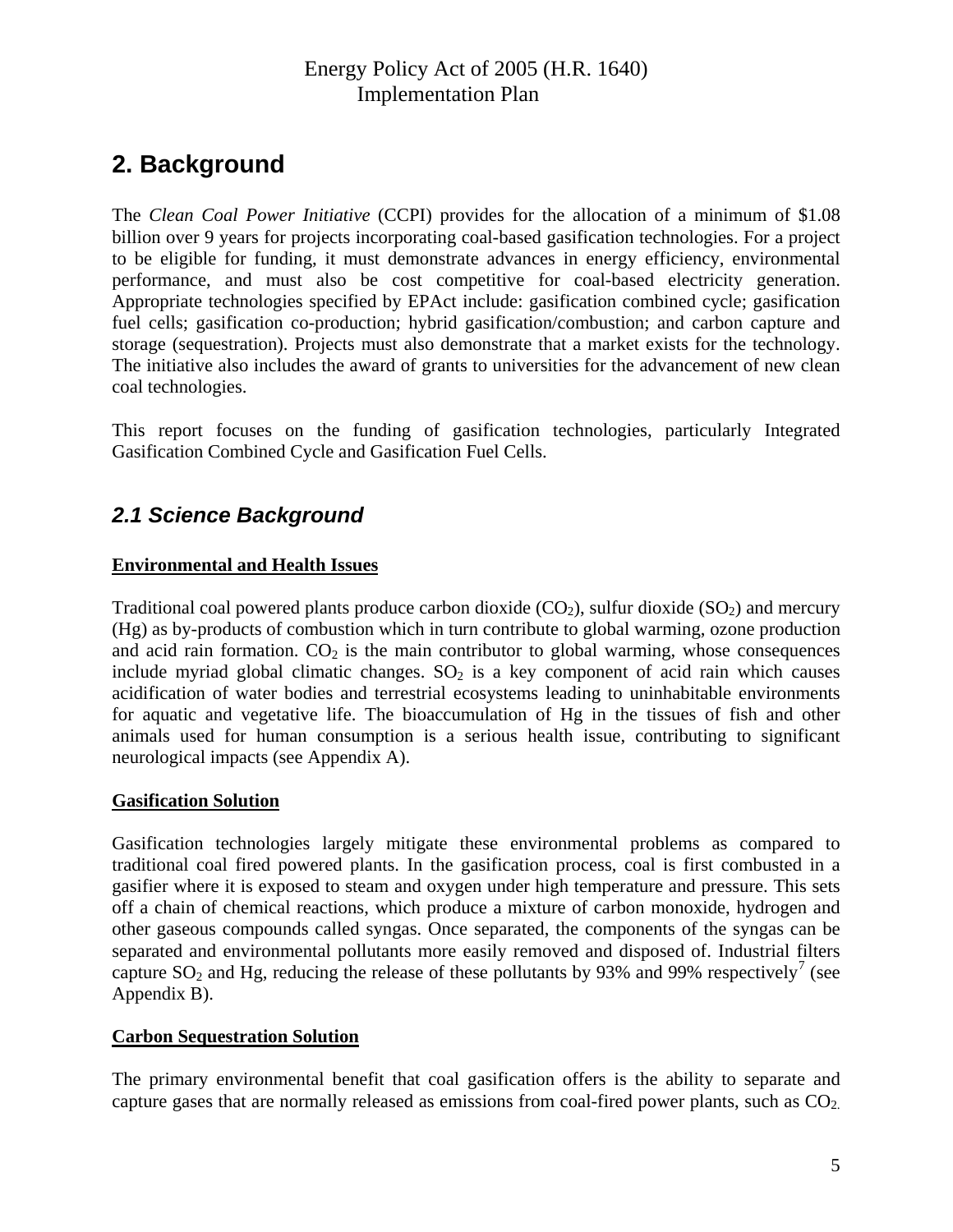<span id="page-8-0"></span>Once  $CO<sub>2</sub>$  is captured, it can be prevented from entering the Earth's atmosphere through carbon sequestration. This process, as it is considered in the context of advanced coal gasification, involves the long-term storage of  $CO<sub>2</sub>$  underground in depleted oil and gas reserves, coal seams, and saline aquifers<sup>9</sup> (Figure 2). This process has been used to facilitate oil extraction for over 30 years. According to the DOE, carbon sequestration costs range from \$100 to \$300/ton of carbon emissions. The DOE aims to promote the reduction of prices to \$10/ton of carbon emissions by the year 2015.



*Figure 2: CO<sub>2</sub> sequestration options. Depleted oil and gas reserves, coal seams, and saline aquifers are options during the coal gasification process.* 

## *2.2 Consequences of Coal Mining*

Although the Clean Coal Power Initiative addresses environmental and human health impacts related to the combustion of coal, there are additional consequences from the mining process that extracts this coal which must be considered. In total there are 1,379 coal mines operating throughout the United States<sup>[8](#page-51-1)</sup>. These are divided into two types of mines: surface and mountaintop or underground. Surface mining is used when coal deposits are close enough to the surface that they can be accessed by removing only the top layers of soil or mountain top<sup>[9](#page-51-1)</sup>. When the coal deposits are located deeper below the surface and are thick enough to enable worker entry, the underground method of digging deep access tunnels is used<sup>[10](#page-51-1)</sup>.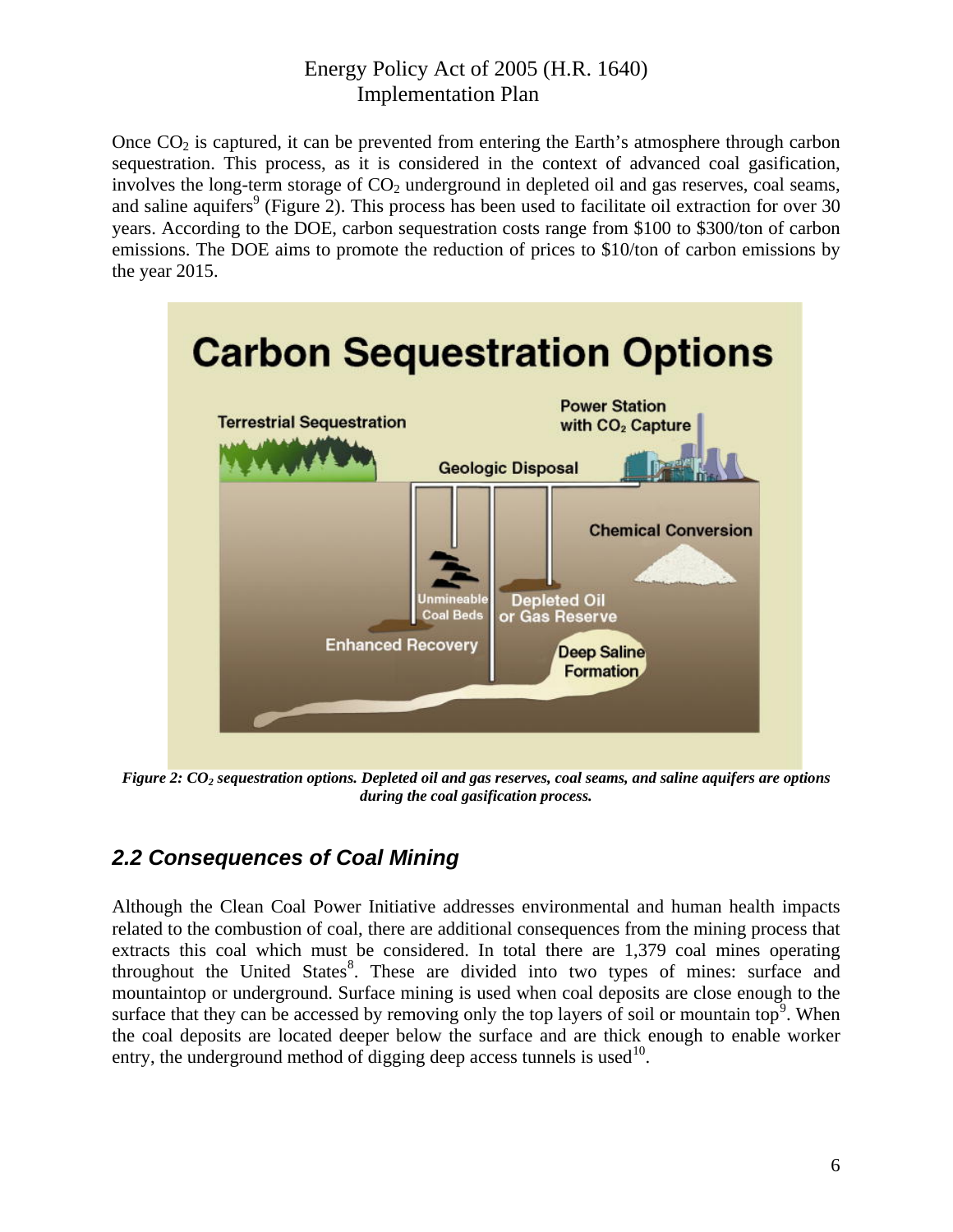Surface mining has the greatest visible environmental effects, as it can involve the removal of entire mountain tops and surface vegetation. However, all types of mines result, to some degree, in contamination of waterways with acidic and metallic leachates. Through a process called acid mine drainage, sulfuric acid is generated from the oxidation of mine tailings exposed to air and water.<sup>[1](#page-51-1)1</sup> This runoff causes acidification of nearby streams, which results in loss of ecosystem health, including complete loss of fish in some waterways.

Historically, coal mining has been a very dangerous profession, though several improvements made by the industry over the last century have greatly improved the working environment for miners. Legislation such as the 1969 Coal Mine Health and Safety Act (SMHSA) and the Surface Mining Control and Reclamation Act of 1977 has helped to increase the protection of coal miners. Despite these improvements, coal mining still has the second highest rate of fatal occupational injuries (25.6 per 100,000 workers), only topped by the agricultural, forestry and fisheries sectors. (32.5 per 100,000 workers) (Figure 3)<sup>[12](#page-51-1)</sup>. As with most physically intensive industries, mining involves health hazards such as back injuries, falls and equipment related injuries. The most serious health issues among coal miners is respiratory problems associated with the coal dust in mines, 30% of coal miners have some kind of respiratory problem, the most common being pneumoconiosis, or *black lung*. This is a condition in which dust accumulates in the lungs causing chronic shortness of breath, low blood oxygen levels, and can ultimately lead to heart failure. SMHSA requires that all workers have access to free x-rays in order to detect black lung at an early stage.



*Figure 3: Number and rate of fatal occupational injuries by industry sector, 2005.*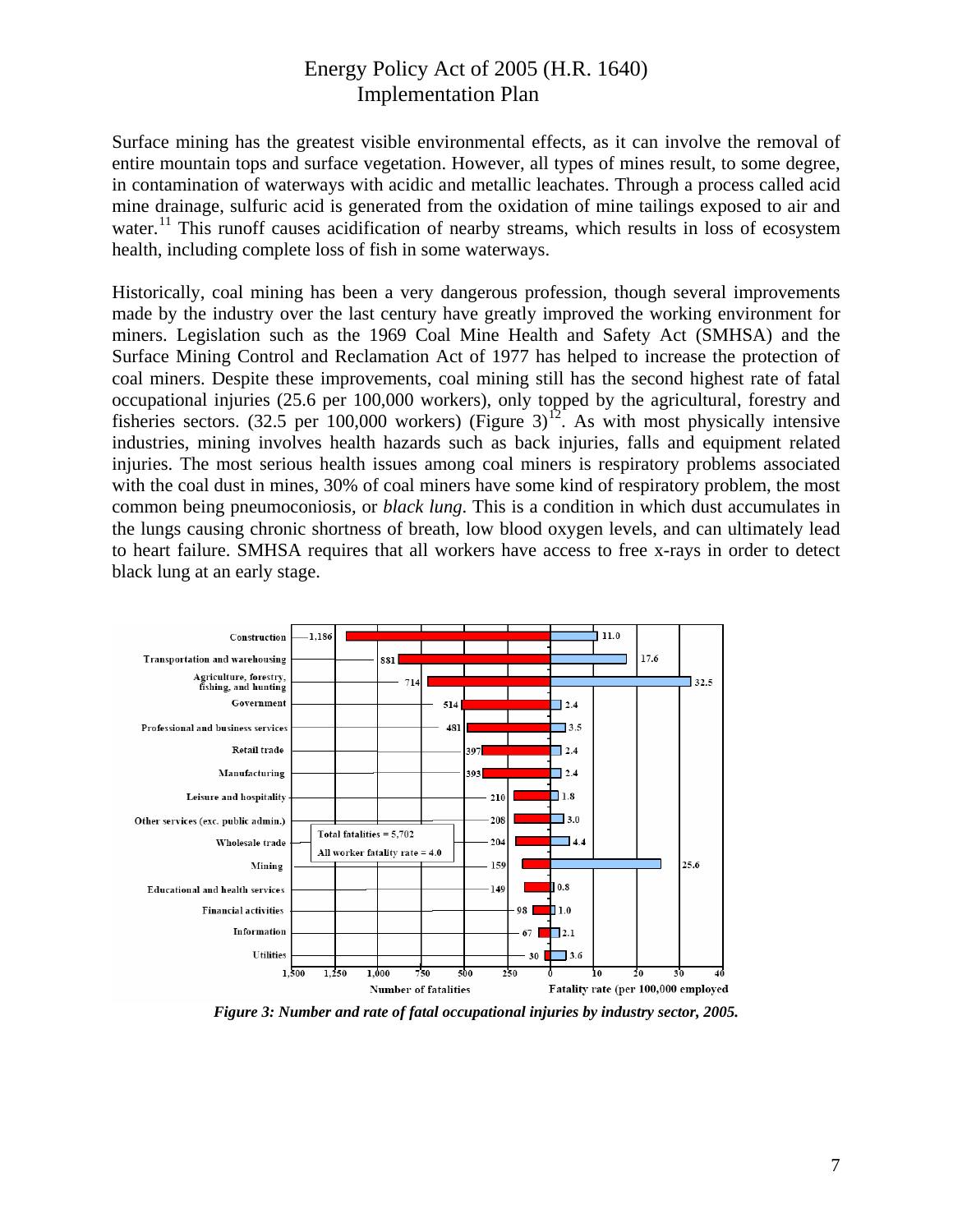## <span id="page-10-0"></span>*2.3 Political Context*

EPAct 2005 was introduced into the  $109<sup>th</sup>$  Congress in April 2005. The Republican-led Congress favored discussion of energy security, independence, and technological innovation, as is evidenced by the wording of the legislation. See Appendix C for the political climate regarding environmental issues at the time of this legislation.

### **Support for the Legislation**

Coal's abundance and relatively inexpensive extraction and combustion costs in the United States have prompted wide support for EPAct across industry and government groups. Coal reserves represent a long-term domestic source of energy and consequently, foreign energy independence. Extensive mining, transportation, and coal-combustion facilities are already in place throughout the United States and coal consumption could proceed without further investment to infrastructure.

Political support for the bill came largely from Republicans in the House of Representatives. It was sponsored by Joe Barton, the Chairman of the House Committee on Energy and Commerce, and was cosponsored by twelve Republican Representatives. Members of industry also endorsed the bill, including the National Mining Association. Coal gasification technologies have also been supported by environmental organizations such as Environmental Defense and the NRDC (Natural Resources Defense Council) due to the decrease in Hg and  $SO_2$  emissions that IGCC affords.

Additional information is available concerning the roots of support in political campaign contribution records. Figure 4 below displays campaign contributions to political parties by the Energy and Natural Resources Industry. It is apparent that since 1996 this industry has contributed more than twice the campaign funding to members of the Republican Party as it has to the Democratic Party (\$39,681,234 vs. 13,009,931 in the most recent election cycle 2004). Industry's interests, therefore, have traditionally been represented by Republicans in Congress.



*Figure 4: Campaign contributions by the Energy/Natural Resources industry broken into major political parties.*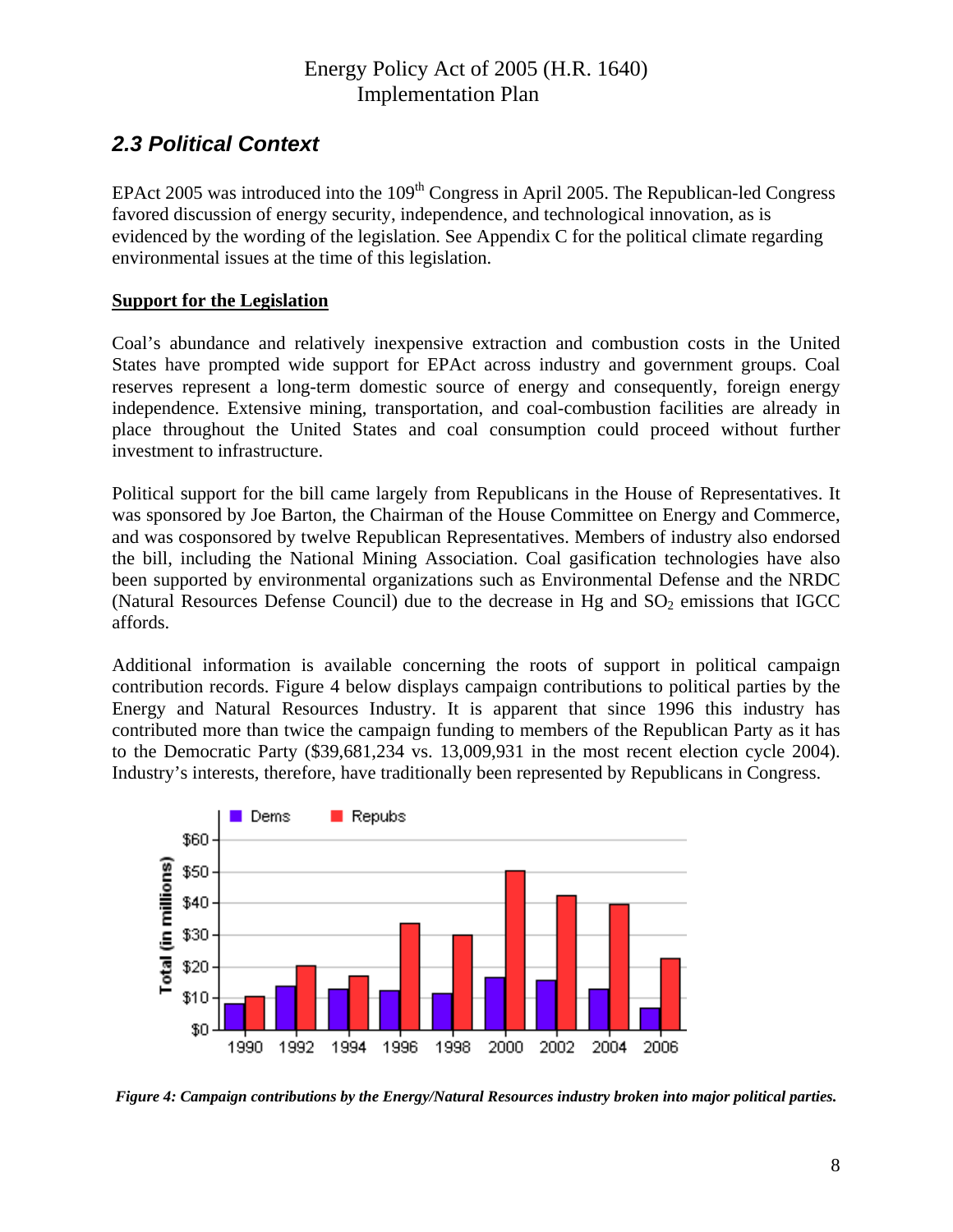### <span id="page-11-0"></span>**Opposition to the Legislation**

#### *Investment Imbalance*

The Clean Coal Power Initiative is one of the largest programs within EPAct. It provides for the investment of \$1.08 billion into gasification technology, which addresses some coal related environmental problems. However, environmental groups who oppose this legislation point to the large imbalance between investment in coal and in renewable technologies such as wind and solar. The legislation provides \$10 million for research into renewable energy plus non-dollar specific regulations such as federal procurement rules to purchase renewable energy. Without adequate investment into renewable technologies, the development and infrastructure of these will not support a paradigm shift to renewable energy sources.

Congressional testimony by an environmental advocate from the U.S. Public Interest Research Group (USPIRG), pointed to continuing environmental problems with reliance on fossil-fuel based energy sources and lack of investment in new technologies. This testimony quoted an Energy Information Administration (EIA) statistic that "the U.S. has the technical potential to generate four times our total current electricity use from renewable energy" but currently utilizes only 2% from sources such as wind and solar<sup>[13](#page-51-1)</sup>. This testimony further emphasized the need for addressing global warming and argued that the current proposed legislation did not have the right focus to accomplish that.

#### *Viability of Carbon Sequestration*

The economic viability of sequestration is crucial to the success of advanced coal gasification related technologies in providing a solution to the problem of America's power plant emissions. Without the ability to sequester carbon, the world's massive coal supply poses a major threat to Earth's ecosystems in the form of greenhouse gases and contributions to global warming. Many groups in opposition to the EPAct 2005 point out that carbon sequestration is an unproven technology and until carbon sequestration has demonstrated viability, caution should be taken when promoting any increase in the use of fossil energy.

#### *Coal-Mining*

While gasification provides a solution to some of the pollutants associated with the combustion of coal, the coal-extraction process is still fraught with environmental controversy. Opponents of EPAct point out that coal extraction has devastating consequences to the environment. They find unacceptable any legislation that would encourage an increase in coal extraction.

# **3. Program Design**

The CCPI legislation has several provisions, the first of which is a 10-year plan report designed to serve as a blueprint for the duration of the program. This report must include a determination of whether the allocated funding is appropriate, a description of project proposal solicitation and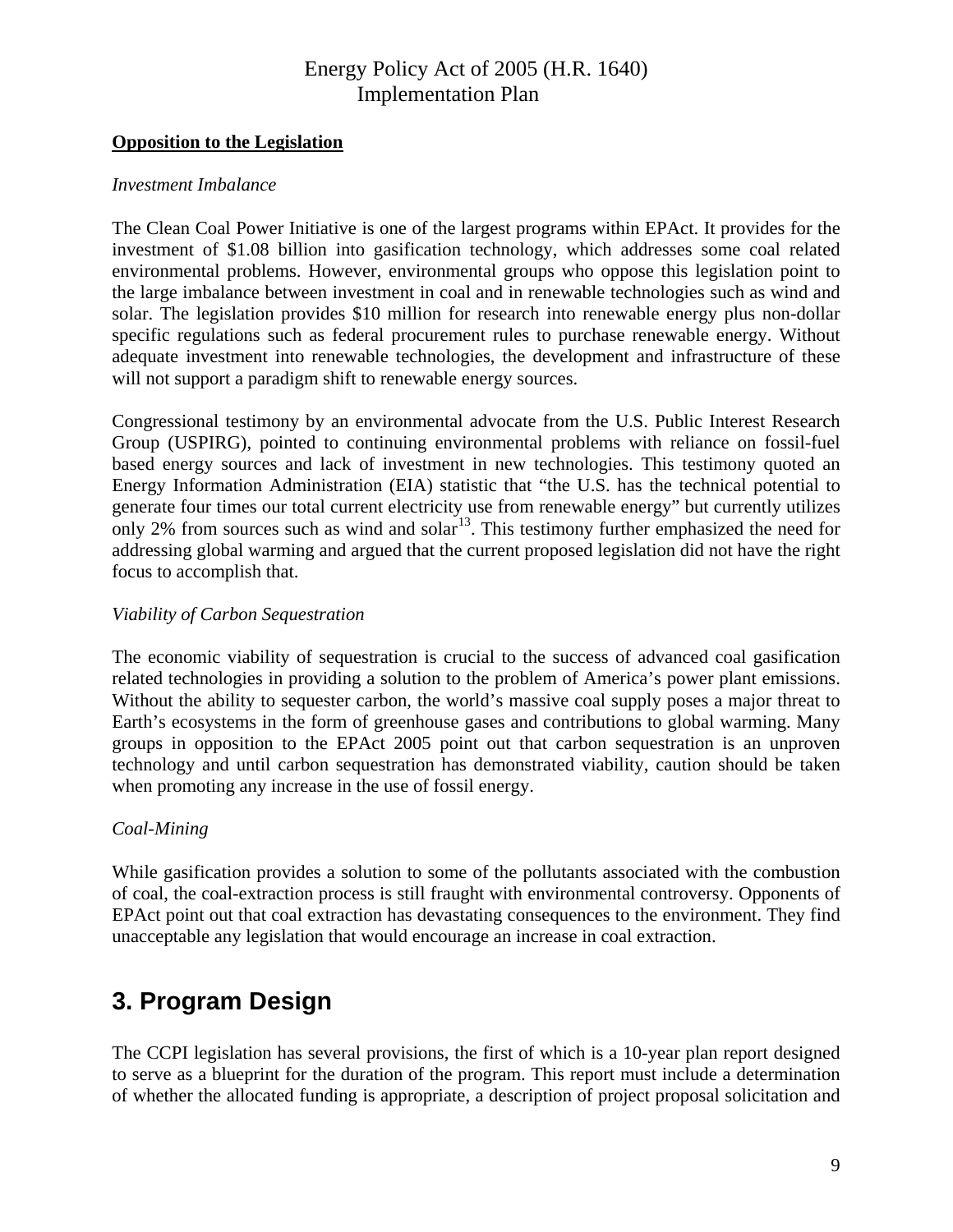<span id="page-12-0"></span>evaluation, a list of technical milestones to be pursued in the program, and a description of how the initiative will avoid problems observed in similar coal technology programs.

## *3.1 Legislative Provisions[14](#page-51-1)*

The following provisions determine how the allocated funding can be disbursed:

- Grant Allocation: The recipient of funds must
	- Be financially viable without the receipt of additional funding,
	- Provide sufficient information to ensure that funds are spent effectively and efficiently,
	- Indicate the existence of a market for the technology being demonstrated or applied.
- Project criteria: The projects must exhibit a likelihood to
	- Reduce overall costs in coal-based energy generation.
	- Improve the competitiveness of coal as an energy source for electricity generation.
	- Be applicable to 25% of generating facilities that use coal as the primary feedstock.
- Technical milestones: Periodic milestones must be set on all projects in order to achieve (by 2020) technologies and methods that will
	- Achieve 99% removal of sulfur dioxide,
	- Emit no more than 0.5 lbs of nitrogen oxides per million Btu generated,
	- Achieve substantial reductions in mercury emissions,
	- Achieve thermal efficiency standards of
		- 60% for coal of more than 9000 Btu
		- 59% for coal of between 7000 and 9000 Btu
		- 50% for coal of less than 7000 Btu
	- **Projects at existing plants require thermal efficiency improvements of** 
		- 7% for coal of more than 9000 Btu
		- 6% for coal of between 7000 and 9000 Btu
		- 4% for coal of less than 7000 Btu
	- **Thermal efficiency goals can be waved for those projects that receive funding if they** separate and capture at least 50% of carbon dioxide emissions

## *3.2 Discretionary Items*

Despite having such specific requirements, the bill gives discretion to the DOE in four critical areas. First, the funding allotment of the initial \$1.8 billion is completely controlled by the DOE; a lower bound on gasification funding is set at \$1.08 billion, but as much as the entire \$1.8 billion can be allotted for such projects, depending upon the program decisions of the DOE.

Second, the DOE can determine the federal share of funded projects. The legislation limits the share of funding the DOE can offer to 50% of total project cost. However, the DOE has the discretion to fund any percentage below 50%, depending on how much they care to participate in any one particular project and the number of projects they wish to fund.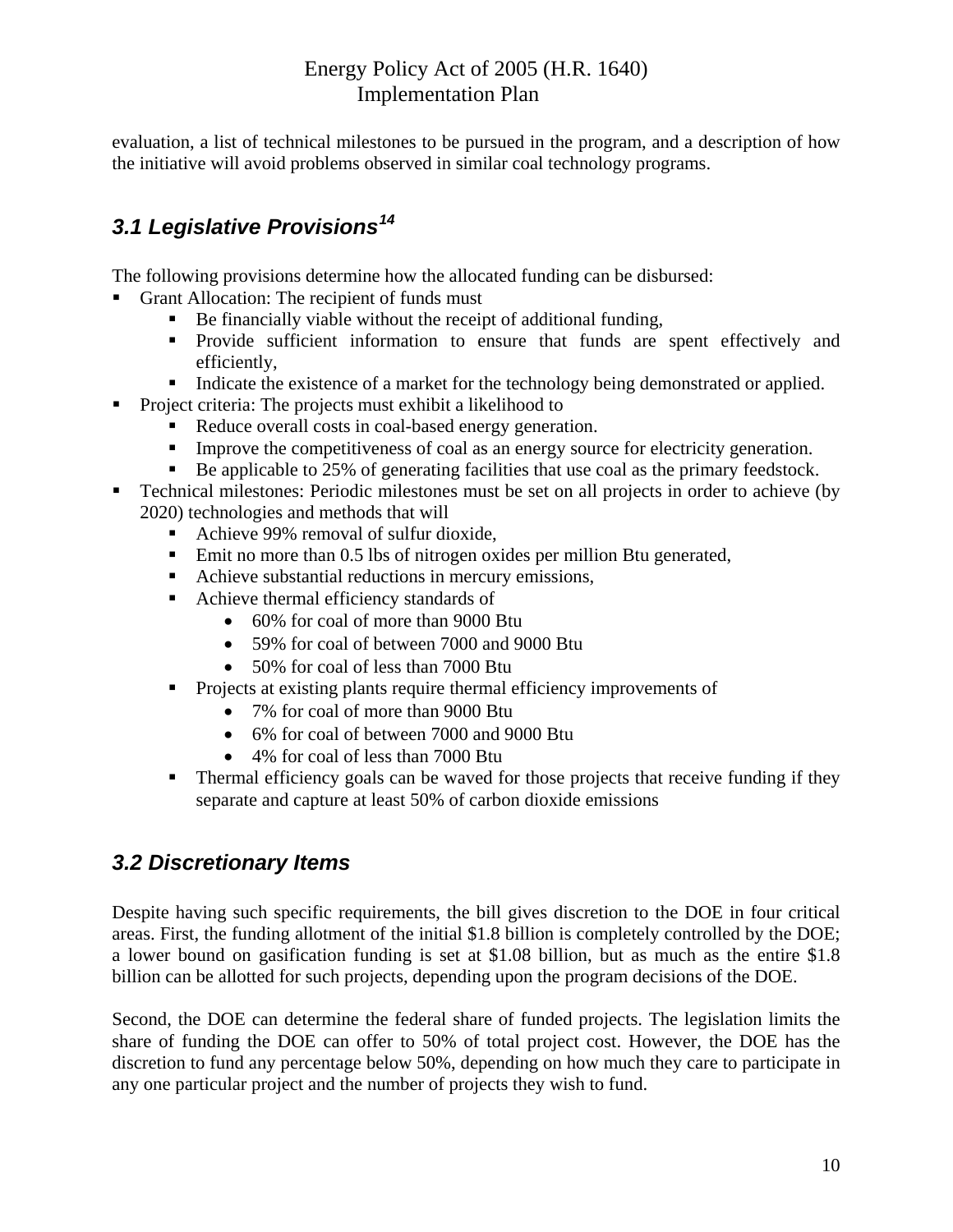<span id="page-13-0"></span>Third, selecting which particular types of gasification technologies to fund also rests with the DOE. Possible technologies outlined in the legislation include gasification combined cycle, gasification fuel cells, gasification co-production, and hybrid gasification/combustion. Gasification combined cycle and co-production are the most well-researched while fuel cell and hybrid plants represent technologies that have not yet been as extensively explored. Table 1 below describes these four options.

|                     | <b>Integrated gasification combined cycle (IGCC)</b>                           |
|---------------------|--------------------------------------------------------------------------------|
|                     | Power plants which combust gasification derived syngas as a source             |
|                     | of clean fuel and utilize its waste heat to produce steam, powering            |
| <b>Proven</b>       | additional electricity generating turbines.                                    |
| <b>Technologies</b> | <b>Gasification fuel cells</b>                                                 |
|                     | These use the hydrogen produced as waste from the gasification                 |
|                     | process to generate electricity from fuel cells through reaction with          |
|                     | oxygen molecules.                                                              |
|                     | <b>Gasification coproduction</b>                                               |
|                     | Combines production of syngas through coal gasification, the                   |
|                     | combustion of syngas to produce electric power, and the conversion of          |
|                     | a portion of the syngas to high-value products such as liquid fuels and        |
|                     | chemicals $^{15}$ .                                                            |
| <b>Cutting-edge</b> | <b>Hybrid gasification/combustion</b>                                          |
| <b>Technologies</b> | Uses a pressurized gasifier to produce syngas from lignite for                 |
|                     | combustion in a gas turbine combined cycle. This is coupled with an            |
|                     | atmospheric-pressure circulating fluidized bed boiler to burn                  |
|                     | unconverted carbon in char and ash residue from the gasifier. This             |
|                     | process produces steam driving additional turbines for electricity             |
|                     | generation, while recovering exhaust heat from the gas turbine <sup>16</sup> . |
|                     | Table 1: Gasification technologies supposted in $H R$ 1640                     |

*Table 1: Gasification technologies suggested in H.R. 1640* 

Finally, the methods of consultation and milestone setting are left for the DOE to decide. The DOE is required to consult with interested parties for the purpose of setting milestones, but DOE can decide which interested parties would lend appropriate expertise to the discussion. Additionally, the DOE can elect to set milestones for rapid achievement of the mandated emission improvements or can allow the pace of technological innovation to inform decisions on periodic milestones.

## *3.3 Alternatives for Program Design*

The points of discretion explained above enable the DOE to direct the program in accordance with their projections for the future of coal energy use. Our workshop group has considered the legislation and discretionary items in order to outline the two program options. These include "risk-averse" and "progressive" options, which represent opposing extremes in interpretation of the bill and planning.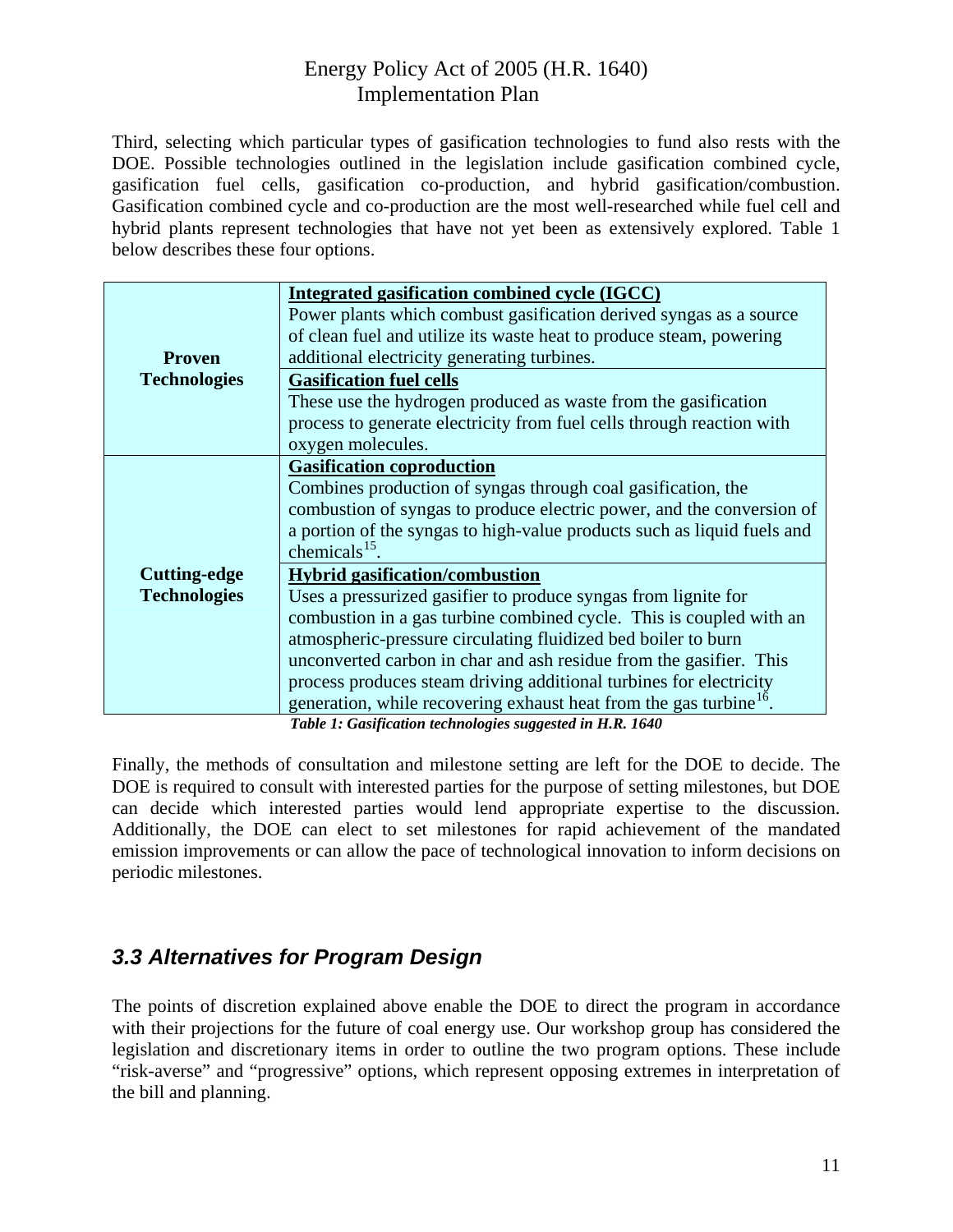<span id="page-14-0"></span>The risk-averse option would minimally fund gasification technologies in general, and would focus on recovering expenses by funding the more reliable of those technologies. It would also require strict milestone setting to achieve mandated pollution reductions.

The more progressive alternative would heavily fund the development of gasification capacity and the more uncertain gasification technologies. It would force these technologies to compete for cost competitiveness in energy production on the open market and would include more flexible milestones designed to promote development and innovation.

#### **Risk-Averse Option**

1

This policy option favors a low-risk policy alternative that seeks to ensure strong support for commercially available and reliable gasification technologies. Under this option, 60% of the funding allocated for the CCPI will be conferred for gasification projects that include proven gasification technologies such as integrated gasification combined cycle (IGCC) and, to a lesser extent, gasification co-production. Existing IGCC facilities have capacities below 300 MW. CCPI funded projects would stay at or below that output level. Eligible projects must rely on technologies already demonstrated for commercial service. This alternative will offer funding to cover 50% of the overnight costs (costs of building a plant without interest charges) for the construction of new IGCC plants in order to overcome funding shortages anticipated with such relatively new technologies. In doing so, the DOE can support favorable financial conditions for the initiation of commercial-scale deployment of such technologies.

The ability to bear the long-term financial burden associated with debt liability determines financial viability for power plants. Given that electric utilities operate under a monopoly-like market scheme, Federal and State utility regulatory commissions are generally required by law to establish "just and reasonable rates" at which electricity can be sold. In consideration of such revenue potential schemes, funding allocation in this case will be granted to such projects operating under Federal and State rate-setting schemes that enable stable revenues for overhead  $costs-recovery<sup>b</sup>$  $costs-recovery<sup>b</sup>$  $costs-recovery<sup>b</sup>$ .

In order to meet the 2020 technical performance targets stipulated in Section 402 of the EPAct, DOE must adopt a plan to set technical milestones periodically. This plan will be specified in the mandated report to Congress. Under the risk-averse option*,* these milestones would be

<sup>&</sup>lt;sup>b</sup> Traditional utility regulation commissions apply two main schemes for accounting costs related to capital when establishing rates for power companies in the market. In general, the cost-of-service ratemaking sets rates such that the company's total revenues are sufficient to cover the costs of service, including the return on the company's capital investment, and the operation costs. To determine which capital investment costs the rates can be covered, the commissions can apply two approaches. One approach defines capital costs based on a "prudent investment test", meaning that capital costs were prudently determined at the time that they were executed. A second approach is based on the idea of "used and useful test", which includes rates based only on investments that were reasonably foreseen when investment decisions were made. Rates are determined after plants have been built. The latter would be applied as financial criteria to the low-risk option. For further information see: Rosenberg, William G., Dwight C. Alpern, and Michael R. Walker. "Financing IGCC – 3Party Covenant," *BSCIA Working Paper 2004-01*, Energy Technology Innovation Project, Belfer Center for Science and International Affairs. Harvard University, Cambridge, MA.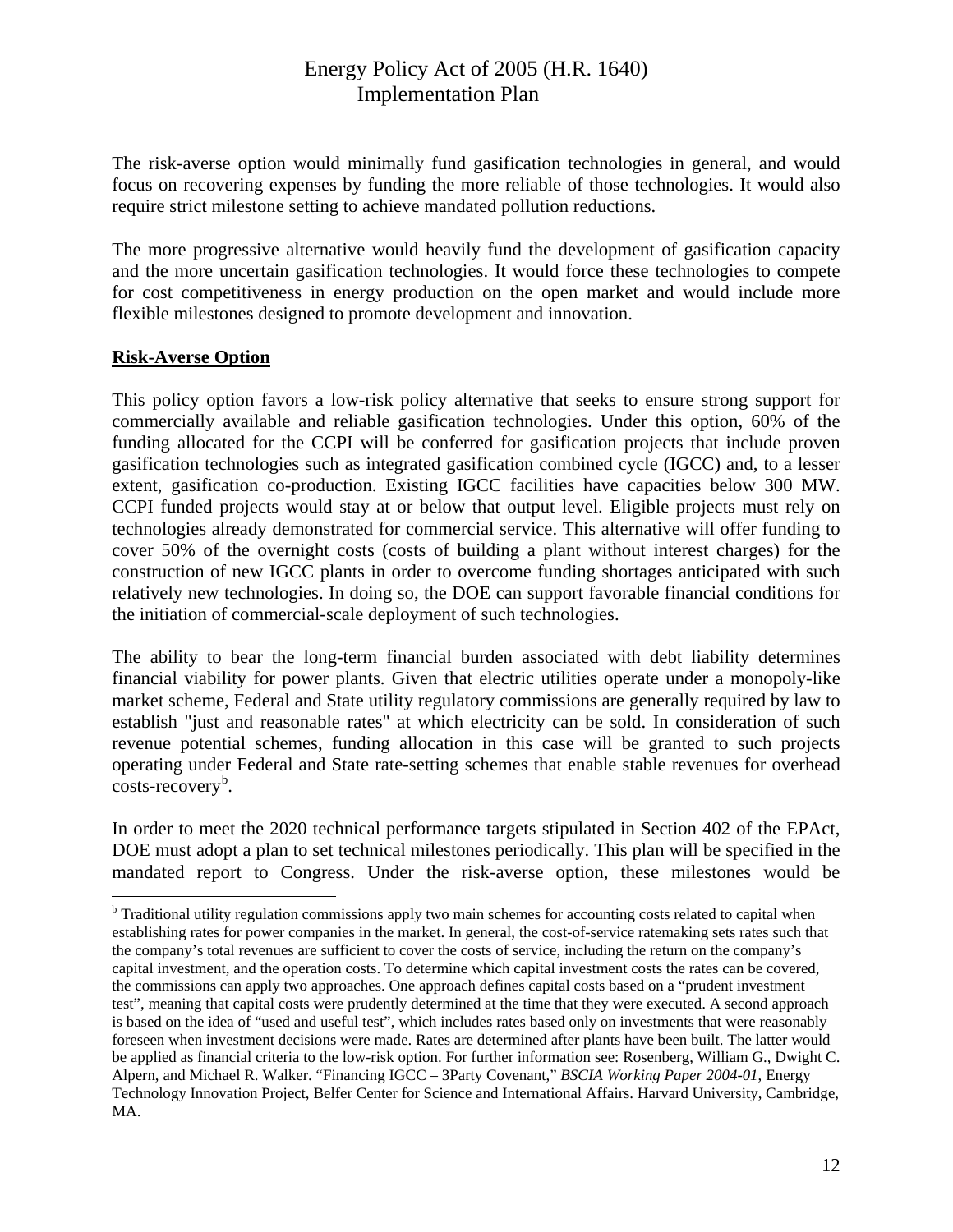<span id="page-15-0"></span>established based on research conducted by industry and academia as well as consultations with third party technical experts. For the first six years of the program (through 2012), the milestones would be based on progress expected to be made through investment primarily in IGCC and gasification co-production technologies. After that point, the milestones would be reevaluated and changed as necessary to accommodate any shifts in CCPI's program direction.

#### **Progressive Option**

The progressive policy option looks to push gasification to a new level in terms of technological advance and market competitiveness. This policy option aggressively supports gasification technologies that are being developed and that can potentially operate at commercial scales within the time frame of the program. Under this option a total of 90% of the funding allocated for CCPI will be granted for various gasification technologies such as IGCC, fuel cell gasification technologies, gasification fuel cells, gasification co-production, and hybrid gasification/combustion. This alternative offers funding of up to 50% of the overnight costs for the construction of new plants, as well as for partial coverage of the project's financial costs during the construction phase.

In addition, the progressive option will also give a larger push to gasification technological improvements by favoring projects that ensure rapid deployment of such technologies. Project selection will weigh technological improvements more heavily over long-term financial conditions. Under this option, projects would be regulated under a "prudent investment test" rate-setting scheme<sup>[1](#page-51-1)7</sup>. This implies that if markets don't make investment recovery feasible in some years after initial capital investments, projects could be cancelled. Therefore, funding allocation in this case will be granted to such projects operating under Federal and State ratesetting schemes that allow for more market competition in electricity rates.

Under the progressive option, milestones would be set aggressively with input coming primarily from the electric power industry. From the start, the milestones would incorporate progress expected from the immediate deployment of a mix of plants, including IGCC on the large commercial scale (as opposed to the small scale being promoted by the risk-averse plan), gasification co-production, hybrid gasification/combustion, and gasification fuel cell projects. This option would also be more likely to fund projects attempting carbon capture and storage. In 2012, after the first six years of project funding, the milestones would be reassessed. If certain technologies are struggling at this time, decisions on continued funding would be re-evaluated. Those technologies that are successful could potentially lead to raised performance targets and altered milestones.

## *3.4 Option Implications*

Upon implementation, both of these options have considerable implications that are necessary to consider in planning and setting the course of the program.

### **Environmental Implications**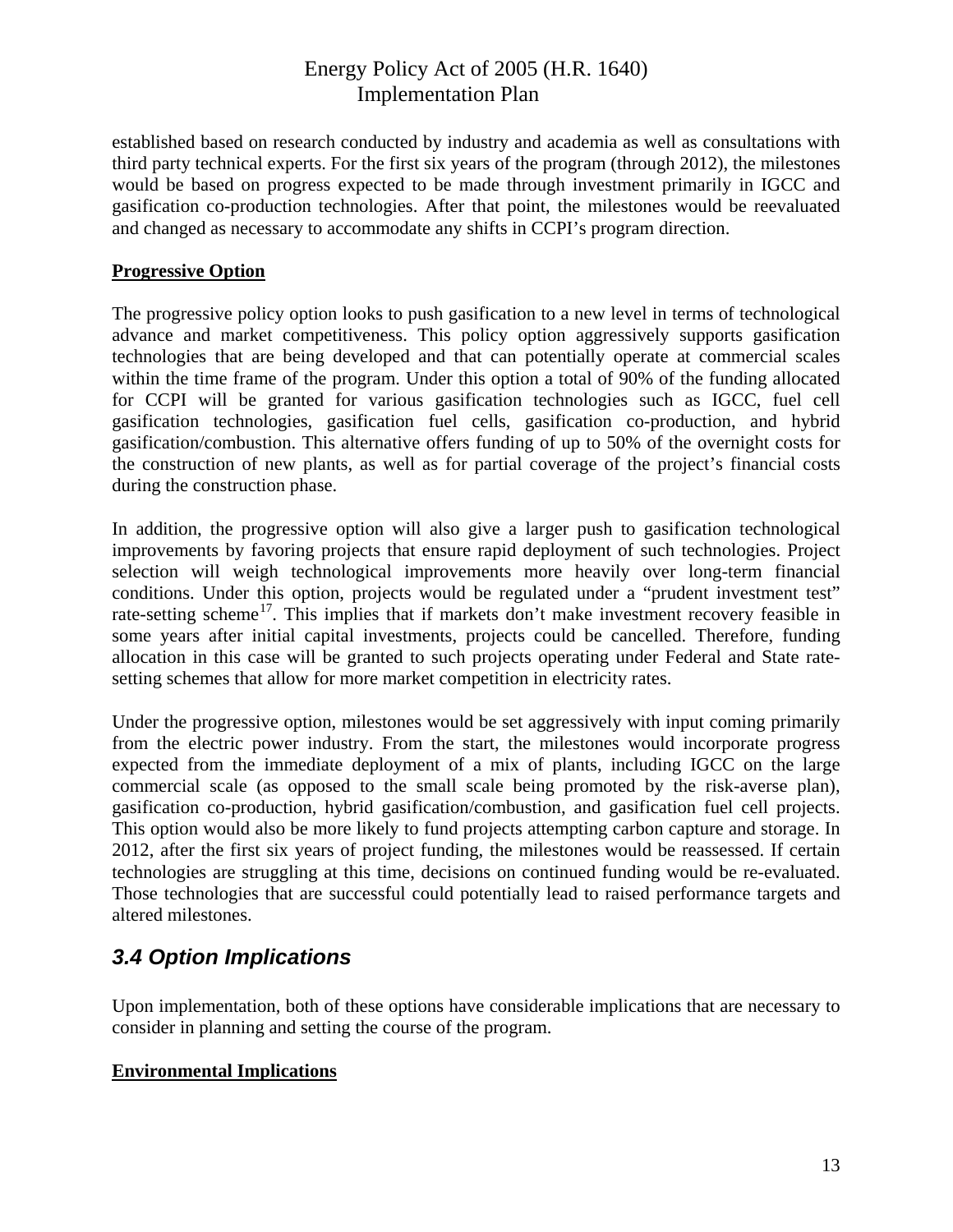The risk-averse option is nearly guaranteed to comply with environmental mandates. The technologies to be applied are well studied and documented. In addition, only minor changes must be made to reduce pollutant emissions below their current levels in order to comply with the legislative mandates. This guarantee of environmental compliance grants the coal industry short term environmental gains in electricity generation. However, because the advanced gasification technologies are effectively discouraged from deployment, potential environmental and efficiency gains represented by these technologies will go undiscovered in a risk-averse setting.

The progressive option, on the other hand, would encourage the deployment of the more unfamiliar advanced gasification technologies. These technologies are not as well-known, and, as a result, environmental compliance and increased electricity generation capacity are not guaranteed, particularly within the timeline of the program. In addition, because 90% of funding is used for gasification technologies and only 10% is diverted to non-gasification technologies, pollution at existing plants will go largely untreated. If advanced gasification technologies do not prove effective as sources of energy generation, we will continue to get our energy from the inefficient traditional coal-fired plants.

An implication that may be relevant in the future is that the progressive option (because it is interested in advancing technologies) would be more likely to fund projects that look at carbon capture and storage; these techniques would be especially important as energy companies look for ways to reduce their carbon impact.

#### **Economic Implications**

Both options would spur domestic economic growth and job creation. In either case, electricitygeneration facilities would be built domestically, requiring large investment and the employment of many workers. Both options also provide for lower-cost pollution disposal. Currently, captured pollution is treated as a waste and disposed of accordingly. The mechanisms for removing pollutants during the gasification process convert pollutants into marketable commodities; the sulfur impurities in coal are currently being sold by gasification facilities to chemical companies. An important secondary implication of pollutant extraction is that these chemicals are removed from the waste stream, reducing stress on the hazardous waste disposal system.

The risk-averse option may be more viable economically speaking. Investors are more likely to provide funding for the more familiar and well documented of the gasification technologies. This will allow easier market integration.

The progressive option, however, has the potential for huge gains from a relatively small investment. The advanced gasification technologies represent significant increases in efficiency and pollution reduction. With a relatively small investment from the federal government, these technologies may be properly explored and applied, bringing huge gains to our energy sector. Further, by spearheading the advancement of gasification technologies, the U.S. may generate an intellectual export commodity valuable on the world market to foreign governments and energy generation companies.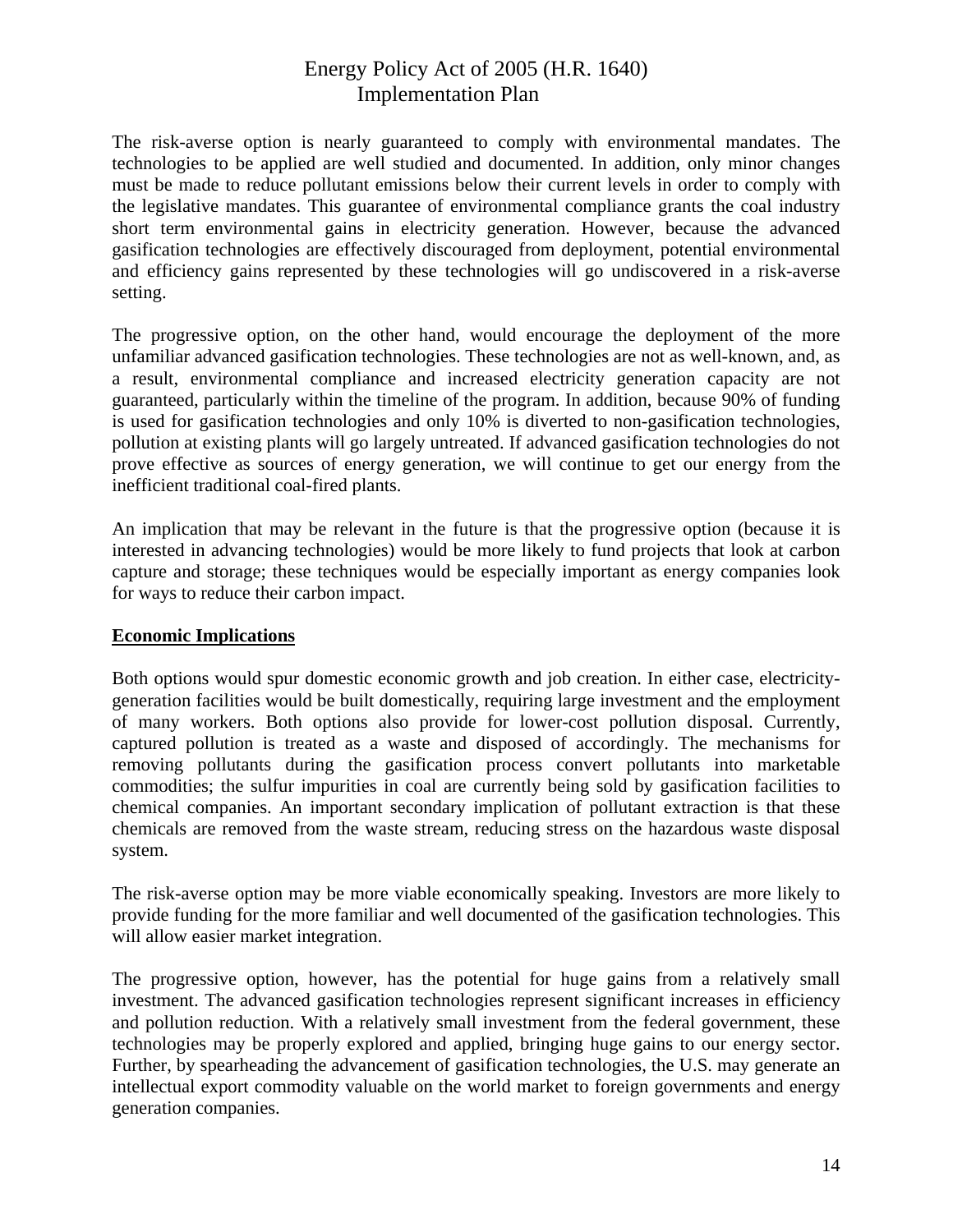#### <span id="page-17-0"></span>**Sociopolitical Implications**

One primary goal of the EPAct 2005 is to provide secure and reliable energy. By discovering more efficient and cost-effective ways to use our vast coal reserves, we can become energy independent in the electricity sector. Reducing our dependence on fuel imports in favor of domestic sources will provide a huge economic benefit and will require far less government intervention in ensuring reliable fuel sources.

One implication of the risk-averse option is that it promotes the status-quo of the gasification industry; this is far more politically convenient and will incite less opposition in the implementation process. On the other hand, the facilities that this option promotes would have a relatively small capacity for commercial electricity generation, and more plants would have to be cited to meet growing electricity demand. The more plants that must be cited, the more opposition will occur from local communities who cry "not in my backyard" (NIMBY). Local communities will inevitably attempt to prevent construction. Though Americans want the benefits from increased generation capacity, few want to deal with the negative impact of an unsightly and highly-trafficked facility in their neighborhood.

The progressive option may fall short in meeting increased electricity demand. None of the technologies this option would promote have been proven on the commercial level, and their ability to meet the rising American electricity demand is uncertain. This will require us to continue to get our electricity from the more polluting traditional coal facilities. On the other hand, if investment in these technologies proves to be fruitful, we can meet rising demand and promote a paradigm shift toward technological optimism. If Americans can get their energy in an environmentally friendly manner without a significant cost to the consumer, they may be more willing to accept large technological changes that benefit the environment; it may open the doors for more aggressive green technology approaches in many sectors of the economy.

## *3.5 Selected Program Design for Implementation*

We have outlined risk-averse and progressive policy options; they represent the extremes of a continuum of program options concerning how aggressively DOE wishes to promote the development and implementation of cutting edge gasification technologies. We have determined that the most suitable program is between these extremes.

The chosen program design will allocate 80% of the \$1.8 billion to gasification projects, using more than the minimum 60% legislated in order to invest further in these technologies for new plants. Of this 80%, there will be a 70/30 split allocation between the more established IGCC technology and the less developed hydrogen fuel cell technology. This will ensure continued progress in researching new breakthroughs while adequately funding the proven technology for immediate implementation.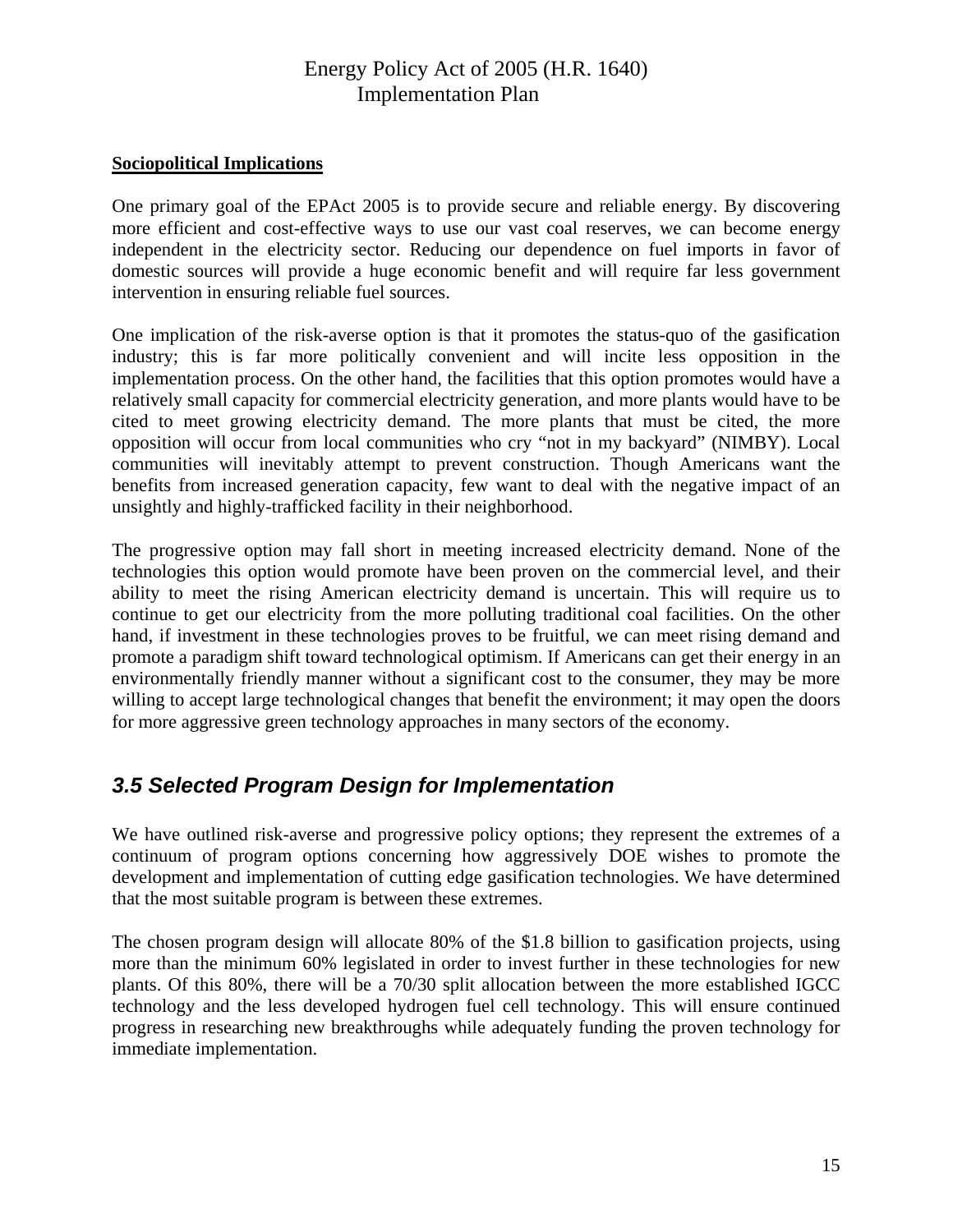<span id="page-18-0"></span>Since previous IGCC plants were on the smaller scale of 20-150 MW, the IGCC funding allocation will favor larger projects of 550 MW. This will promote investment in proving IGCC technology for larger plants which will be critical to meet long term energy demand growth.

Technical milestones will be set at 3-year intervals. Consultation with the Environmental Protection Agency (EPA), industry, academia and environmental organizations will take place on a regular basis to ensure stakeholder support.

Compliance with legislated environmental targets for reducing emissions of Hg,  $SO_2$ , and  $NO<sub>x</sub>$ will be followed. In addition, the energy intensity guidelines will also be mandated.

This program design will foster large strides towards clean-coal energy technologies, favoring long-term pollution abatement benefits over the short-term. Further, this program option advances the development of innovative technologies such as hydrogen fuel cells, and will have positive economic implications in support of the technologies that are likely to be commercialized in the near future. The trade potential for gasification by-products is a potential boost to the economic equations of these technologies. The primary risk associated with this program design lies in the uncertainty of meeting energy demand as well as environmental requirements due to larger support of unproven future technologies. In addition, the "NIMBY" syndrome will be an issue in the citing of the numerous new coal powered plants needed.

# **4. Organization, Staffing and Contracting Plan**

The DOE must also perform several functions to carry out the CCPI program. They must submit the 10-year plan to Congress by March 31, 2007 and must submit biannual update reports throughout the duration of the program. For each round of project undertakings, DOE must develop the solicitations, review proposals, enter into contracts with the award winners, and disburse funding. This process will take roughly nine months per round, including about three months to develop the solicitation and approximately two months to review proposals. Following the solicitation process, DOE must oversee each project to make sure it is carried out in accordance with the proposed budgets and timelines. This function entails oversight of the citing and environmental permitting processes as well as supervision of plant construction and operation. DOE must also communicate with stakeholders throughout the various stages of the program, track the success of the CCPI program, and track individual project status with regard to meeting the environmental milestones.

The private sector teams must develop the technical design for the plants, submit proposals to DOE, obtain siting and environmental permits, construct, operate and maintain the plants, ensure plant safety, and hire security contractors.

## *4.1 Organization*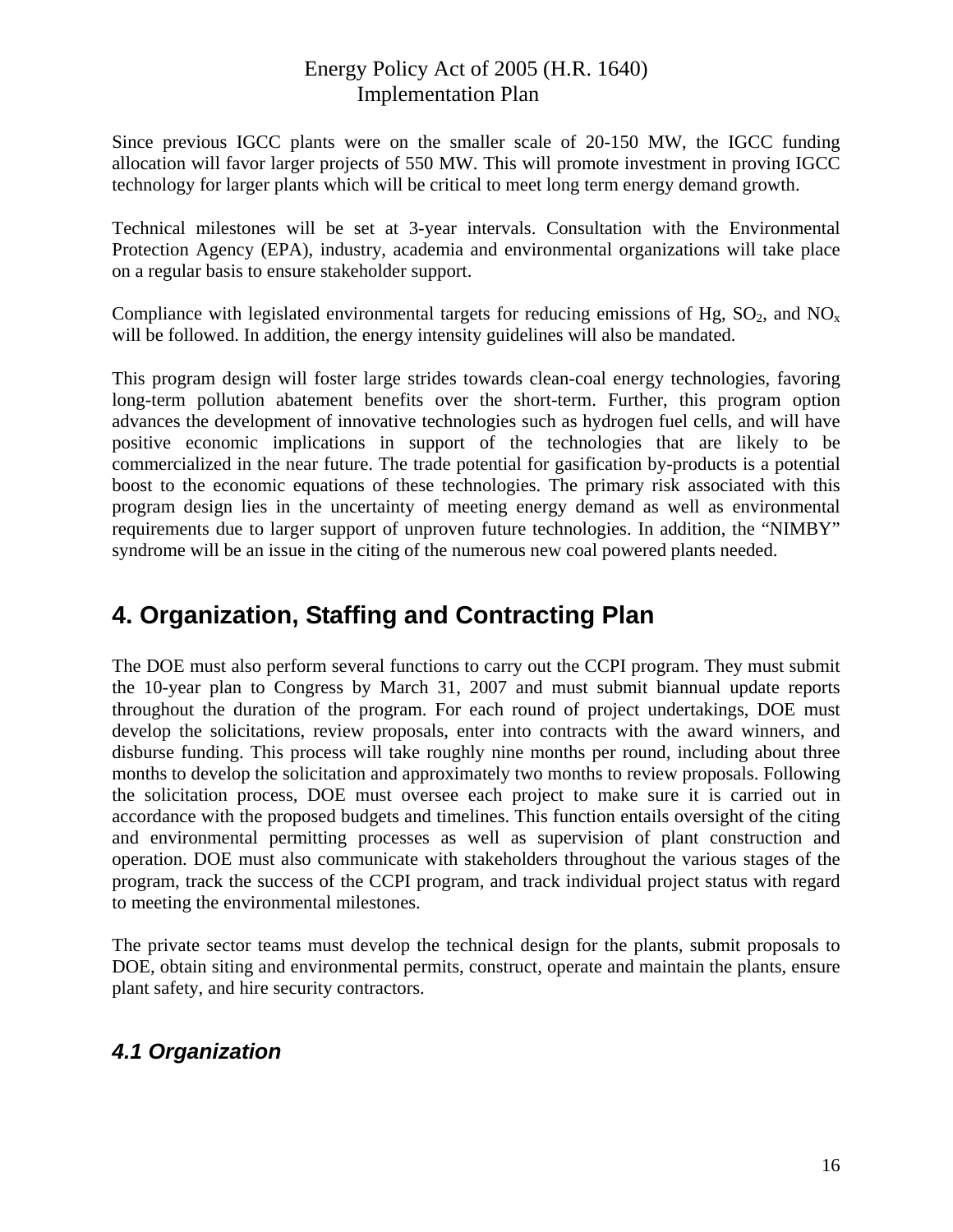CCPI will be situated within the DOE's Office of Fossil Energy, one of the department's main program offices. Specifically, it will be run out of the National Energy Technology Laboratory (NETL), a wholly-owned DOE laboratory dedicated exclusively to fossil energy research. NETL's main facilities are based in Pittsburgh, PA, and Morgantown, WV.

Placing CCPI within NETL enables the potential for synergies with existing staff and agency structure already present. The goals of the CCPI—to develop commercial-scale gasification and other cutting edge coal technologies—align well with the stated goals of NETL. NETL's experience in public-private partnerships in fossil energy technology is invaluable to the CCPI. Agency employees possess bureaucratic and technical expertise that the CCPI may draw upon in implementing its mandates. Furthermore, NETL has been the primary group in charge of past efforts to fund "clean coal" technologies. Therefore NETL personnel have work experience that is most relevant to CCPI's goals. This organizational structure should allow for a high rate of skills transfer and synergy between the CCPI and NETL. CCPI will be partitioned into five divisions: the CCPI's Program Director, who will be housed in the main Program Office, and four Division Managers in charge of the program's core function areas of Grants and Funding, Project Oversight, Industry Liaison, and Compliance and Monitoring (Figure 5).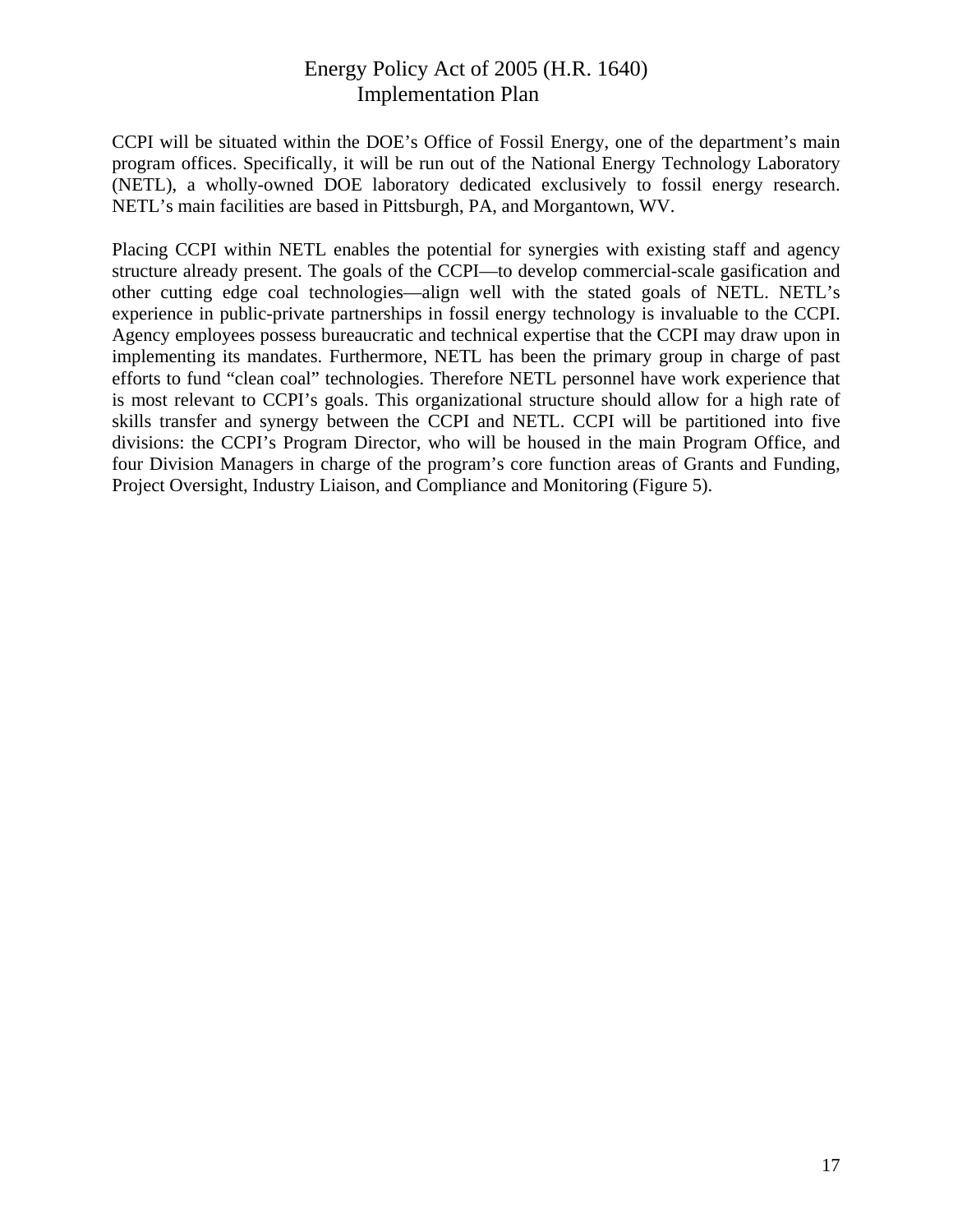<span id="page-20-0"></span>

*Figure 5: Organization chart of the Clean Coal Power Initiative Program.* 

## *4.2 Staffing*

#### **Office of the Director**

The Assistant Secretary for Fossil Energy heads the DOE's Office of Fossil Energy. Below this position is the Director of NETL, to whom the CCPI Program Director will report.

The CCPI Program Office will have five full-time equivalent (FTE) employees. The CCPI Program Director and his or her Executive Assistant will be the only two full-time staff in this office. The other employees will change according to the needs of the office. The Office will be billed for additional periodic use of DOE staff such as human resources staff, internal affairs staff, as well as budget analysts, policy analysts, and research staff to assist in compiling the reports for Congress. This office will handle planning, administrative aspects of the program, and general accounting.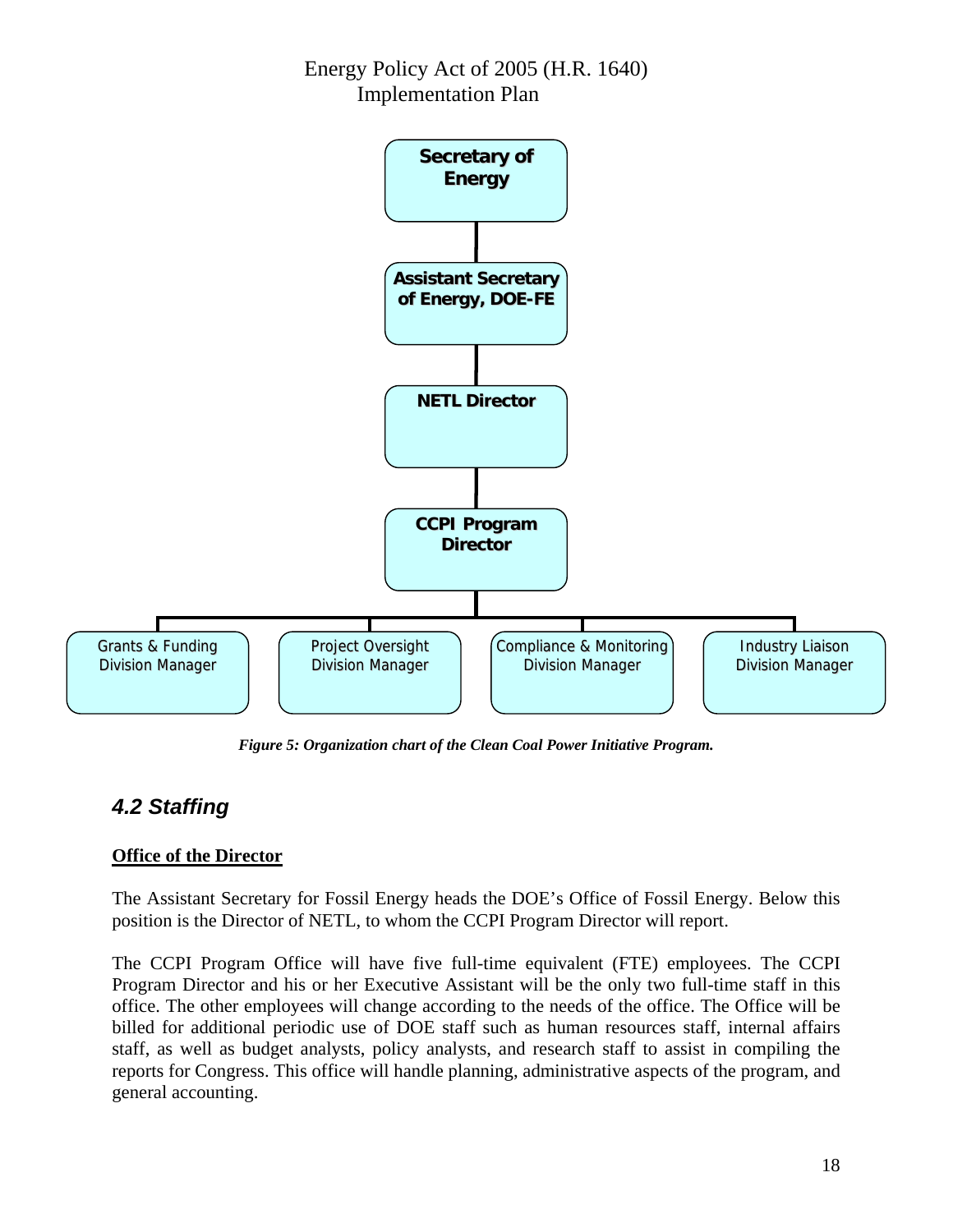#### **Grants and Funding Division**

The Grants and Funding Division will oversee the funding allocation process. This will involve writing project solicitations, reviewing project applications, reaching contracts, and awarding and disbursing funds. This process will require approximately 25 part-time employees, as the functions progress in stages with one year allocated for solicitation generation and six months allocated for proposal review. In total, the office will have 11.6 FTE employees, including NETL technical experts, scientists, industry representatives, manufacturer representatives, financial analysts, researchers, and a contract attorney, environmental compliance attorney, paralegal, and administrative assistant. During the first year this division has the largest percentage of staff and budget within the CCPI since the request for proposal process is the primary task during the year.

#### **Project Oversight Division**

The Project Oversight Division will be charged with ensuring on time and on budget construction of projects. This group will also oversee day-to-day operations of completed projects. Twenty part-time employees will be required to oversee the various projects under development and in operation, for a total of 3.75 FTEs. Staff for this division will include project managers for both IGCC and fuel cell projects, technical experts, on-site inspectors, technical experts, financial analysts, and an administrative assistant.

#### **Compliance and Monitoring Division**

The Compliance and Monitoring Division will play the role of internal auditor, verifying and tracking program spending and ensuring that funding recipients meet environmental regulations as well as DOE targets during the projects. This division will require 3.5 FTEs including project managers, technical experts, scientists, financial analysts, environmental analysts, environmental compliance attorneys, a paralegal, and an administrative assistant.

#### **Liaison Division**

The Liaison Division will develop dialogues with industry, local government, environmental groups, and other stakeholders in project areas, in order to ease conflict surrounding "not in my back yard" (NIMBY) issues. By communicating frequently with industry, this division will also import institutional knowledge that is essential to the solicitation process. This division will require 3.5 FTE employees, including DOE liaisons and industry representatives.

By attending to these four function areas, CCPI's staff will manage the entire lifecycle of selected clean-coal programs from initial funding allocation and disbursement to implementation and review.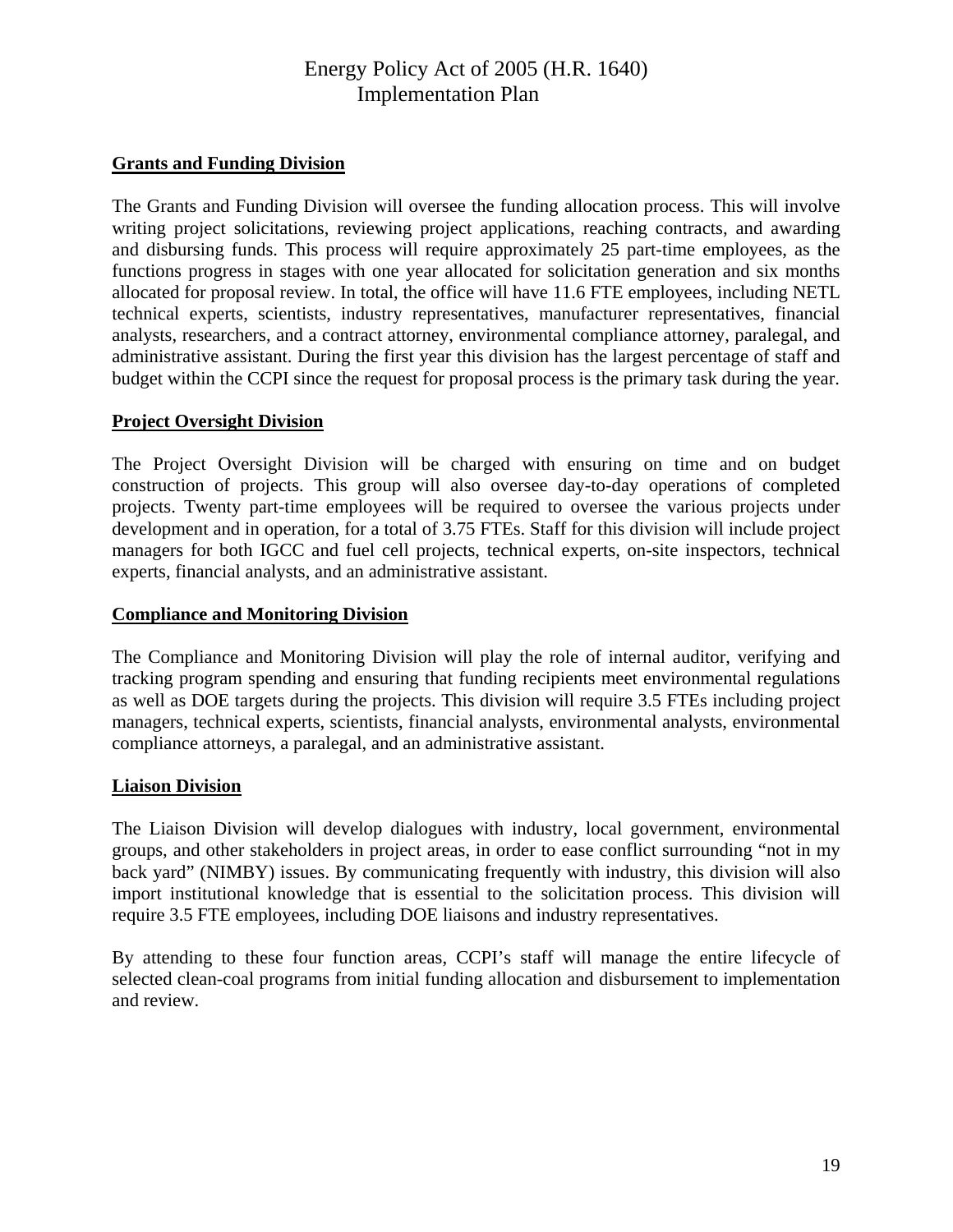## <span id="page-22-0"></span>*4.3 Contracting*

In order to identify feasible projects and capable private sector teams, DOE will issue funding solicitations to interested parties. The teams that succeed in securing this funding will likely include a mix of utility companies, architecture and engineering firms, technology developers and/or public service commissions. Following the issuance of the requests for proposals (RFPs), applicant teams will submit proposals to DOE, which will be carefully reviewed by CCPI staff.

# **5. Budget Plan**

The budget plan shown here is for the first year of the program and covers the internal CCPI program budget needed for these new activities and the grant money that will be disbursed in the first year. The five divisions shown in the organization chart will require 62 people accounting for 27 FTEs and a total budget of \$162 million.

The following is a detailed outline of the budget for the first year of this program. The first nine months of the year will be spent on the request for proposal (RFP) process. \$160 million will be allocated for gasification technologies, of which \$112 million (70%) will be allocated for a small IGCC trial project. Grants will be disbursed and actual project construction will begin only in the last three months of the year after a trial project has been selected. During the last three months, construction operations, such as monitoring and oversight and operations and liaison, will begin. The budget is broken up between personnel, other than personnel services (OTPS) and full time equivalents (FTE). Appendix B shows the detailed spreadsheets with monthly FTE estimates.

Salary levels were taken from the 2006 GS pay schedule<sup>[1](#page-51-1)8</sup> and grade level estimates were based on a list of DOE open positions<sup>[19](#page-51-1)</sup>. Other Than Personnel Services (OTPS) includes office supplies, travel, and other office expenses. OTPS amounts were calculated as a percentage of the overall CCPI OTPS budget, which is based on a percentage of the total personnel budget. A summary of the total budget is shown in Table 2.

| <b>Total FTEs</b>                        | 27.375         |                  |
|------------------------------------------|----------------|------------------|
| <b>Salary for CCPI</b>                   | \$1,773,000.00 |                  |
| <b>Total Fringe for CCPI (25%)</b>       | \$443,250.00   |                  |
| <b>Total Personnel Expenses for CCPI</b> |                | \$2,216,250.00   |
| <b>Total OTPS for CCPI</b>               |                | \$321,356.25     |
| <b>Grants</b>                            |                | \$112,000,000.00 |
| <b>Grand Total Budget for CCPI</b>       |                | \$114,537,606.25 |

*Table 2: Grand total budget for first year of CCPI*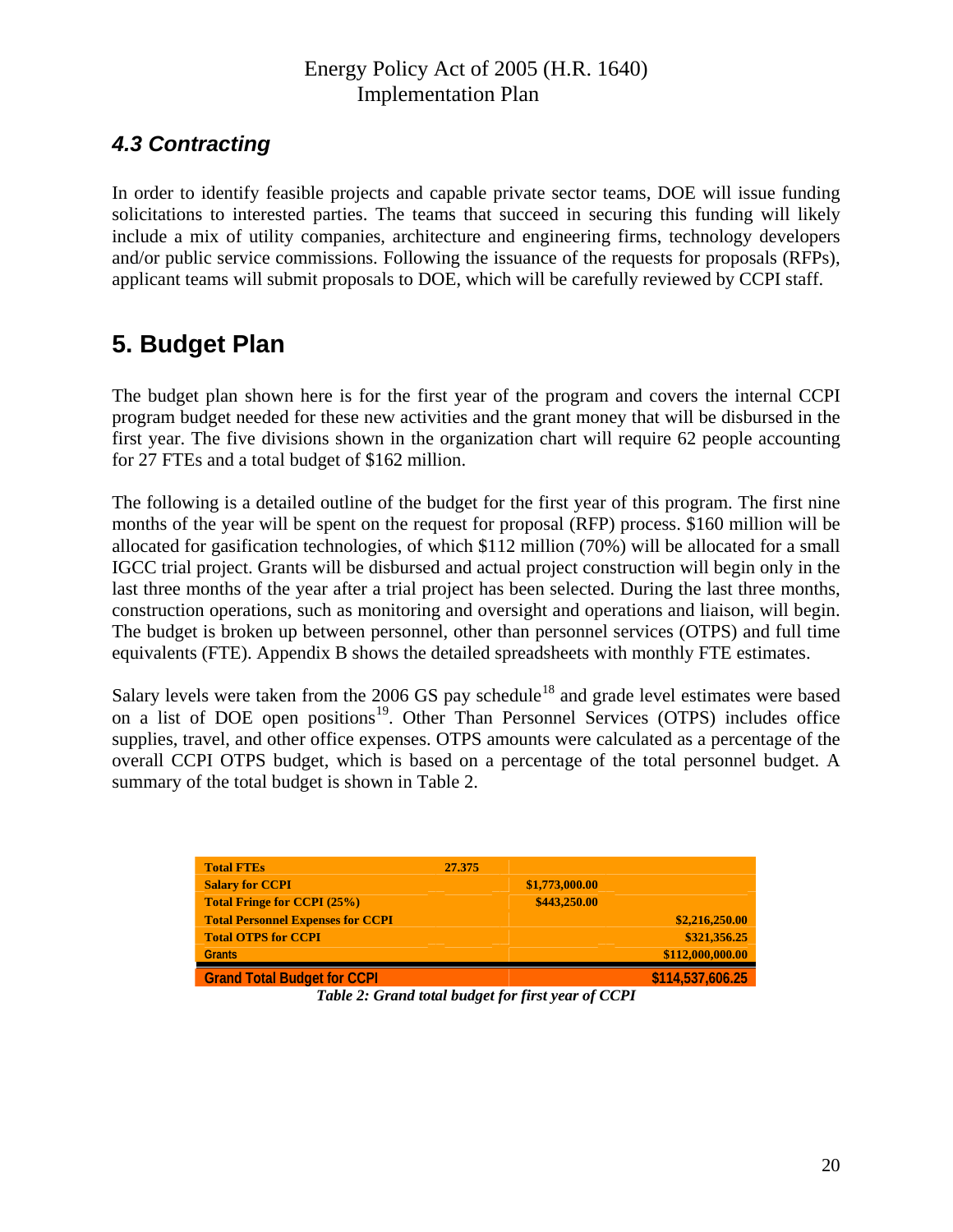## <span id="page-23-0"></span>*5.1 Budget of the Office of the Director*

The Office of the Director will oversee the entire CCPI program. The Director will work on budget issues, analyze policy perspectives, and undertake research on each project's viability. The staff positions in this office include the director, executive assistant, budget analyst, policy analyst, and executive researcher. There are five first year budget FTEs spread among five people; the budget allocation is shown in Table 3 below.

Of the OTPS budget, program "direction and administration" is allocated 5% of supplies, 5% of travel and 10% of office expenses, while "reports to congress" is allocated 10% of supplies, 5% of travel and 10% of office expenses. These percentages are based on the expected supplies and travel needs of this division.

| <b>Office of the Director</b>              | # | <b>Effective</b><br><b>Annual</b><br><b>FTE</b> | <b>Salary level</b> | <b>Salary</b><br>(Allocated by<br><b>CCPI</b> | <b>Totals</b> |
|--------------------------------------------|---|-------------------------------------------------|---------------------|-----------------------------------------------|---------------|
| <b>Director</b>                            |   |                                                 | 110,000.00          | 110,000.00                                    |               |
| <b>Executive Assistant</b>                 |   |                                                 | 32,500.00           | 32,500.00                                     |               |
| <b>Budget Analyst</b>                      |   |                                                 | 54,000.00           | 54,000.00                                     |               |
| Policy Analyst                             |   |                                                 | 65,000.00           | 65,000.00                                     |               |
| <b>Executive Researcher</b>                |   |                                                 | 65,000.00           | 65,000.00                                     |               |
| <b>Total FTEs and Salary</b>               |   | 5                                               |                     | 326,500.00                                    |               |
| <b>Total Salary with Fringe</b>            |   |                                                 |                     |                                               | \$408,125.00  |
| <b>Total Other Than Personnel Services</b> |   |                                                 |                     |                                               | \$79,785.00   |
| <b>Grand Total for Office of Director</b>  |   |                                                 |                     |                                               | \$487,910.00  |

*Table 3: Budget for Office of the Director* 

## *5.2 Budget of Grants and Funding Division*

The Grants and Funding Division will oversee the request for proposal (RFP) and funding allocation processes. This will involve writing project solicitations, reviewing project applications, finalizing contracts, and awarding and disbursing funds. The staff positions necessary for this process include contract attorney, environmental compliance attorney, paralegals, environmental analysts, technical experts, scientists, researchers, financial analysts, as well as the manager overseeing the division and his or her administrative assistant.

First year budget FTEs are approximately 11.6 spread between approximately 27 people (see Table 4 below). Most of the work for this division will be in the first 9 months, which is the assumed time period for the RFP process. Most of this staff will be involved on a part time basis, with some current DOE staff sharing their time with this new program; while others will be new hires for the program, sharing their time between this division and other CCPI divisions.

Of the OTPS budget, "RFP" is allocated 15% of supplies, 5% of travel and 20% of office expenses; while "Grants allocation" is allocated 3% of supplies, 5% of travel and 20% of office expenses. These percentages are based on the long time period that the personnel are working in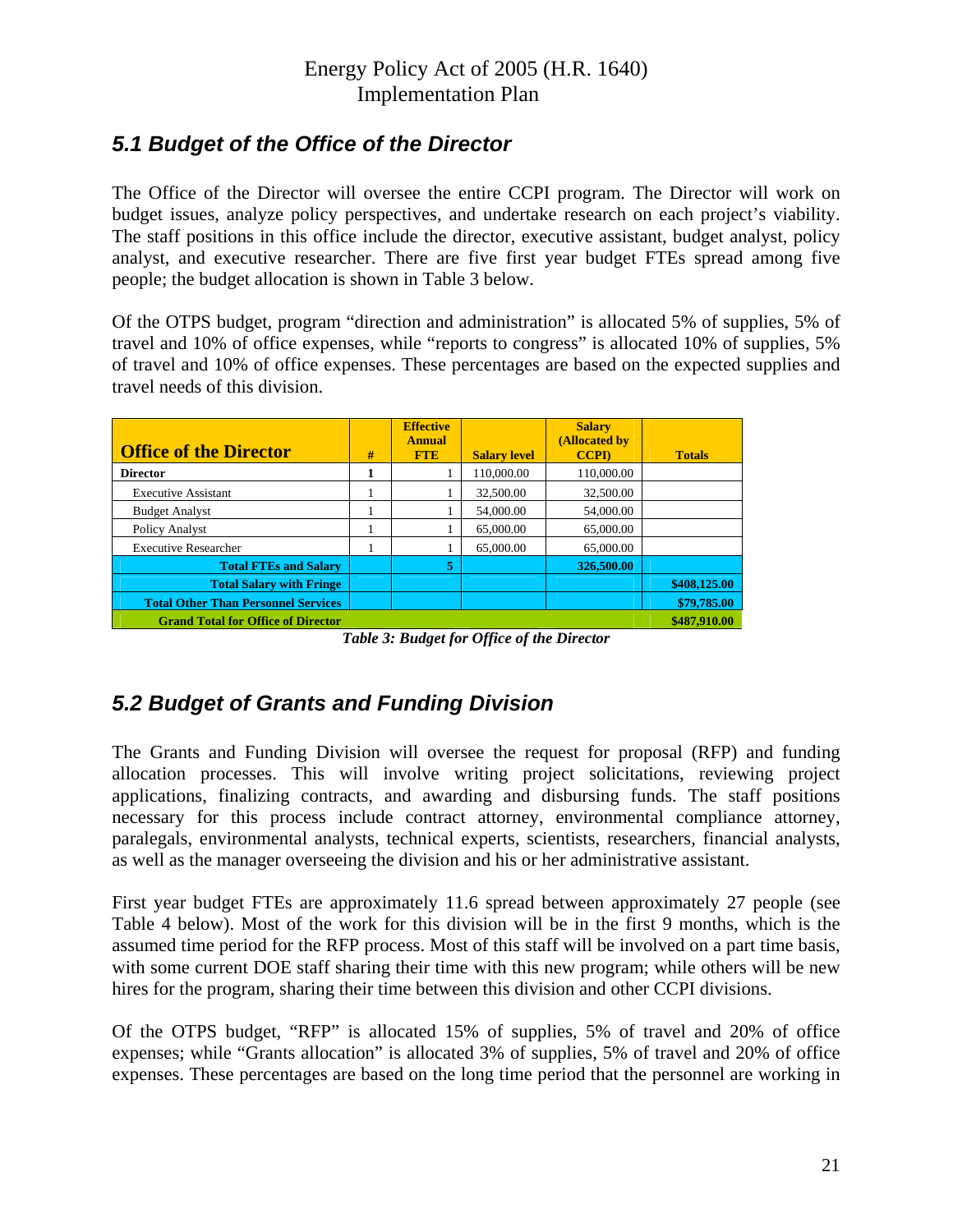| <b>Grants &amp; Funding Division</b>       | #              | <b>Effective</b><br><b>Annual</b><br><b>FTE</b> | <b>Salary level</b> | <b>Salary</b><br>(Allocated by CCPI) | <b>Totals</b> |
|--------------------------------------------|----------------|-------------------------------------------------|---------------------|--------------------------------------|---------------|
| <b>Grants/Funding Manager</b>              | л              |                                                 | 90,000.00           | 90,000.00                            |               |
| Assistant                                  |                | 0.5                                             | 28,500.00           | 14,250.00                            |               |
| <b>Contract Attorney</b>                   |                | 0.375                                           | 80,000.00           | 30,000.00                            |               |
| <b>Environmental Compliance Attorney</b>   |                | 0.375                                           | 80,000.00           | 30,000.00                            |               |
| <b>Environmental Analyst</b>               | $\overline{c}$ | 1.5                                             | 52,000.00           | 78,000.00                            |               |
| Paralegal                                  | $\overline{2}$ | 0.75                                            | 40,000.00           | 30,000.00                            |               |
| Technical expert                           | 4              | 2.25                                            | 77,000.00           | 173,250.00                           |               |
| Scientist                                  | 5              | 1.5                                             | 70,000.00           | 105,000.00                           |               |
| Researcher                                 | 5              | 1.875                                           | 50,000.00           | 93,750.00                            |               |
| <b>Financial Analyst</b>                   | 5              | 1.5                                             | 65,000.00           | 97,500.00                            |               |
| <b>Total FTEs and Salary</b>               |                | 11.625                                          |                     | \$741,750.00                         |               |
| <b>Total Salary with Fringe (25%)</b>      |                |                                                 |                     |                                      | \$927,187.50  |
| <b>Total Other Than Personnel Services</b> |                |                                                 |                     |                                      | \$46,541.25   |
| <b>Grand Total for Grants/Funding</b>      |                |                                                 |                     |                                      | \$973,728.75  |

<span id="page-24-0"></span>this division as compared to the other CCPI divisions. The percentage of travel funds is low, as a minimal amount will be required for a few personnel to visit project proposal sites.

*Table 4: Budget of Grants and Funding Division* 

## *5.3 Budget of Project Oversight Division*

The Project Oversight Division will be charged with ensuring on time and on budget construction of projects. This group will also oversee day-to-day operations of completed projects. This will require budget analysis and the establishment of realistic deadlines for industry that meet the overall time schedule of CCPI. Project managers for IGCC plants and Fuel Cell construction will be directly in charge of projects that fall within those categories. Staff for this division will include a manager, project managers-IGCC, project manager-Fuel Cell, on-site inspectors, technical experts, financial analyst, and an administrative assistant.

First year budget FTEs are approximately 3.75 spread between approximately 14 people (see Table 5 below). Most of the work for this division will be in the last three months of the year when the actual construction of projects is initiated. Thirteen members of the staff will have a part-time schedule. Twelve of these employees would have participated under the CCPI Grants and Funding Division (mostly on the review of proposals), which will enable them to be acquainted with the each of the projects, the review process, and to gain knowledge of the actual projects that will be constructed before construction begins. This increases division efficiency by ensuring that all employees understand all aspects of a project. The only new hire would be the manager for the division.

Of the OTPS budget, "construction and operations" is allocated 10% of supplies, 30% of travel and 15% of office expenses. These percentages are based on the relatively small portion of the year that personnel are working under this division in comparison with the other CCPI divisions. Project Oversight is given a large portion of the travel funding, as a substantial amount will be required for most of the personnel to travel back and forth from project sites and headquarters.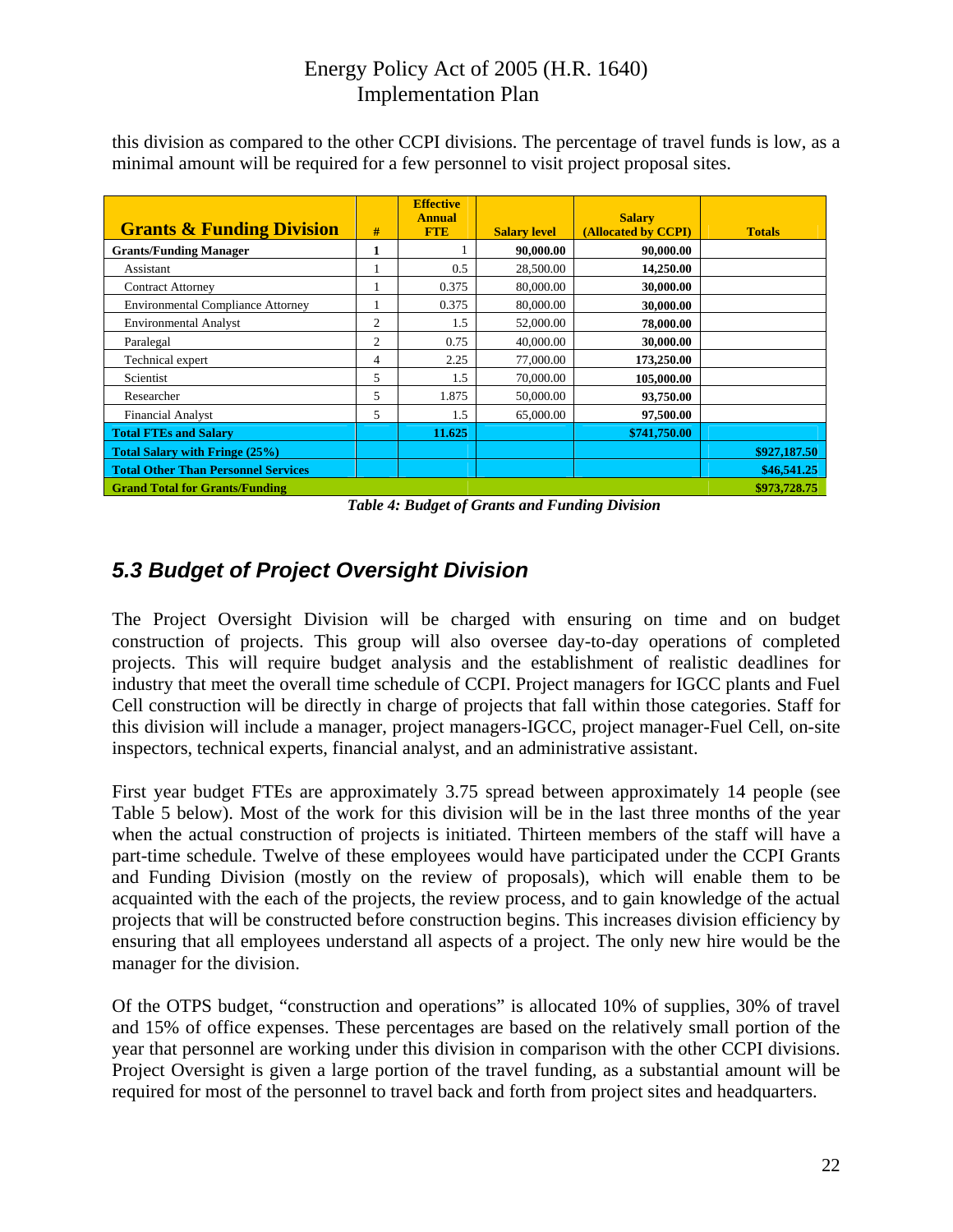<span id="page-25-0"></span>

| <b>Project Oversight Division</b>              |                             | <b>Effective</b><br><b>Annual</b> |                     | <b>Salary</b>       |               |
|------------------------------------------------|-----------------------------|-----------------------------------|---------------------|---------------------|---------------|
|                                                | #                           | <b>FTE</b>                        | <b>Salary level</b> | (Allocated by CCPI) | <b>Totals</b> |
| <b>Construction/Operations Manager</b>         |                             |                                   | 90,000.00           | 90,000.00           |               |
| <b>Assistant</b>                               |                             | 0.5                               | 28,500.00           | 14,250.00           |               |
| PM IGCC                                        | 2                           | 0.5                               | 65,000.00           | 32,500.00           |               |
| PM Fuel Cell                                   |                             | 0.25                              | 65,000.00           | 16,250.00           |               |
| On-site inspector                              | 6                           | 0.75                              | 35,000.00           | 26,250.00           |               |
| Technical expert                               | $\mathcal{D}_{\mathcal{L}}$ | 0.5                               | 77,000.00           | 38,500.00           |               |
| <b>Financial Analyst</b>                       |                             | 0.25                              | 65,000.00           | 16,250.00           |               |
| <b>Total FTEs and Salary</b>                   |                             | 3.75                              |                     | \$234,000.00        |               |
| <b>Total Salary with Fringe</b>                |                             |                                   |                     |                     | \$292,500.00  |
| <b>Total Other Than Personnel Services</b>     |                             |                                   |                     |                     | \$72,028.13   |
| <b>Grand Total for Construction/Operations</b> |                             |                                   |                     |                     | \$364,528.13  |

*Table 5: Budget of Project Oversight Division* 

## *5.4 Budget of Compliance and Monitoring Division*

The Compliance and Monitoring Division will play the role of internal auditor to verify and track program spending. This division will also ensure that funding recipients meet environmental regulations as well as DOE targets during the projects. This will require visits to the project sites and data gathering and analysis. Additionally, recommendations will be suggested to bring projects into compliance when problems are encountered. Staff for this division will include a manager, financial analysts, environmental analysts, technical experts, scientists, an environmental compliance attorney, a paralegal, and an administrative assistant.

First year budget FTEs are approximately 3.5 spread between approximately 12 people (see Table 6 below). Most of the work for this division will be in the last three months of the year, when grant money allocations (up to \$160 million) have been disbursed to the initial trial project. Eleven members of the staff will have a part-time schedule, of which ten will have participated under the CCPI Grants and Funding Division in the review of proposals, ensuring projects are viable in scientific, economic and technical terms. The only new staff member will be the manager for the division.

Of the OTPS budget, "oversight and monitoring" is allocated 15% of supplies, 30% of travel and 15% of office expenses. These percentages are based on the comparatively low portion of the year that personnel are working under this division. Travel funding is high, as a substantial amount will be required for most of the personnel to visit project proposal sites and report back to headquarters.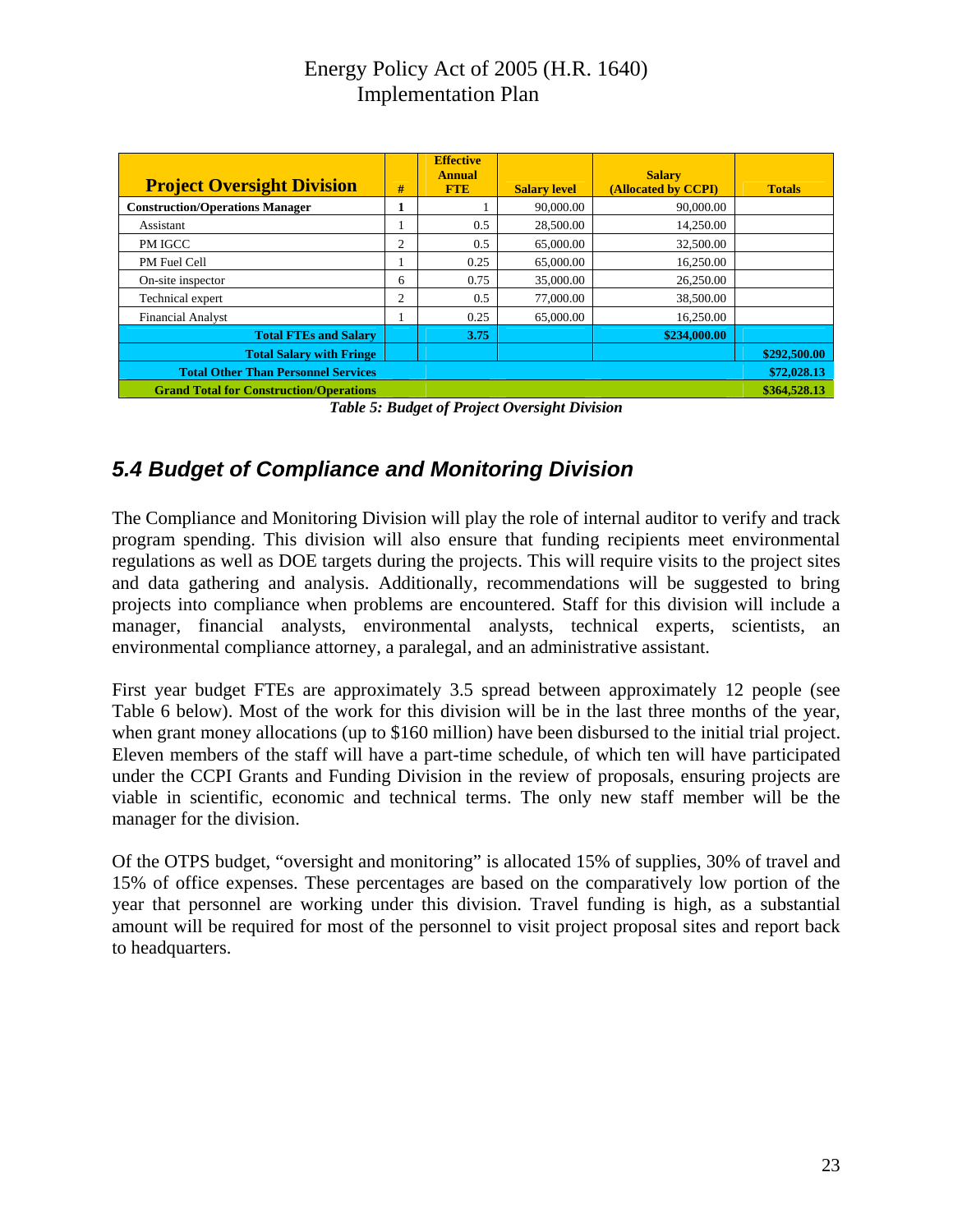<span id="page-26-0"></span>

| <b>Compliance &amp;</b><br><b>Monitoring Division</b> | #              | <b>Effective</b><br><b>Annual</b><br><b>FTE</b> | <b>Salary level</b> | <b>Salary</b><br>(Allocated by CCPI) | <b>Totals</b> |
|-------------------------------------------------------|----------------|-------------------------------------------------|---------------------|--------------------------------------|---------------|
| <b>Compliance/Monitoring Manager</b>                  | 1              |                                                 | 90,000.00           | 90,000.00                            |               |
| Assistant                                             |                | 0.5                                             | 28,500.00           | 14,250.00                            |               |
| <b>Environmental Analyst</b>                          | 2              | 0.5                                             | 52,000.00           | 26,000.00                            |               |
| Technical expert                                      | $\overline{c}$ | 0.5                                             | 77,000.00           | 38,500.00                            |               |
| Scientist                                             | 3              | 0.25                                            | 70,000.00           | 17,500.00                            |               |
| <b>Financial Analyst</b>                              |                | 0.25                                            | 65,000.00           | 16,250.00                            |               |
| <b>Environmental Compliance Attorney</b>              |                | 0.25                                            | 80,000.00           | 20,000.00                            |               |
| Paralegal                                             |                | 0.25                                            | 40,000.00           | 10,000.00                            |               |
| <b>Total FTEs and Salary</b>                          |                | 3.5                                             |                     | \$232,500.00                         |               |
| <b>Total Salary with Fringe</b>                       |                |                                                 |                     |                                      | \$290,625.00  |
| <b>Total Other Than Personnel Services</b>            |                |                                                 |                     |                                      | \$73,136.25   |
| <b>Grand Total for Compliance/Monitoring</b>          |                |                                                 |                     |                                      | \$363,761.25  |

*Table 6: Budget for Compliance and Monitoring* 

## *5.5 Budget of Liaison Division*

The Liaison Division will develop dialogues with industry, local government, environmental groups, and other stakeholders in project areas in order to ease conflict surrounding NIMBY issues. By communicating frequently with industry, this division will also import institutional knowledge that is essential to the solicitation process. The staff positions necessary for this process include the liaison manager, his/her assistant and an industry liaison professional. First year budget FTEs are approximately 3.5 spread among approximately 4 people (see Table 7 below).

"Liaison" is allocated 15% of supplies, 20% of travel and 10% of office expenses. Travel is expected to be significant for this division, as the liaisons work with stakeholders nationwide and must travel to meet with them.

| <b>Liaison Division</b>                    | #      | <b>Effective</b><br><b>Annual</b><br><b>FTE</b> | <b>Salary level</b> | <b>Salary</b><br>(Allocated by CCPI) | <b>Totals</b> |
|--------------------------------------------|--------|-------------------------------------------------|---------------------|--------------------------------------|---------------|
| <b>Liaison Manager</b>                     |        |                                                 | 90,000.00           | 90,000.00                            |               |
| Assistant                                  | ◠<br>∠ | 0.5                                             | 28,500.00           | 14,250.00                            |               |
| <b>Industry Liaison</b>                    |        |                                                 | 67,000.00           | 134,000.00                           |               |
| <b>Total FTEs and Salary</b>               |        | 3.5                                             |                     | 238,250.00                           |               |
| <b>Total Salary with Fringe</b>            |        |                                                 |                     |                                      | \$297,812.50  |
| <b>Total Other Than Personnel Services</b> |        |                                                 |                     |                                      | \$49,865.63   |
| <b>Grand Total for Liaison</b>             |        |                                                 |                     |                                      | \$347,678.13  |

*Table 7: Budget of Liaison Division*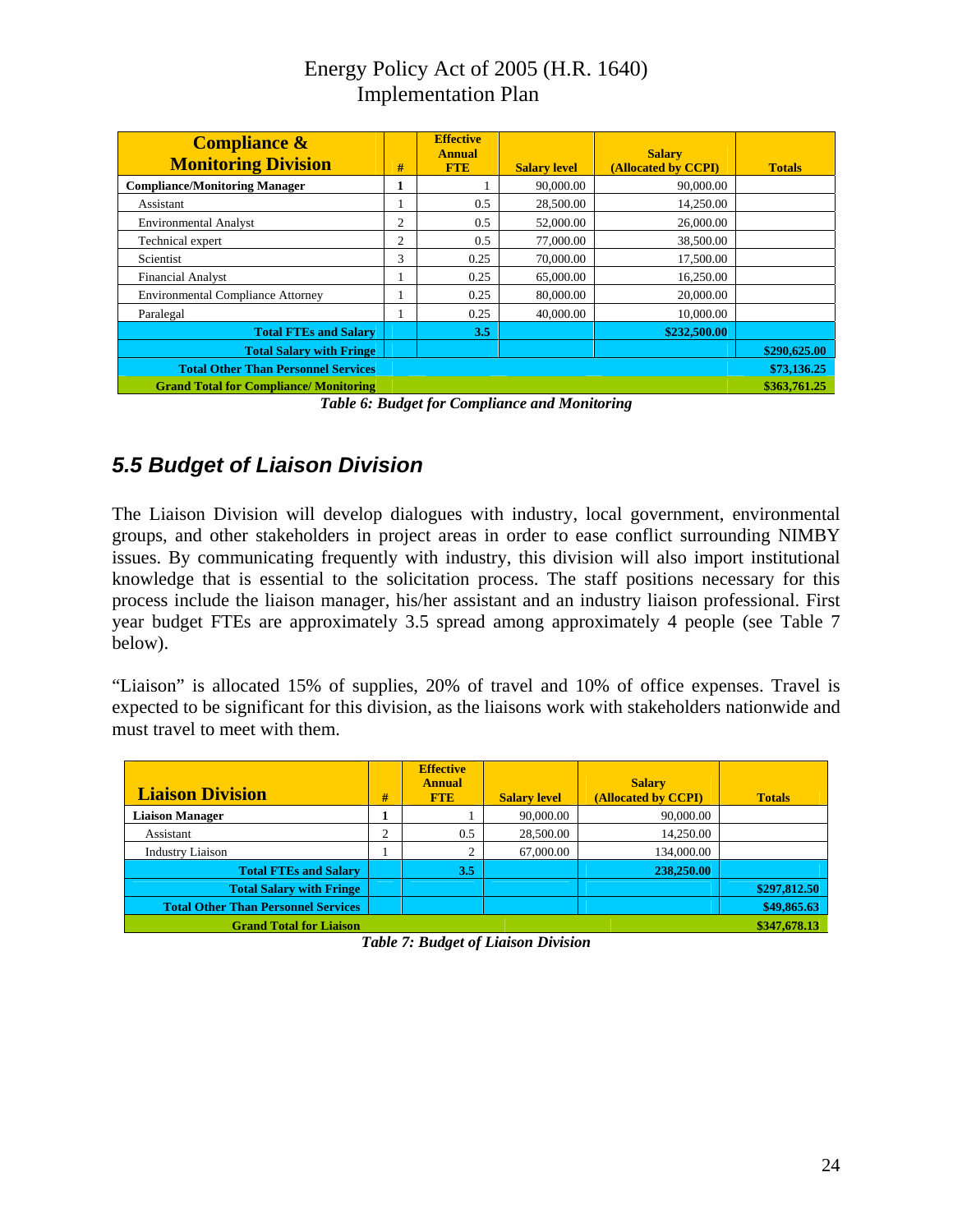# <span id="page-27-0"></span>**6. Performance Management and Quality Improvement Analysis**

The EPAct of 2005 sets forth the CCPI's long-term goals and mandates that the \$1.8 billion granted under the act should be disbursed by 2014. The grants should contribute to the complete construction of five coal fired power plants, of which three should be IGCC plants and two should be gasification fuel cell plants. By the completion of these projects the CCPI should achieve environmental improvements within the power industry in terms of more stringent emission standards and increased thermal efficiency. The emission standards for the projects should meet a decrease in sulfur dioxide emissions by 99%, nitrogen oxides emissions should be less than 0.05 lbs/million Btu, and the emission of mercury should be decreased 'substantially'. Energy efficiency should be increased by 50-60%, depending on the grade of coal combusted in the plant.

One of the short term goals is that after one year of the program, one request for proposal (RFP) process should be completed and the construction of a trial plant project should have started. The RFP process is estimated to last over nine months, which leaves three months of the first year to start the construction of the project chosen during the proposal process. The CCPI is also required to produce several reports for the U.S. Congress as described more fully below. The first of these Congressional reports should be completed by the end of the first year.

Each of the five divisions within the CCPI program has its own short-term goals along with indicators for measuring their performance in achieving these goals. The *input* indicator is a measure of the division's budget and staff size (in FTEs). Two types of indicators are used for measuring performance: *output* and *outcome* indicators. The output indicator is a measure of whether the division has completed its tasks (a quantitative indicator); the outcome indicator is a measure of how well the task was completed (a qualitative indicator).

In order to reach EPAct's goal of ensuring 'jobs for the future with secure and reliable energy', the CCPI will measure the performance of each of its five divisions. If each one performs satisfactorily the CCPI will, in the end, complete biannual program reports to Congress (by the Office of the Director), complete five coal gasification plants (by the Grants and Funding Division and by the Construction and Operation Division), and improve industry pollutant emission and thermal efficiency standards (Compliance and Monitoring Division). The Liaison Division will ensure that the program communicates with the stakeholders for each project and plant in order to avoid issues which may adversely affect overall progress while also enhancing the CCPI's activities.

## *6.1 Performance Management: Office of the Director*

The Office of the Director is charged with the preparation and completion of the Congressional reports. These include a 10-year plan due March 31, 2007 outlining the plan for the CCPI program overall as well as biannual status reports. The 10-year plan, as mentioned, will address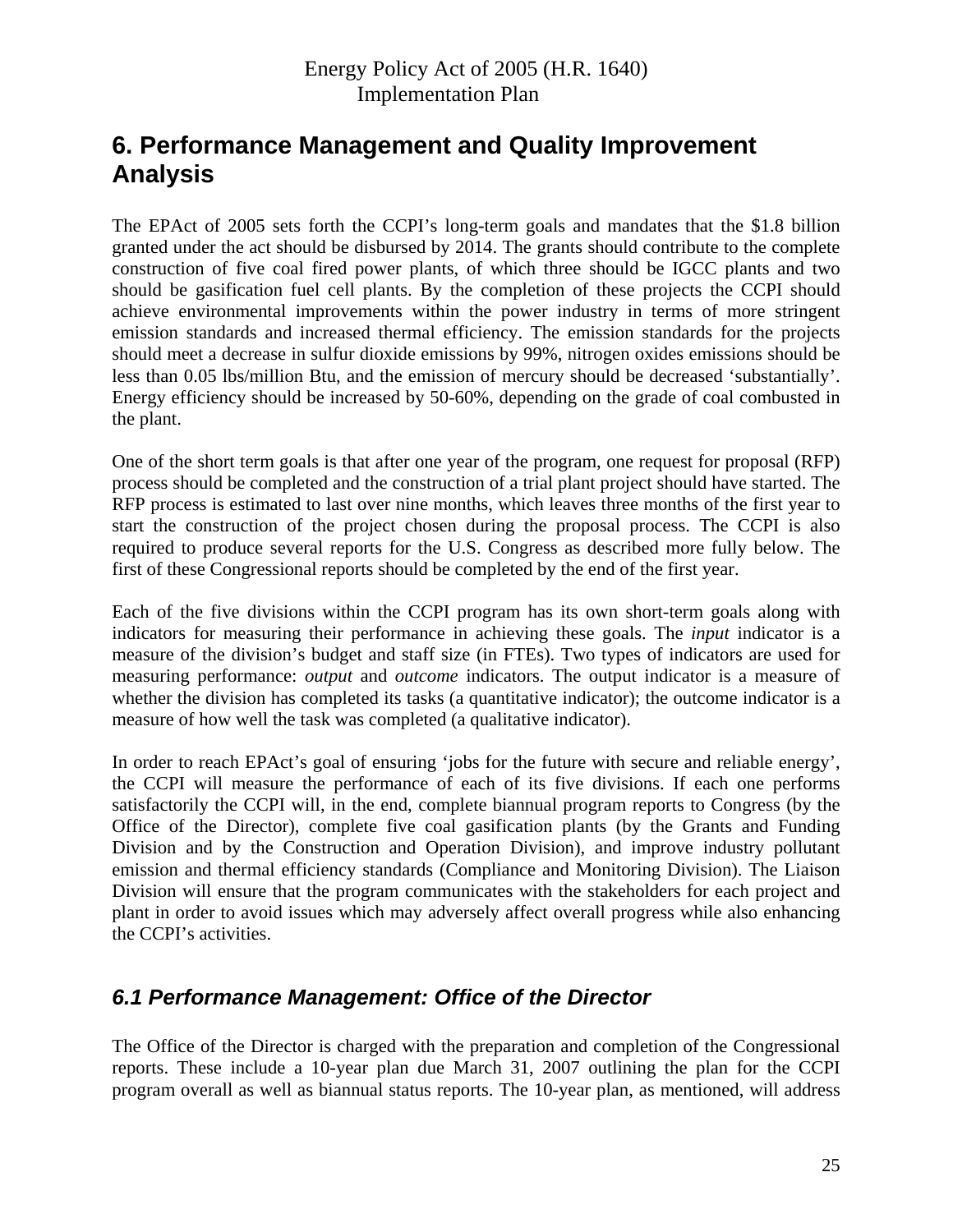<span id="page-28-0"></span>funding issues, define the solicitation process, identify past mistakes to be avoided, and set technical milestones.

The biannual reports to Congress will include updates on project status, how the CCPI projects are progressing towards meeting the technical milestones, and program staffing needs. These reports are estimated to require an input of 5 FTEs in addition to a portion of the division's \$488,000 budget. Thus, the output indicator for this task will be the production and presentation of the report to Congress no later than March 31, 2007. The outcome indicators will be that the report meets all of the requirements outlined in HR 1640 and also that a successful relationship has been cultivated between the DOE and Congress. The success of the relationship will be determined by taking opinion surveys of the relevant committees in Congress and groups in DOE to measure their satisfaction with the reports.

The directorate is also responsible for the hiring of personnel for the program. The inputs for this task include the staff in this division in addition to the budget. The output indicator for this task is the hiring of 1 fully qualified manager for each division: Grants and Funding, Construction and Operations, Compliance and Monitoring, and Liaison, who will, in turn, hire their own staff. The outcome indicator for this task is the placement of managers with relevant experience with respect to their divisions ensuring successful leadership of the program. In addition, the suitability of the mangers will be measured through peer reviews by the staff of each division at the end of the first year.

## *6.2 Performance Management: Grants and Funding*

The Grants and Funding Division will oversee the funding allocation process. This will involve, among other tasks, reviewing project applications and awarding and disbursing funds. The inputs required for these tasks will be the office's 12 FTEs employees and the division's budget of \$974,000. The review of project applications will occur in the first nine months of the year, and the output indicator will be that all proposals are reviewed in a standard format and captured into a database, ensuring that the process is well organized and streamlined. The outcome indicator for this task will be that proposals are reviewed in an efficient manner, and completed no later than nine months after the start of the program. Efficiency will be measured by the manager and peer surveys within the Division and the Office of the Director. This will be supplemented by survey comparisons with those taken by other Grants and Funding divisions in other programs within DOE that have more experience performing these tasks.

With regard to the disbursement of the grants, the output indicator will be that funds are disbursed for one small trial project. The outcome indicator for this project will be that the trial project meets the requirements for projects as stipulated in EPAct, which includes cost competitiveness, as well as the technical milestones for emission standards and thermal efficiency, as specified for year one in the first Congressional report.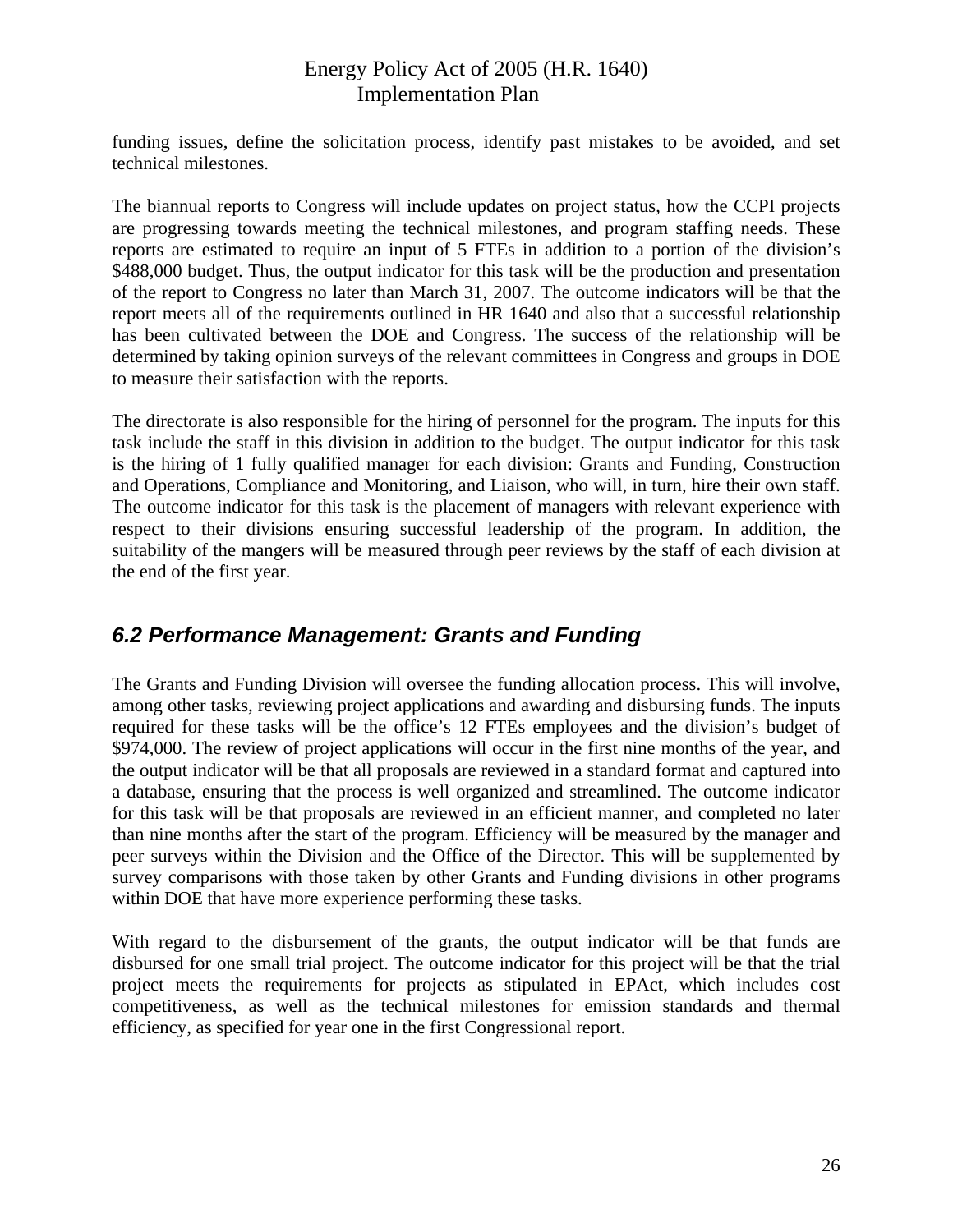## <span id="page-29-0"></span>*6.3 Performance Management: Project Oversight*

The Project Oversight Division will be charged with ensuring the on-time and on-budget construction of the three IGCC project facilities and the two gasification fuel cells. The Division will also oversee day-to-day construction activities and will evaluate operation performance of completed projects. The first year's allocation of \$112 million will be given for a small IGCC trial project. The inputs indicators for this division will be a budget of \$365,000 and a staff of 3.75 FTE. The division will have two output indicators for the last three months of the year. The first of these will be the measure of whether or not the task of creating a Standard Operation Procedures (SOPs) for inspectors has been accomplished. It will be up to the Technical Expert and Financial Analyst within the Division to establish standards, create a list of rules on how to do an inspection and communicate this to the project managers. Once the final set of SOPs is available, on-site inspectors and project managers will evaluate it with regard to its comprehensiveness and usefulness. A positive rating will mean that the SOPs are clear in what is expected from project managers and inspectors and are useful enough to enhance performance.

The Project Oversight Division's second task will be to maintain project expenditures in line with the CCPI's allocated budget for each project. This will require industry feedback as well as flexibility to account for possible unforeseen needs. The output indicators for this task will involve measuring the expenditures of the projects quarterly. In addition, the number of project deadlines (e.g. project start date, project end date, and midway date) will be measured. This data will be used for setting benchmarks, deadlines, and budgets for future projects, as well as to reevaluate the current project's deadlines and budget. Therefore, the number of times that this data is used as consultation in budget and deadline setting will be measured and will be an indicator for success of this division.

### *6.4 Performance Management: Compliance and Monitoring*

The input indicators for the Compliance and Monitoring Division are a budget of \$364,000 and 3.5 FTEs. The Compliance and Monitoring Division will play the role of internal auditor, verifying and tracking program spending and ensuring that funding recipients comply with environmental regulations and meet DOE targets during the projects. Additionally, they will have the responsibility of making recommendations to projects that are not in compliance. The information gathered on program spending will be examined in a one-year internal audit report. The report will be sent to the CCPI's Director for revision before being sent to the NETL and the Office of Fossil Energy for further review. In addition, the Division will evaluate and recommend to industry procedures that may be undertaken to meet environmental standards. The output indicators will be that (1) the procedures for meeting the relevant environmental standards as well as the procedures for the Division to monitor emissions and thermal efficiency are set, (2) all appropriate environmental permits are obtained and (3) that a one-year internal audit of the program spending is completed.

For the compliance and monitoring procedures to be successful, they need an understanding of what EPAct environmental objectives are deemed feasible by industry. Relevant members of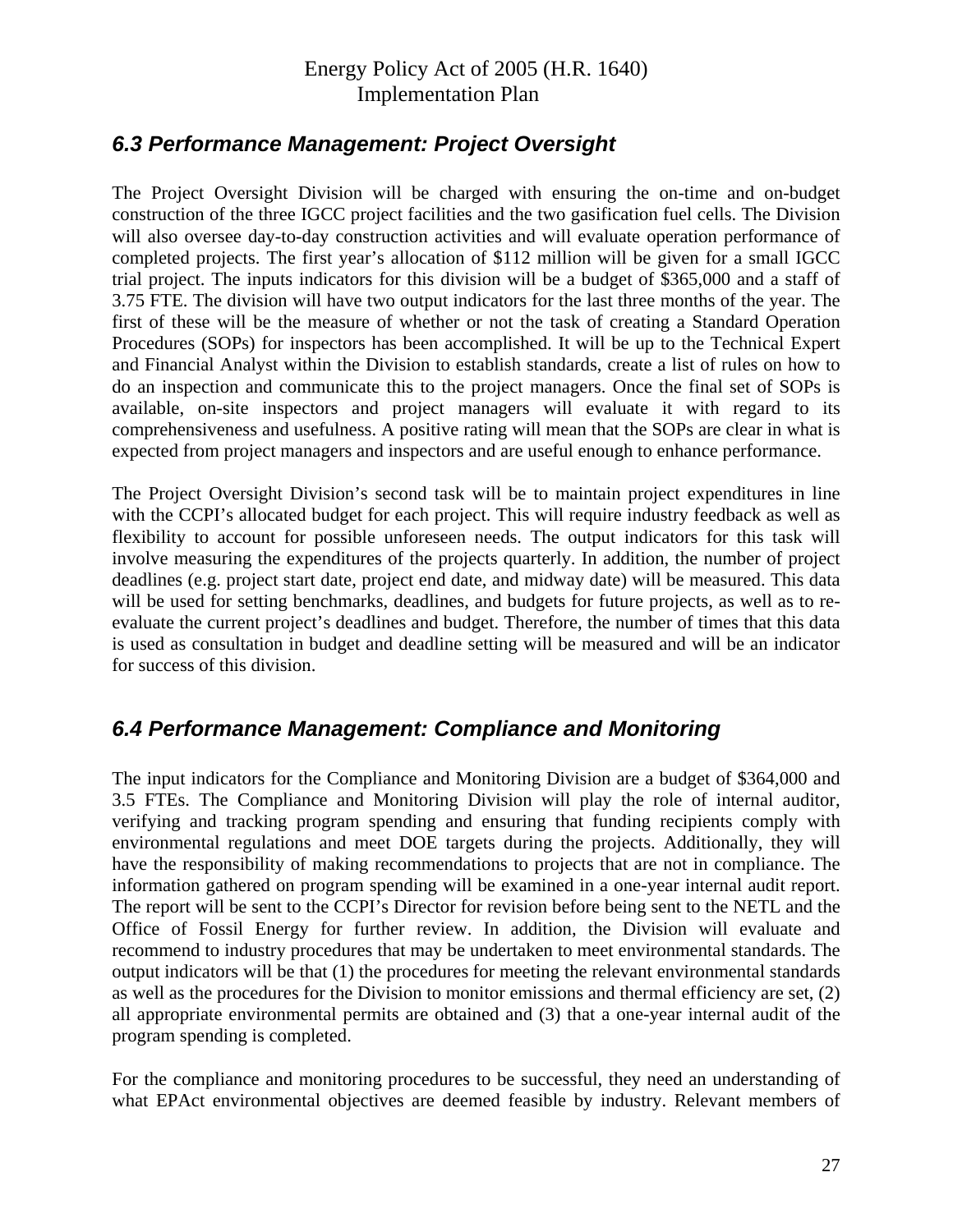<span id="page-30-0"></span>industry will be invited to discuss technologies available for emission control, the benefits of self-audit systems versus inspections and the proper frequency for inspections and/or self-audit reports. The outcome indicators are designed to measure the relevant industry's opinion of the emission monitoring process through opinion polls.

The outcome indicator for the internal audit will measure whether the Division is adhering to GAAP (Generally Accepted Accounting Principles), meeting its internal deadlines for the audit process, and whether or not the Division is providing an overview of the finances for all five division within the CCPI.

## *6.5 Performance Management: Liaison Division*

The Liaison Division will engage in dialogues with industry, local government, environmental groups and other stakeholders in project areas in order to ease conflict surrounding NIMBY issues. The input indicators for this division are a budget of \$348,000 and a staff of 3.5 FTE. By communicating frequently with industry, this division will also import institutional knowledge that is essential to the solicitation process. This Division will work year-round and will have two specific tasks. The first will be to organize meetings with different stakeholders to share information about CCPI and to inform them of the Department's plans. The most important part of these meetings is to sensitize the Department's administration to stakeholder issues to avoid NIMBY problems. As a result, one output indicator will measure the frequency of meetings held. The outcome indicator for this task will measure the success of the communication seeking the stakeholders' opinions about their satisfaction with the process through surveys. Areas of inquiry will include whether or not key questions were addressed properly, if stakeholders actively participate, if their concerns were "heard", and whether or not they saw change result from their suggestions. Participants at the meetings will be asked to fill out the same form. The stakeholders' perception of the meetings will be compared to that of the Division members' and any discrepancies will be addressed by the Division.

The Division's second task will be to send reports to the Director of CCPI on a quarterly basis delineating key stakeholder issues and recommending how to address them. The second output indicator measures whether or not these reports have been completed and if they were done so in a sufficient manner. As head of the CCPI, the Director will be its highest representative and it is therefore important for her/him to have personal contact with stakeholders to ensure that their concerns are taken into account by the top levels of management. To measure whether the reports truly identify the key issues of the meeting, representatives from each stakeholder group will be allowed to comment on the report before it is sent to the Director. A lack of negative comments from stakeholders will be an indicator of the success of the reports. A further indicator of success of the liaison Division would be a similar lack of "bad press" about the CCPI, NIMBY issues, or complaints from industry about the CCPI setting "non-achievable" standards.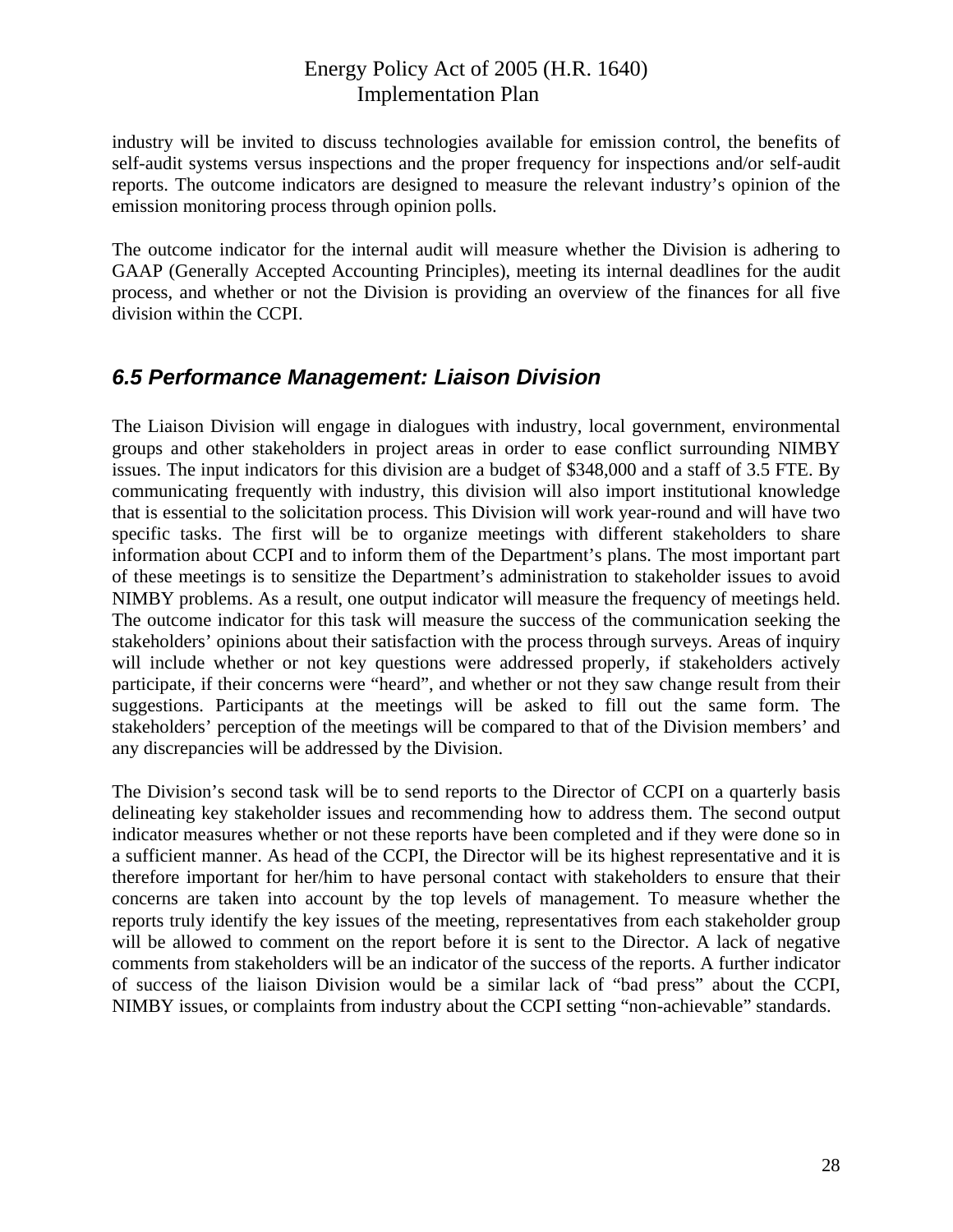## <span id="page-31-0"></span>**7. Year One Master Calendar**

The master calendar is designed for the CCPI based on overall program design, the organizational and staffing plan, and the program budget for the first fiscal year of operations. It delineates those tasks and subtasks required from each division in order to meet the primary program objectives. Appendix D provides a detailed chart for each of the tasks and proposed time frames for all five divisions within CCPI. Note that length of time frame does not necessarily indicate the required amount of energy for each task. For parameters on resource expenditure for the individual divisions and tasks please refer to the Performance Management and Quality Analysis section.

## *7.1 Office of the Director Calendar*

TASK 1: Completion of Congressional Reports

TASK 1A: Ten-Year Plan: TIME FRAME: *January 1, 2006 ~ December 31, 2006* 

TASK 1B: Compile information for biannual status report to Congress: TIME FRAME: *March 1, 2006 ~ October 31, 2006* 

TASK 1C: Write up biannual status report to Congress: TIME FRAME: *October 1, 2006 ~ December 31, 2006* 

## *7.2 Grants and Funding Calendar*

TASK 1: Generate and Disseminate Request for Proposals: TIME FRAME: *January 1, 2006 ~ March 31, 2006* 

TASK 2: Submission period for proposals: TIME FRAME: *April 1, 2006 ~ May 31, 2006* 

TASK 3: Review and process proposals received: TIME FRAME: *June 1, 2006 ~ August 31, 2006* 

TASK 4: Award and disburse funds to a trial project: TIME FRAME: *September 1, 2006 ~ October31, 2006*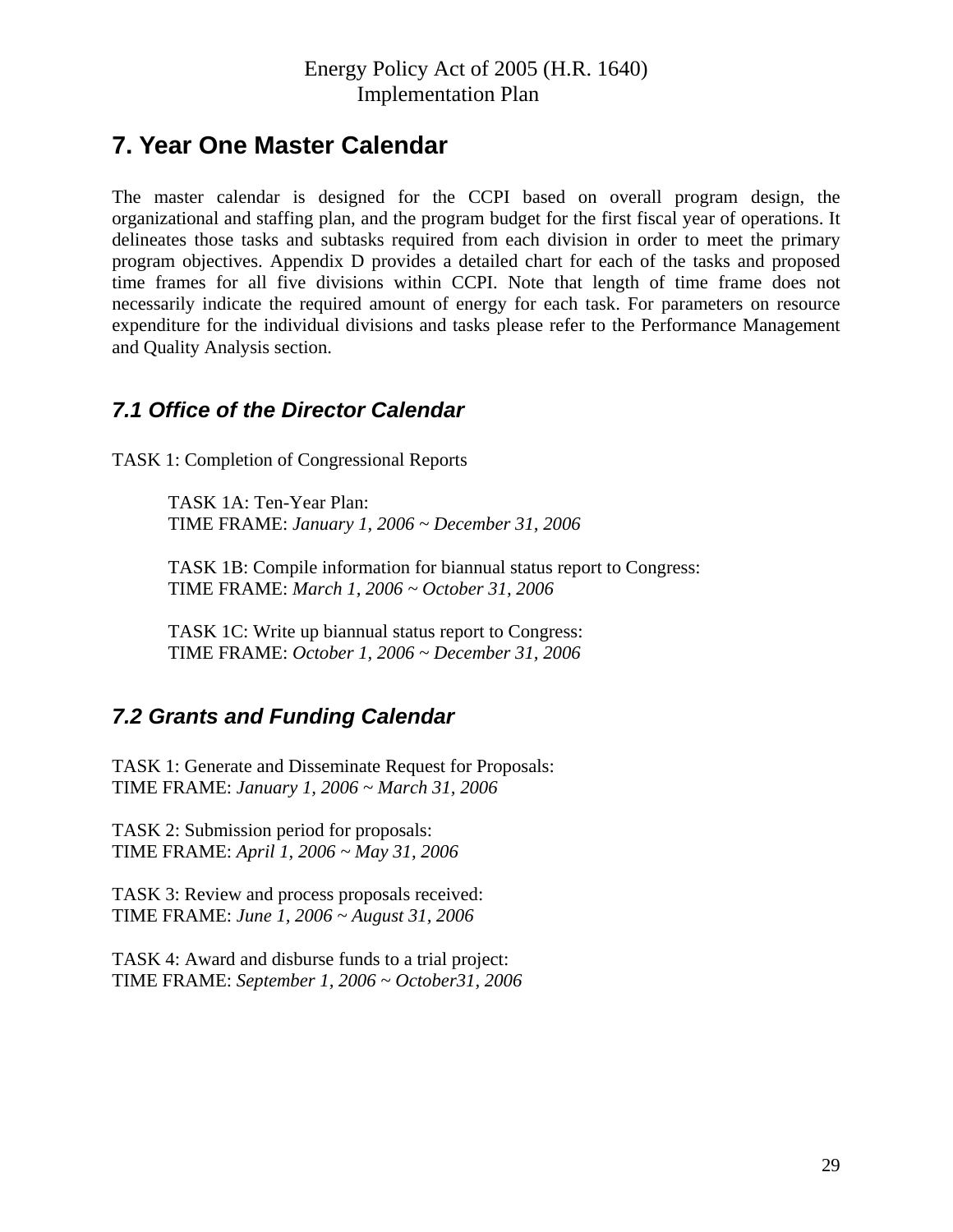## <span id="page-32-0"></span>*7.3 Construction and Operations Calendar*

TASK 1: Project Design and Pre-Construction Meetings: TIME FRAME: *January 1, 2006 ~ December 31, 2006* 

TASK 2: Create Standard Operating Procedure (SOP) for inspectors: TIME FRAME: *October 1, 2006 ~ November 31, 2006* 

TASK 3: Evaluation of SOP by outside stakeholders: TIME FRAME: *November 1, 2006 ~ December 31, 2006* 

TASK 4: Set financial milestones for trial plant: TIME FRAME: *October 1, 2006 ~ December 31, 2006* 

## *7.4 Compliance and Monitoring Calendar*

TASK 1: Environmental Permitting Preparation: TIME FRAME: *July 1, 2006 ~ September 31, 2006* 

TASK 2: Environmental Permitting submittal: TIME FRAME: *October 1, 2006 ~ December 31, 2006* 

TASK 3: Annual audit of program spending in all divisions: TIME FRAME: *October 1, 2006 ~ December 31, 2006* 

TASK 4: Evaluate trial project to ensure compliance with environmental regulations and DOE targets:

TASK 4A: Planning TIME FRAME: *February 15, 2006 ~ June 30, 2006*

TASK 4B: Evaluation of Proposal TIME FRAME: *July 1, 2006 ~ September 1, 2006*

TASK 4C: Pre-construction reviews TIME FRAME: *September 1, 2006 ~ December 31, 2006*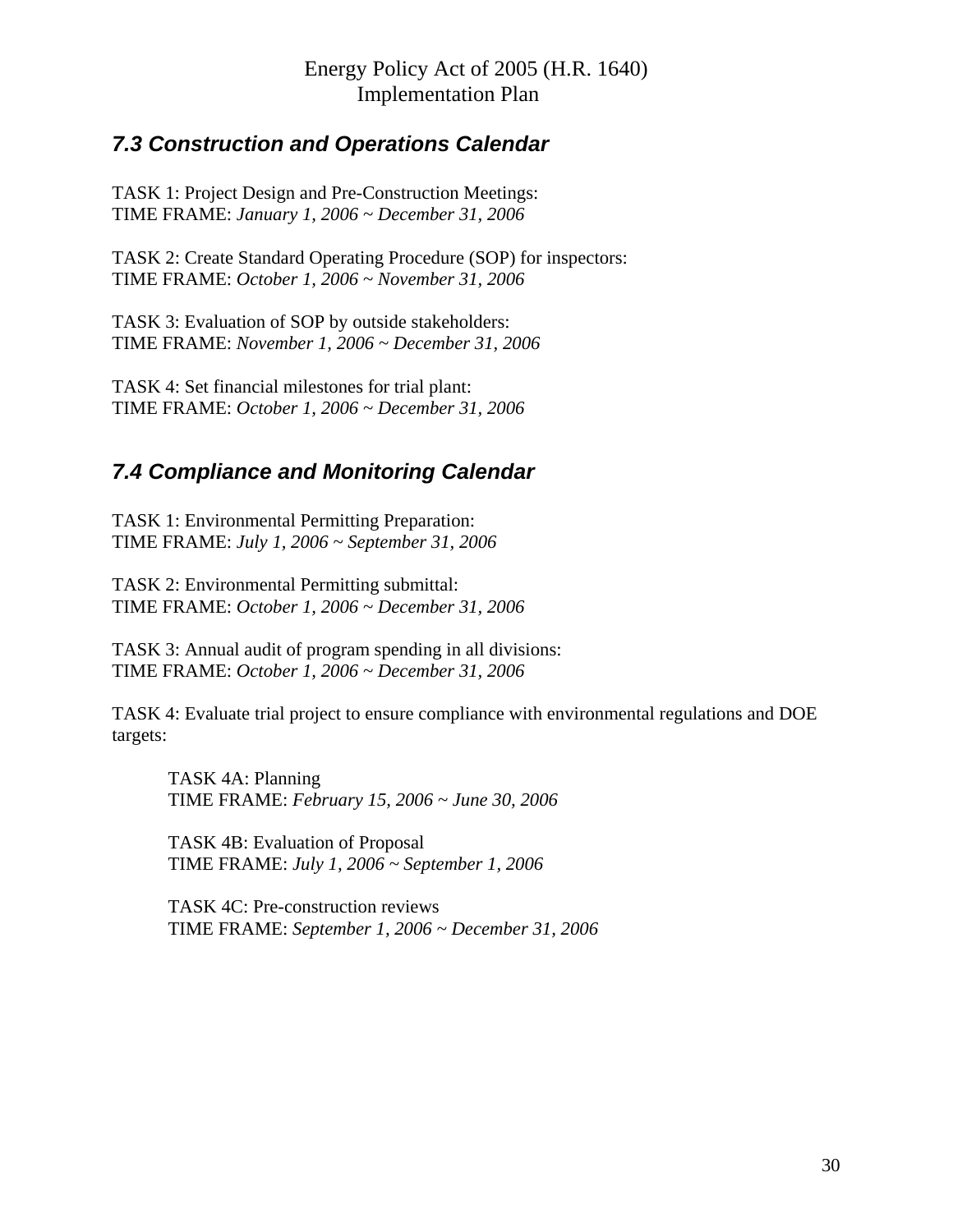### <span id="page-33-0"></span>*7.5 Liaison Calendar*

TASK 1: Plan and conduct bi-monthly stakeholder meetings TIME FRAME: *Ongoing January 1, 2006 ~ December 31, 2006* 

> MEETING DATES *February 1, 2006 April 1, 2006 June 1, 2006 August 1, 2006 October 1, 2006 December 1, 2006*

TASK 2: Conduct stakeholder surveys on satisfaction with program and bi-monthly meetings TIME FRAME: *Ongoing January 1, 2006 ~ December 31, 2006* 

#### SURVEY DATES

*February 1, 2006 ~ February 15, 2006 April 1, 2006 ~ April 15, 2006 June 1, 2006 ~ June 15, 2006 August 1, 2006 ~ August 15, 2006 October 1, 2006 ~ October 15, 2006 December 1, 2006 ~ December 15, 2006* 

TASK 3: Compile report for presentation to director on stakeholder satisfaction and productivity of bi-monthly meetings TIME FRAME: Ongoing: *January 1, 2006 ~ December 31, 2006* 

MEETING DATES *March 31, 2006 June 31, 2006 September 31, 2006 December 31, 2006* 

TASK 4: Create report/newsletter for agency-wide dissemination: TIME FRAME: *Report One: June 1, 2006 ~ June 30, 2006 Report Two: December 1, 2006 ~ December 31, 2006*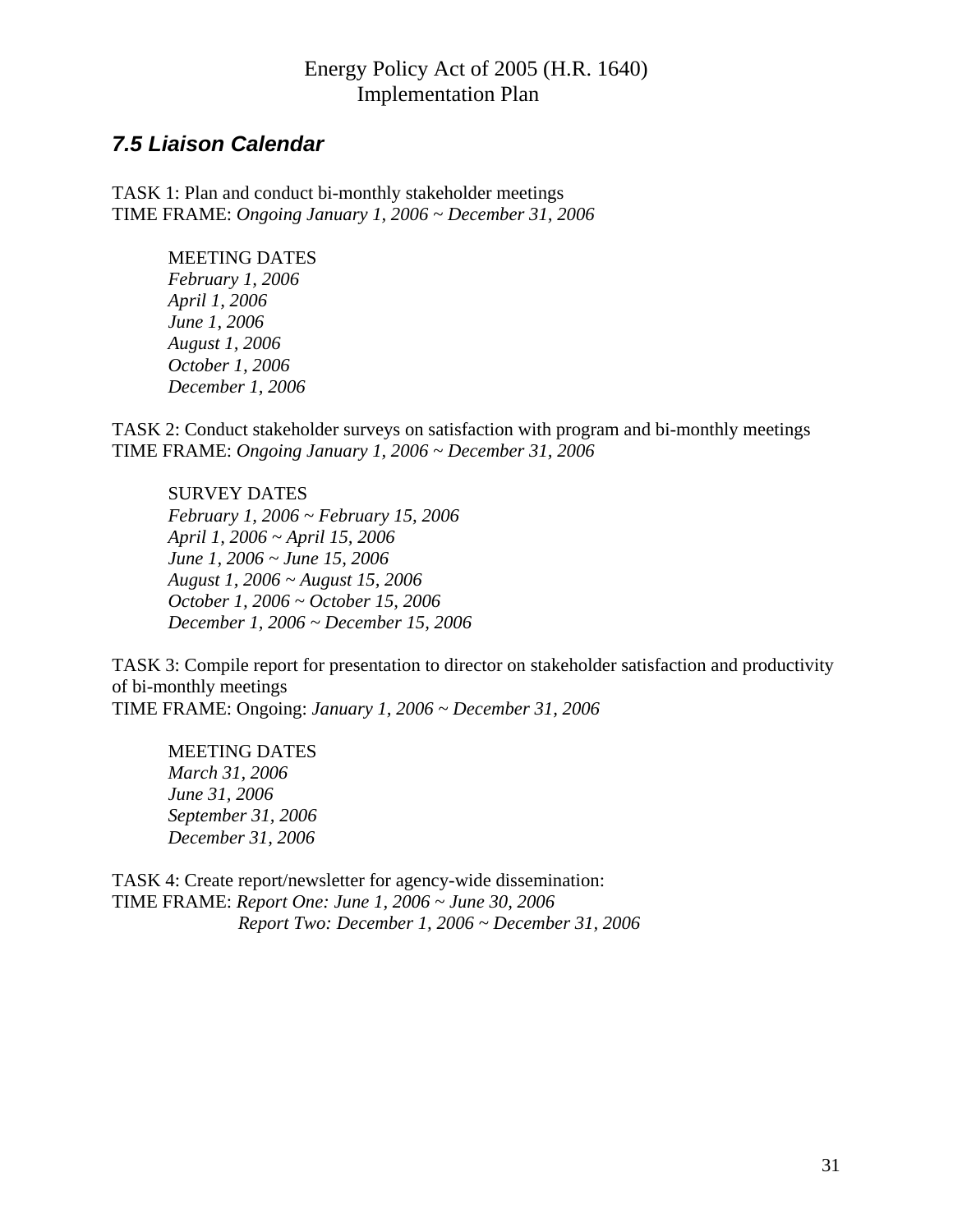# <span id="page-34-0"></span>**8. Conclusion**

The United States' ability to continue to utilize coal is inextricably tied to the success with which it can address emissions issues. As this report has demonstrated, coal is an abundant and inexpensive domestic source of energy, which is projected to become an increasingly large component of U.S. energy supply. However, the threats that pollutants in coal emissions pose to human health and the environment are serious hurdles that must be addressed for this resource to be used responsibly. Traditional coal-fired power plants produce a broad range of harmful emissions, including sulfur dioxide  $(SO<sub>2</sub>)$ , nitrous oxides  $(NO<sub>x</sub>)$ , mercury  $(Hg)$ , and carbon dioxide  $(CO<sub>2</sub>)$ . These emissions are responsible for health and environmental threats such as acid rain, ozone formation, mercury poisoning, and global warming. The Clean Coal Power Initiative, as it is created in the Energy Policy Act of 2005 (EPAct), aims to support and commercialize advanced coal technologies to enable more environmentally benign utilization of coal.

This project team has assessed the mandates and provisions of the CCPI and created a possible plan for its implementation. The centerpiece of this program is an allocation of \$1.8 billion over 9 years (fiscal year 2006 – 2014) mandated to support the development of traditional and advanced coal technologies. EPAct requires that a minimum of 60% of this allocation be spent on advanced technologies and the remaining portion on installing traditional coal technologies such as scrubbers. This plan allocates 80% (\$1.44 billion) of this funding to promote advanced coal technologies. Of this \$1.44 billion, 70% will be used to fund IGCC technologies and 30% will be used to fund hydrogen fuel cell projects. This allocation of funds represents a balance of pragmatism and aggressiveness in promoting advanced coal technologies. IGCC technologies have been proven in the power industry and will be made more widely commercialized with the aid of this funding. Hydrogen Fuel Cell technology represents the next wave of coal technology, and thus is in the earlier stages of development. Funding from the initiative will aid in promoting fuel cell technology in its nascent state and the market for these cutting edge systems.

The CCPI will be housed within the National Energy Technology Laboratory, which itself is a part of the Department of Energy's Office of Fossil Energy. The initiative will staff and execute tasks associated with dispersing grants, overseeing construction and operation of power plants, ensuring compliance and monitoring of their performance, and serving as a liaison to stakeholders involved in the projects. In its first year, CCPI will aim to complete a request for proposal process and grant funds to selected projects. It will also begin the permitting process for these projects, develop a ten year plan report to Congress, and maintain constructive stakeholder relations. The success of this CCPI will be measured in three ways: the reports to congress meet requirements mandated in EPAct; trial projects meet emissions reductions requirements; no complaints are received from stakeholders.

There are impacts of using coal that are not addressed by the CCPI. These include carbon dioxide  $(CO_2)$  emissions that contribute to global warming and the environmental and occupational threats stemming from coal mining. Though coal gasification allows for the capture of  $CO<sub>2</sub>$ , it alone does not solve the problem of  $CO<sub>2</sub>$  emissions. Research and development is still required to make solutions such as carbons sequestration viable.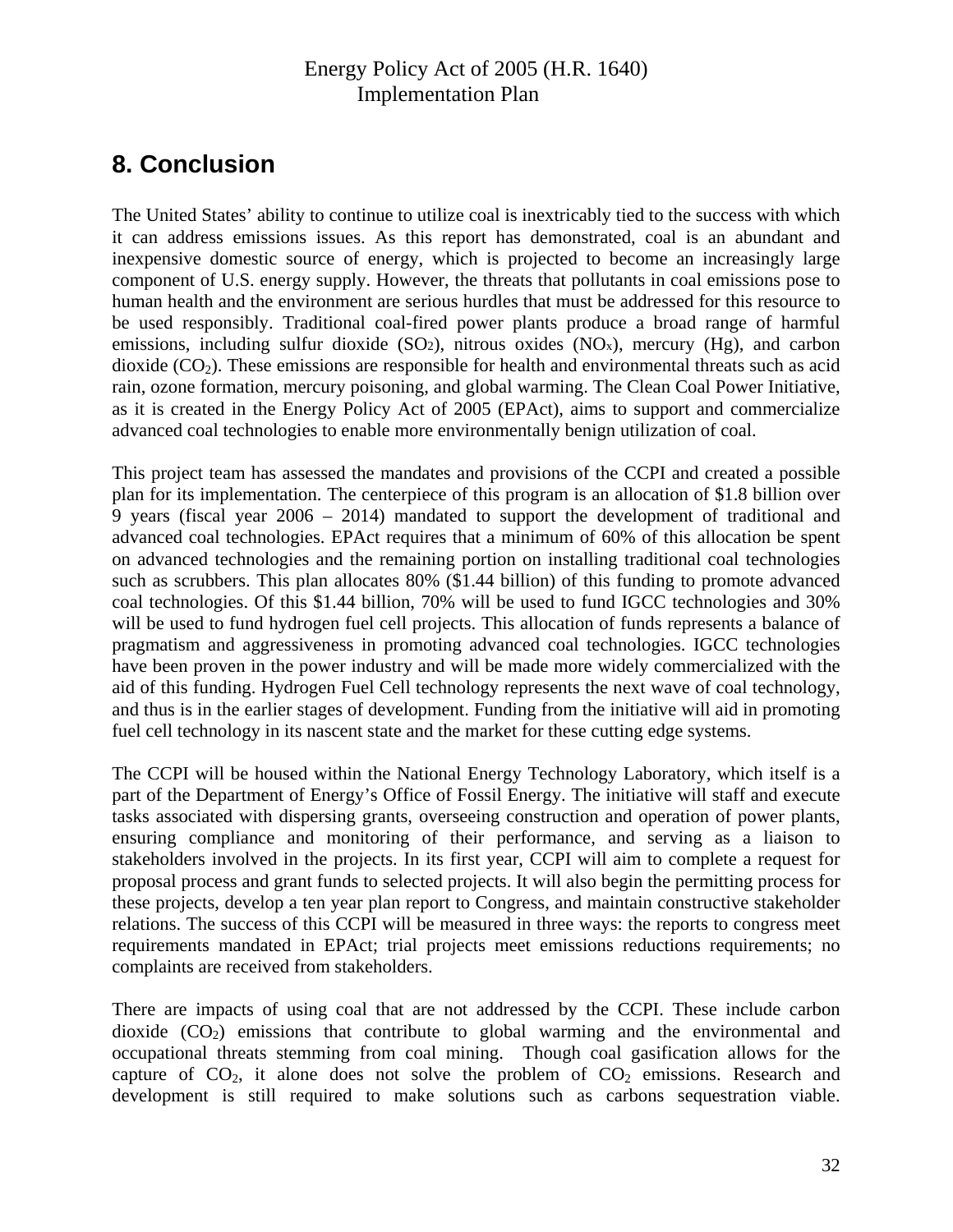Additionally, the program does not provide any solutions to the environmental damage or occupational hazards involved in coal mining.

The effective implementation of the CCPI will promote more environmentally benign methods of generating power from coal. It will improve thermal efficiency of coal power generation, cut emissions levels from coal-fired power plants, and fund technologies that may lead to larger solutions for global warming. As issues dealing with energy and the environment are inherently tied, the CCPI can be considered as an investment in the future of America's environment, the health of its citizens, the health of its economy, and the ability of the power industry to meet the growing public pressures of demand and emissions issues.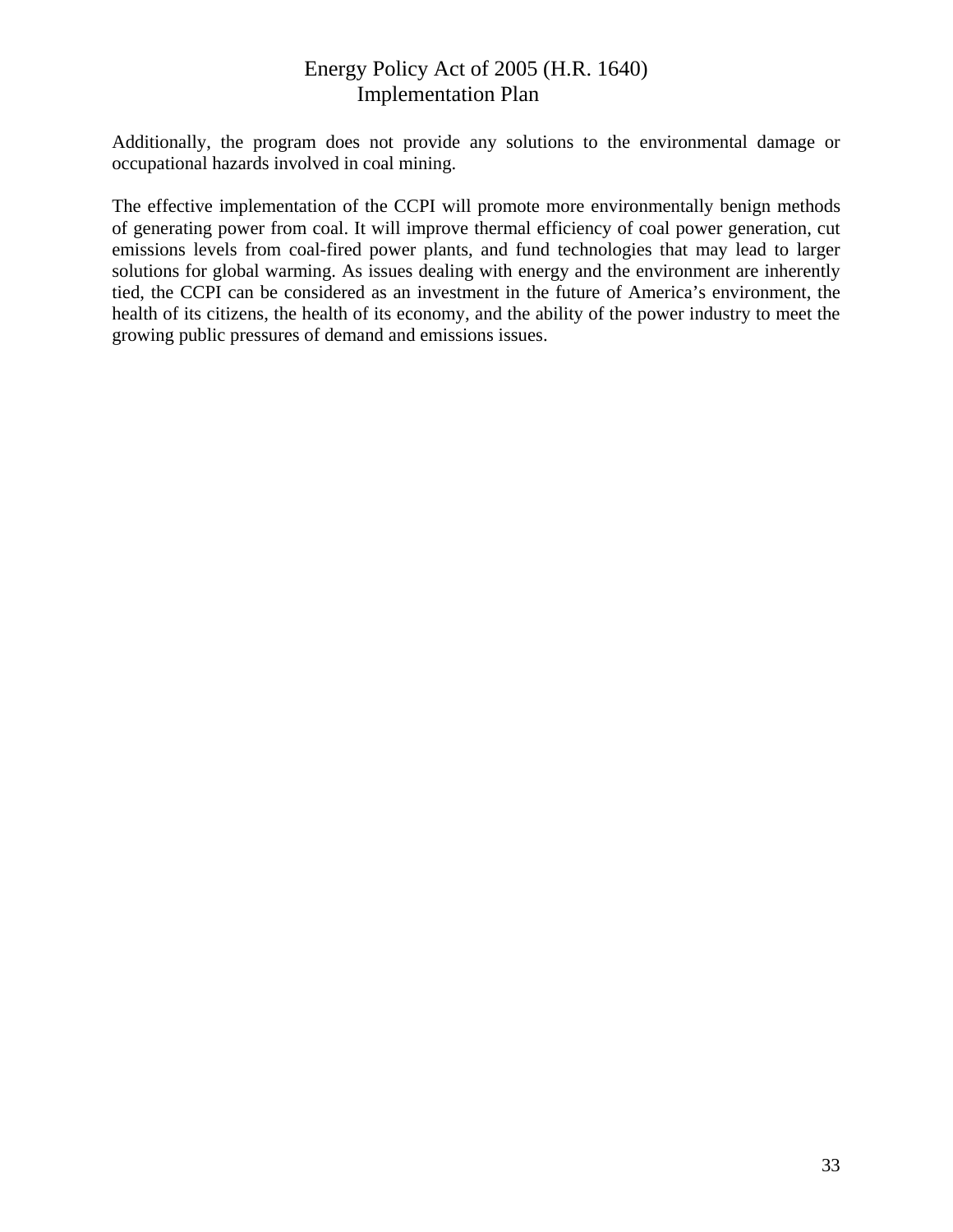# <span id="page-36-0"></span>**Appendix A: Environmental and Health Problems Related to Coal Combustion**

#### Sulfur Dioxide (SO<sub>2</sub>): acid rain formation and human health effects

The environmental impacts of sulfur dioxide  $(SO<sub>2</sub>)$  are related to deposition of acid rain or sulfate particles. Reaction of  $SO_2$  with other gases in the air produces sulfuric acid. When this acid precipitates with rain, snow, fog, or as dry particles, it causes the acidification of freshwater and soils, as well as damage to vegetation. Non-acid sulfate particles can also precipitate to the ground; this process causes nutrient loading and eutrophic effects. (See Figure 6)

Bodies of water with a weak or non-existent ability to neutralize acids are particularly susceptible to both wet and dry acid deposition. Some bodies of water have a higher buffering capacity than others; however, when the buffering capacity is exceeded, the pH of the water will drop (become more acidic), reducing dissolved oxygen, and affecting plant and aquatic life. Certain species, for example, rainbow trout, snails and clams, are highly sensitive to minimal changes in pH. A drop in pH will affect their ability to reproduce, grow, and survive.<sup>[2](#page-51-1)0</sup> In some acidified lakes and streams, entire fish populations have disappeared. For example, many lakes in the Adirondack Mountains of New York and many streams in the Appalachian mountain region have experienced losses of trout and other aquatic life due to acid rain.<sup>20</sup>

Acids also act to release aluminum, which is an environmental toxin. Aluminum and pH levels are inversely related so that as pH decreases, aluminum concentration increases. Acidification of lakes and soils therefore contributes to an increase in environmental aluminum concentration. Chronic exposure to sub-lethal aluminum levels and reduced pH levels causes reproductive stress and depressed growth among fish populations and aquatic vegetation. In terrestrial environments, these stressors result in loss of foliage, increased susceptibility to weather and disease, and depressed growth and reproduction. $^{21}$  $^{21}$  $^{21}$ 

Acid rain also damages trees by stunting their growth, removing essential nutrients from the soils, and limiting their ability to prevent disease. Forests affected by acid rain are easily recognized, as the leaves and needles have turned brown and have fallen off, as opposed to healthy green trees.<sup>[2](#page-51-1)2</sup> Many buildings are affected by the sulfurous, sulfuric, and nitric acids in acid rain, which act to corrode buildings made of materials such as marble and limestone. They contain calcite, which is dissolved by the acids, leading to removal of material and carvings at the surface. $^{23}$  $^{23}$  $^{23}$ 

Sulfur dioxide emissions can also affect human health, principally through inhalation. Direct inhalation of the gas causes respiratory illness in susceptible populations such as the very young, the elderly, and individuals with heart and lung disease, with chronic inhalation of  $SO<sub>2</sub>$ contributing to the development of these ailments in otherwise healthy populations. High levels of  $SO<sub>2</sub>$  in the air have been proven to cause and aggravate various types of lung disorders. These lung disorders, which affect some people's ability to breathe, have led to both increased disease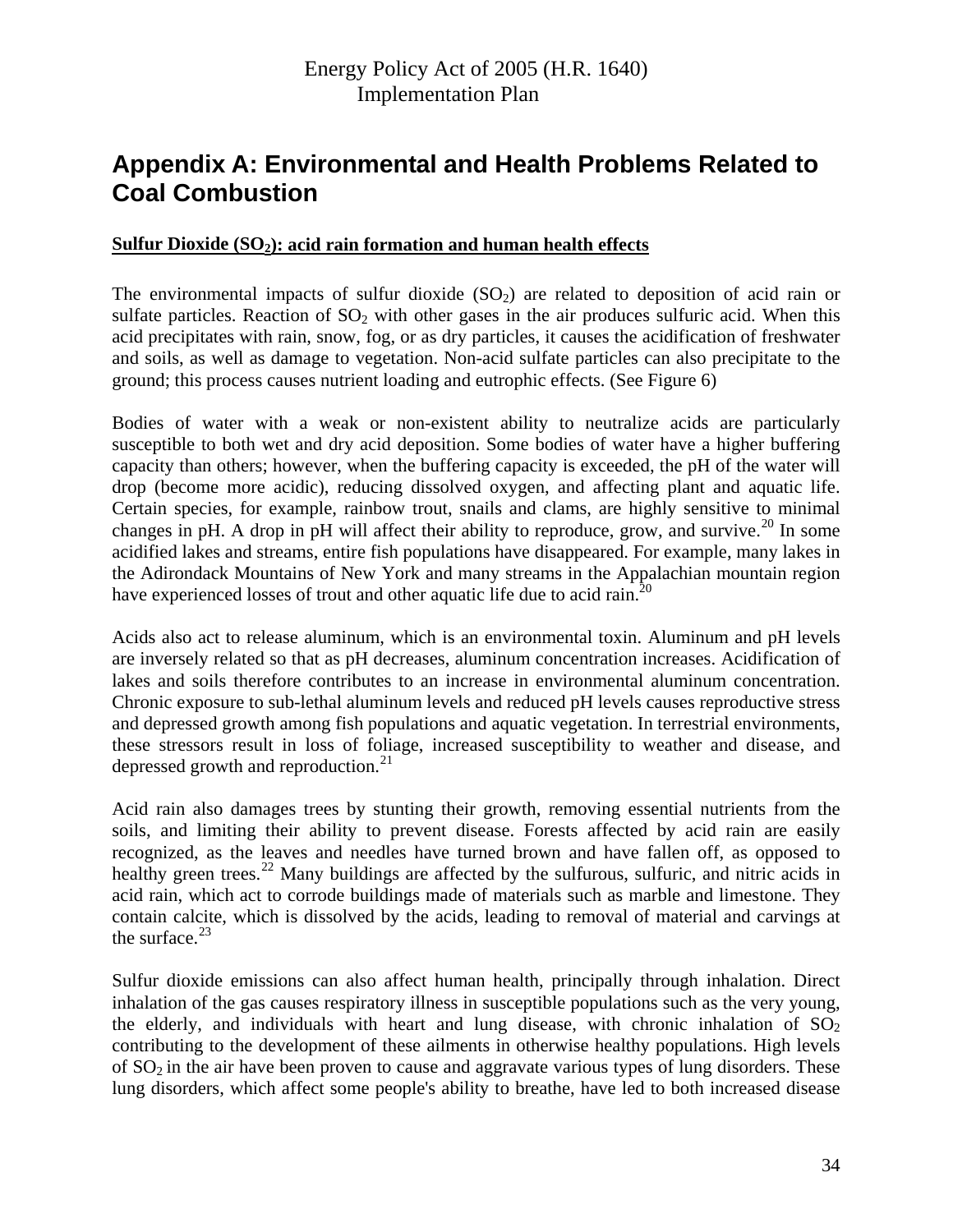rates and mortality in young children and the elderly. When reacting with particles and other gases in the air,  $SO<sub>2</sub>$  generates sulfate particles. Chronic inhalation of these particles can cause a build up of residue in the lung, which causes lingering respiratory dysfunction and illness.<sup>30</sup> Furthermore, short-term exposures to high levels of  $SO<sub>2</sub>$  around 100 ppm are considered dangerous to human health. In one study, previously healthy and non-smoking miners who breathed  $SO<sub>2</sub>$  released as a result of an explosion in an underground copper mine developed burning of the nose and throat, breathing difficulties, and severe airway obstructions.<sup>[2](#page-51-1)4</sup>



*Figure 6: Diagram illustrating the process of acid rain as a result of*  $SO<sub>2</sub>$  *and NO<sub>x</sub> emissions from coal-fired power plants and internal engine combustion in automobiles* 

#### **Nitrogen Oxides (NOx): smog formation and human health effects**

Nitrogen oxides have environmental and health impacts very similar to those of  $SO_2$ , particularly related to acid rain, nutrient deposition and particle inhalation. Ground-level ozone  $(O_3)$ , also known as "smog" is common in urban areas with dense traffic congestion. NO<sub>x</sub> is a key component in the formation of smog. When  $NO<sub>x</sub>$  and volatile organic compounds (VOCs), usually hydrocarbons, come into contact with heat and UV light, the molecules combine to form ozone in the lower layers of the atmosphere. Because of the importance of heat and sunlight in the chemical reaction, smog is most prevalent in the summer months, when there is the most sunlight and temperatures are the highest. $^{25}$  $^{25}$  $^{25}$ 

Smog (ground-level ozone) has health effects when it enters the lungs through respiration and can cause up to a 20 percent decrease in lung function, exacerbating asthma, causing bronchitis and chronic lung inflammation. Smog is a large problem in urban environments where many automobiles are driven, and thus there are increased levels of  $NO<sub>x</sub>$  and hydrocarbons in the air. This has resulted in increased childhood asthma rates in some U.S. cities, including Los Angeles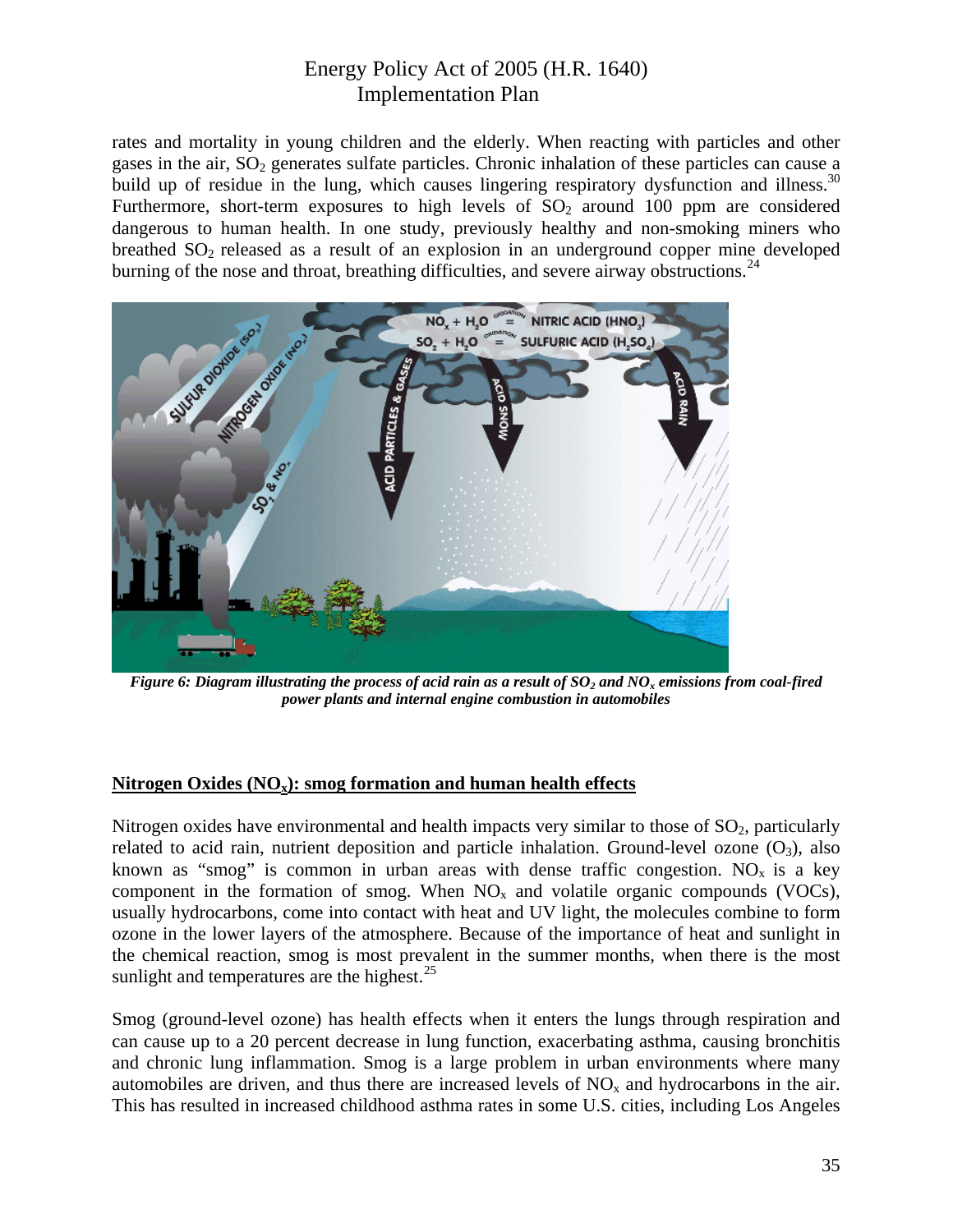and Houston. Researchers have found an increased risk of premature death associated with increased levels of ozone in the U.S. They estimated that over 3,700 deaths annually could be attributed to a 10 ppb increase in ozone levels. $^{26}$  $^{26}$  $^{26}$ 

#### **Mercury (Hg): effects on the environment and human health**

Mercury emissions are problematic to the environment and to human health ultimately because of the process of bioaccumulation (see Figure 7). Mercury is released into the air as a result of coal combustion and is easily transported in the atmosphere. Mercury often precipitates with snow and rainfall and is deposited on land and water flowing into rivers and lakes. Trace amounts of mercury are soluble in bodies of water, and in the anoxic (oxygen-deprived) conditions at the bottoms of lakes and estuaries. Methane-producing bacteria methylate mercury upon ingestion by binding a carbon atom to the mercury, creating methylmercury (MeHg), a more toxic form of mercury that is readily accumulated in fat and muscle tissues. $^{27}$  $^{27}$  $^{27}$ 

Once MeHg enters the environment, it accumulates in organisms over time through the process of bioaccumulation. Fish absorb the MeHg when they feed on microorganisms that contain MeHg, or directly from the water as it passes over their gills when they breathe. These fish are consumed by higher order predators and the MeHg is so transferred up the food chain. As a result, the fish at the top of the aquatic food chain contain the highest concentrations of MeHg. The process by which organisms higher on the food chain accumulate ever greater amounts of contaminants is referred to as biomagnification. Consequently, when human beings eat top predator fish they also ingest the concentrated MeHg.  $^{28}$  $^{28}$  $^{28}$ 

In the human body, mercury contaminates the brain and nervous system. The nervous system is very sensitive to all forms of mercury, but MeHg and metallic mercury vapors are more damaging because of their effect on the neurological system. In adults, mercury poisoning can adversely affect fertility and blood pressure regulation, cause memory loss, tremors and vision loss, and permanently damage the brain, kidneys, and developing fetus.<sup>[29](#page-51-1)</sup> Pregnant women and children are especially susceptible. Children poisoned by mercury may develop problems of their nervous and digestive systems, and kidney damage. Pregnant women may pass mercury's harmful effects to the fetus resulting in brain damage, mental retardation, a lack of coordination, blindness, seizures, and inability to speak.<sup>[30](#page-51-1)</sup> It can also pass to a nursing infant through breast milk. $31$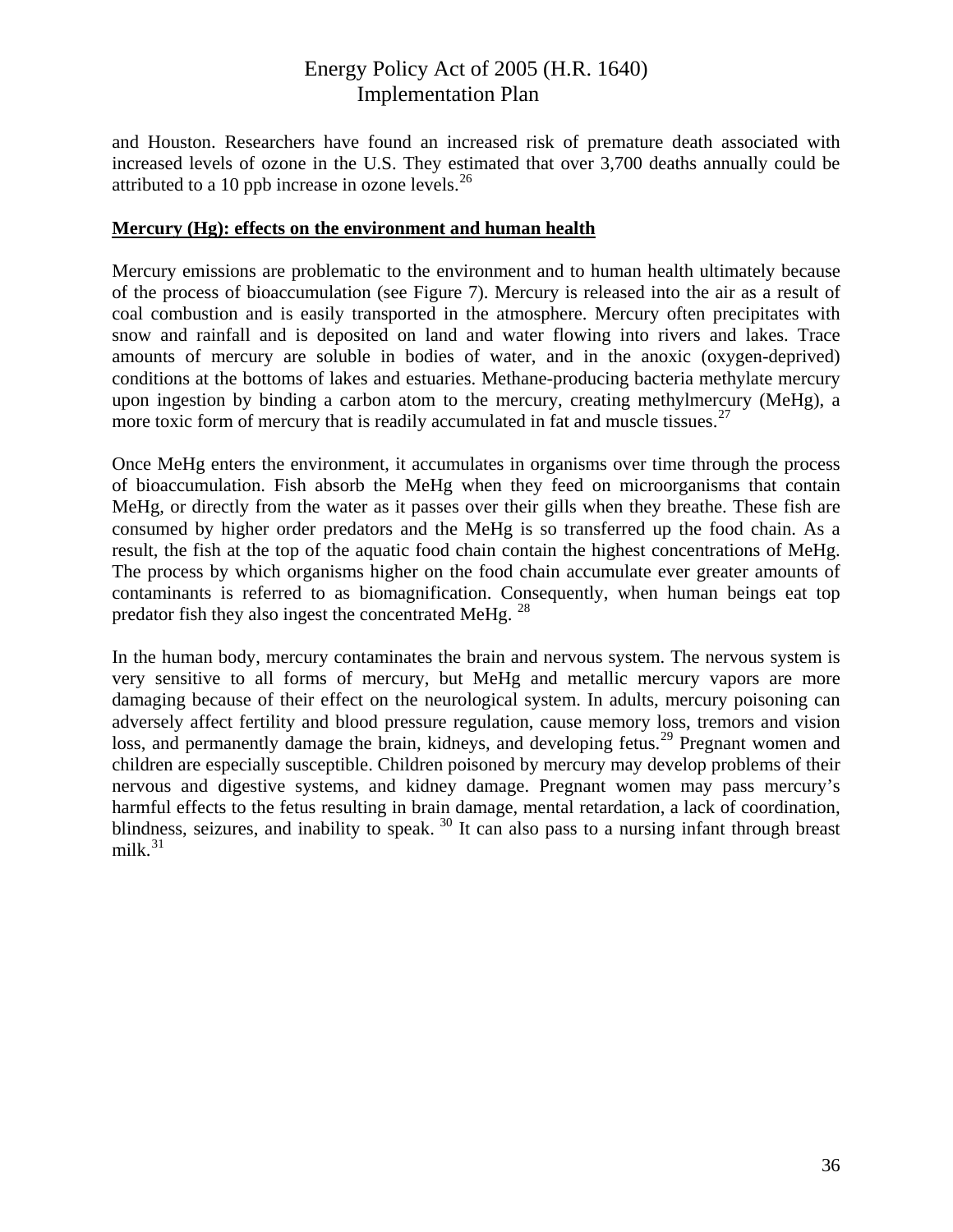

*Figure 7: The cycle of mercury in the environment from power plant emissions, deposition in the environment, and bioaccumulation in humans from the consumption of fish. (Source: U.S. Environmental Protection Agency)* 

#### Carbon dioxide (CO<sub>2</sub>) emissions and global warming

Release of carbon dioxide  $(CO_2)$  from the combustion of fossil fuels in both coal-fired power plants and gasoline combustion from mobile sources constitutes the largest anthropogenic contribution to global warming (see Figure 8). The principal environmental effect of increased CO<sub>2</sub> quantities in the atmosphere is an elevation in average global temperature. This rise in temperature is expected to trigger such impacts as sea level rise, increased incidence of extreme weather phenomena, regional climate pattern shifts, and the disruption of major ocean currents, which act to regulate climate and weather in many regions of the world. Environmental effects include increased ocean acidity, ice melting (at the poles and glaciers), forest fires, and other positive feedbacks to the climate change pattern conditions.<sup>[3](#page-51-1)2</sup> Health effects to humans are related to these environmental impacts. Elevated temperatures can cause more heat waves and heat-related illness in humans. Higher temperatures may also expand the habitat range for disease vectors, such as mosquitoes.<sup>[33](#page-51-1)</sup>

Increasing levels of  $CO<sub>2</sub>$  in the atmosphere exact a toll on the Earth's climate through the process of global warming. Incoming sunlight heats the Earth's surface throughout the day. At night, the surface cools, releasing this energy as infrared waves, which are absorbed by  $CO<sub>2</sub>$  molecules in the atmosphere, trapping the energy near the Earth's surface.  $CO<sub>2</sub>$  molecules persist in the atmosphere over time so that the process reinforces itself; it operates in a positive feedback mechanism. According to the UN Framework on Climate Change Convention, carbon dioxide is responsible for over 60 percent of the human-induced greenhouse effect, through the incineration of coal, oil, and natural gas at an exponential rate, releasing the carbon stored in the fuels into the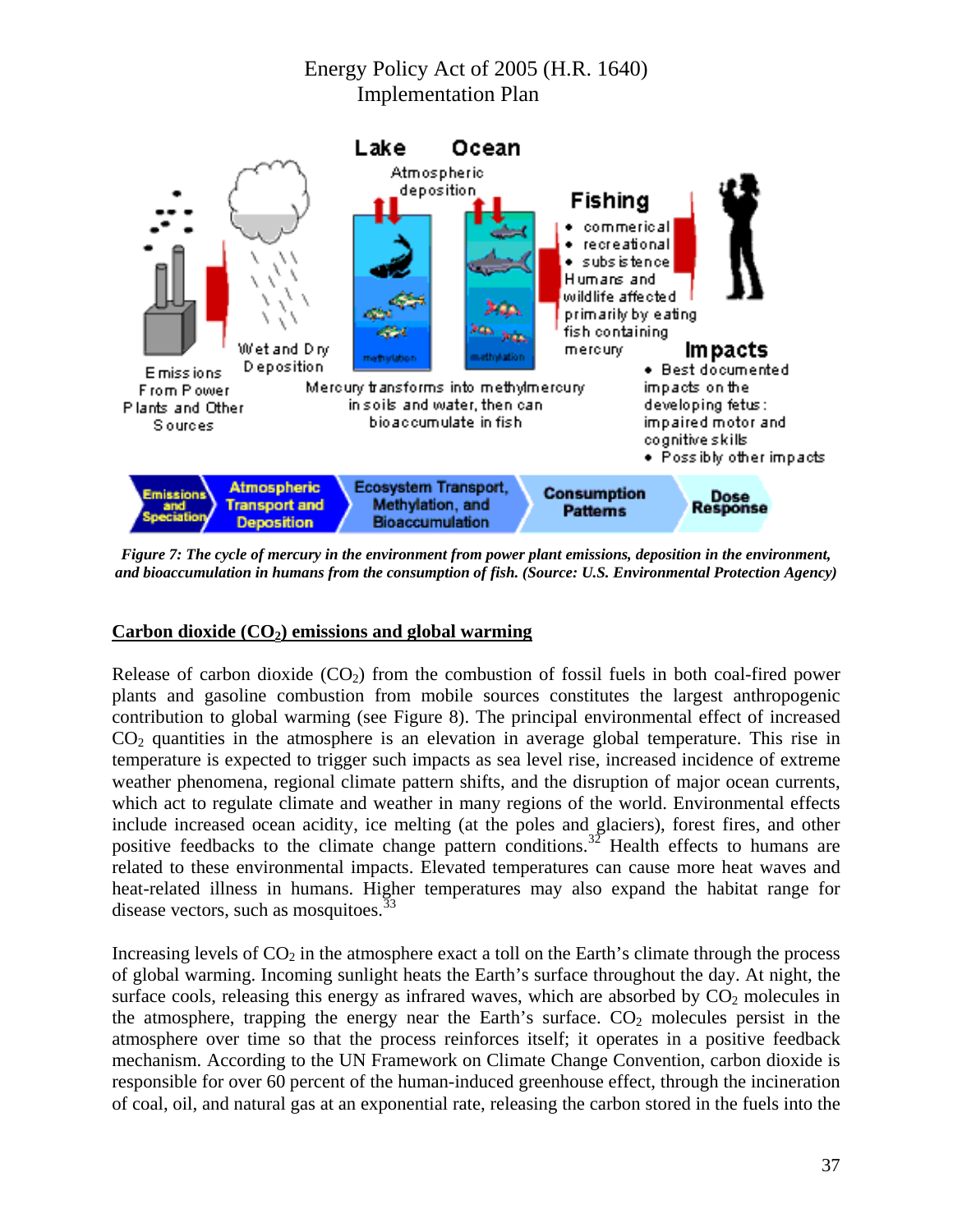atmosphere and altering the balanced carbon cycle by which carbon is exchanged between the atmosphere, oceans, and vegetation on land. Currently, atmospheric levels of carbon dioxide are rising by over 10 percent every 20 years." [3](#page-51-1)4



*Figure 8: The greenhouse effect, and its contribution to global warming, in which carbon dioxide plays a major role.[35](#page-51-1)*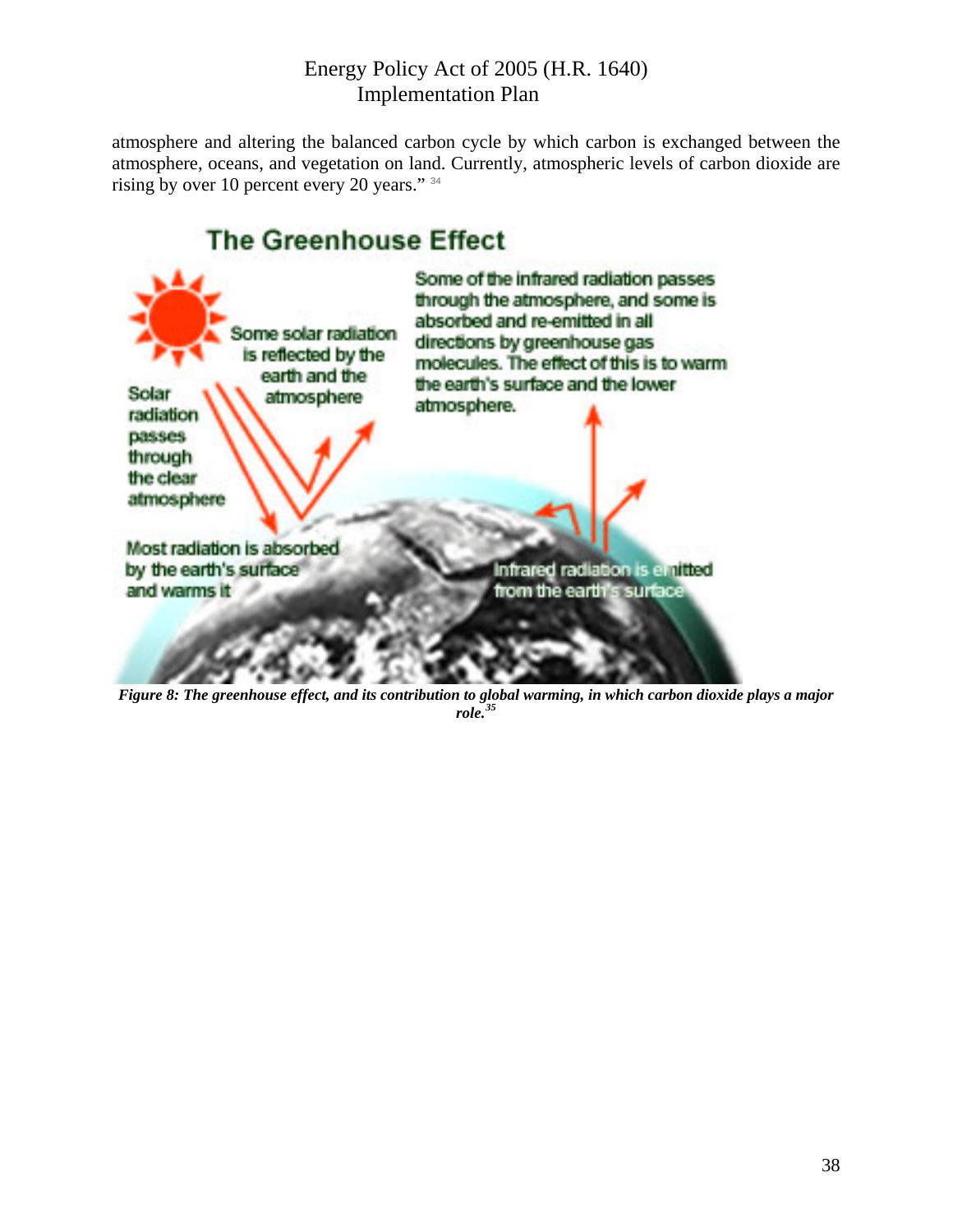# <span id="page-41-0"></span>**Appendix B: Gasification Technologies**

### **Integrated Coal Gasification Combined Cycle Process**

Integrated Gasification Combined Cycle (IGCC) combines coal gasification with a more efficient turbine system (combined cycle) for the purpose of energy generation. IGCC drastically reduces emissions of greenhouse gases  $(CO_2, CH_4)$ , mercury  $(Hg)$ , and acid rain-causing gases (NO<sub>x</sub> and SO<sub>2</sub>) that are produced during coal combustion (Figure 9).<sup>[3](#page-51-1)6</sup>

*Coal Gasification:* Raw coal is placed in a gasifier and subjected to high temperature and pressure under controlled amounts of oxygen and water vapor. This causes solid coal to be converted into its constituent gases. Methane, the molecule burned in combustion, is converted to carbon monoxide (CO) and hydrogen  $(H_2)$ . This resulting syngas also includes any impurities found naturally in the coal source. $37$  $37$ 

*Combined Cycle:* Syngas is used to drive a gas or combustion turbine. This turbine is propelled by the force resulting from gas combustion. This combustion is extremely hot, and the high heat release is used to generate steam. Steam is then used to run a secondary and more conventional steam turbine. $38$  $38$ 

This process contributes to alleviating pollution in two ways. First, pollutants in the syngas derived from coal impurities are easily removed. Mercury is removed using an activated charcoal filter that exhibits removal efficiencies around 90%. Sulfur is removed as hydrogen sulfide  $(H<sub>2</sub>S)$ ; this unoxidized sulfur form is sold to chemical manufacturers as a marketable byproduct of coal consumption. Sulfur removal can exceed 99%. Nitrogen is converted to ammonia (NH3) and easily removed from syngas by conventional chemical filtration systems. Thermal nitrogen oxide ( $NO<sub>x</sub>$ ) is the nitrogen pollution formed during the combustion process. This  $NO<sub>x</sub>$  is reduced by controlling combustion conditions and is removed from the exhaust by end-of-pipe filters used on all fossil-fuel-fired electric generation plants. Total NOx reduction depends on the combination of technologies used, but emissions of 0.02lb/million BTU have been documented with IGCC.<sup>[39](#page-51-1)</sup> Second, IGCC plants exhibit energy conversion efficiencies of 20 to 35% higher than conventional coal burning power plants; these efficiency improvements make coal burning as energy efficient as natural-gas burning. As a result, less coal is needed to generate the same electrical energy, and pollutant removal is much more efficient per unit of energy produced (Table 8). $40$ 

| <b>Pollutant</b>                        | <b>Traditional</b><br><b>Coal Plant</b> | <b>IGCC Plant</b> | <b>Reduction</b> |
|-----------------------------------------|-----------------------------------------|-------------------|------------------|
| Sulfur Dioxide $(SO_2)$<br>(lb/106 Btu) | 31.25                                   | $0.15$            | 99%              |
| Mercury (Hg)<br>(lb/109 Btu)            | 21.4                                    | 1.5               | 93%              |

*Table 8: A comparison of the emissions of pollutants sulfur dioxide and mercury from traditional and IGCC coal plants[41](#page-51-1)*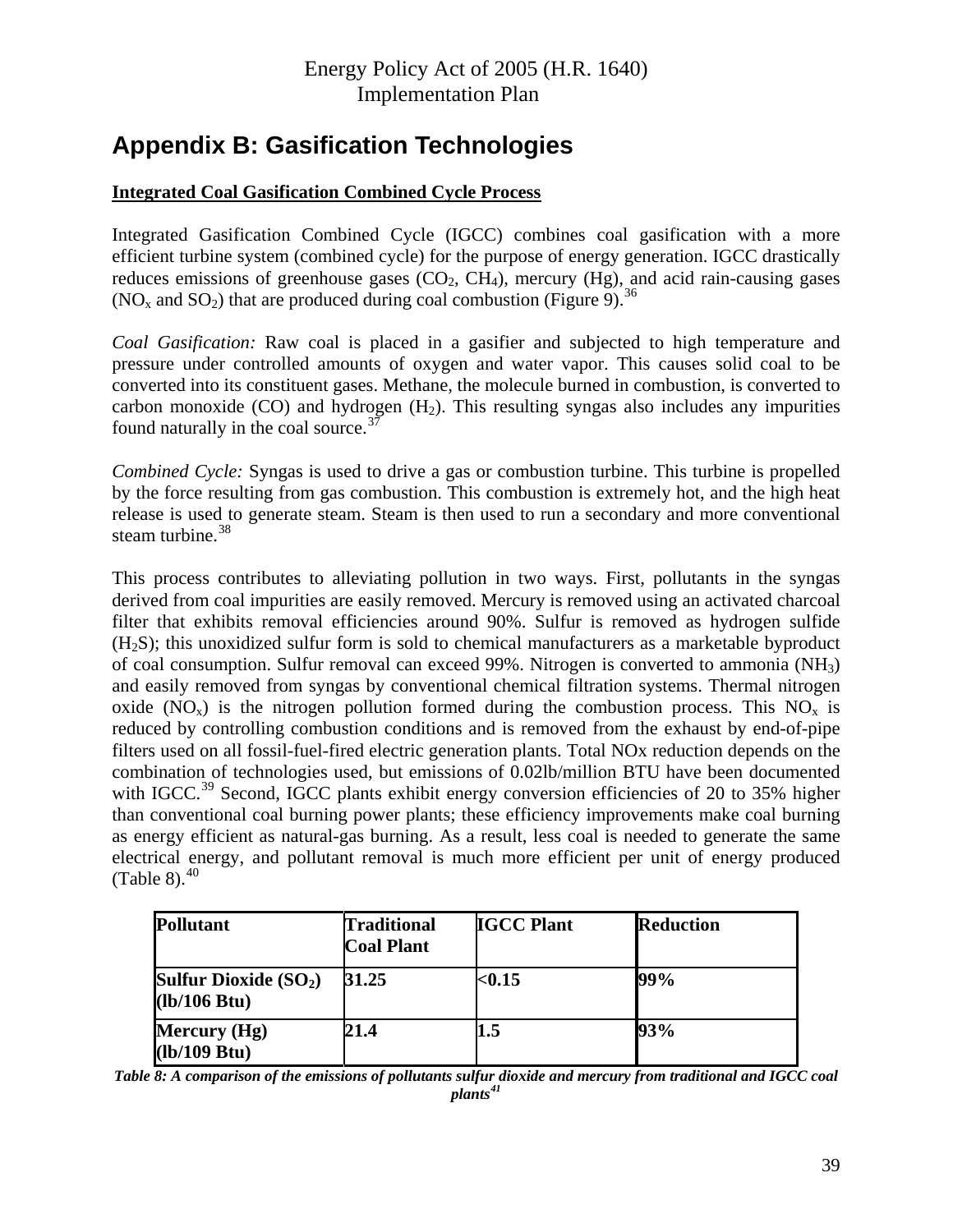

*Figure 9: Integrated Coal Gasification Combined Cycle. In coal gasification, raw coal is placed in a gasifier converting solid coal into its constituent gases. This resulting gas, known as syngas also includes any impurities found naturally in the coal source, such as mercury and sulfur. Mercury is removed using an activated charcoal filter (shown in grey) and sulfur is converted to hydrogen sulfide (H2S) using limestone (shown in green).* 

#### **Hydrogen Fuel Cells**

Hydrogen fuel cells are a method of utilizing hydrogen to produce electricity. (See Figure 10) The cell can be pictured as a "sandwich" of different materials. On one of the outside walls is a positive cathode, on the other a negative anode, centered around a catalyst in the middle. When hydrogen  $(H_2)$  is introduced to this catalyst in the presence of oxygen  $(O_2)$  it oxidizes to form hydrogen protons, giving up its electrons. This causes a buildup of negative charge on one side of the cell. When this negative charge build up flows toward the cathode, electricity is produced. The hydrogen protons react with oxygen, forming water<sup>[42](#page-51-1)</sup>. As long as these charge flows are maintained, electricity production continues.

The IGCC separates gases in carbon combustion, including hydrogen, which could be used as fuel for a fuel cell. An example of such a fuel cell can be the Molten Carbonate Fuel Cell, which uses simulated coal gasification products to feed the fuel cell and requires carbon dioxide and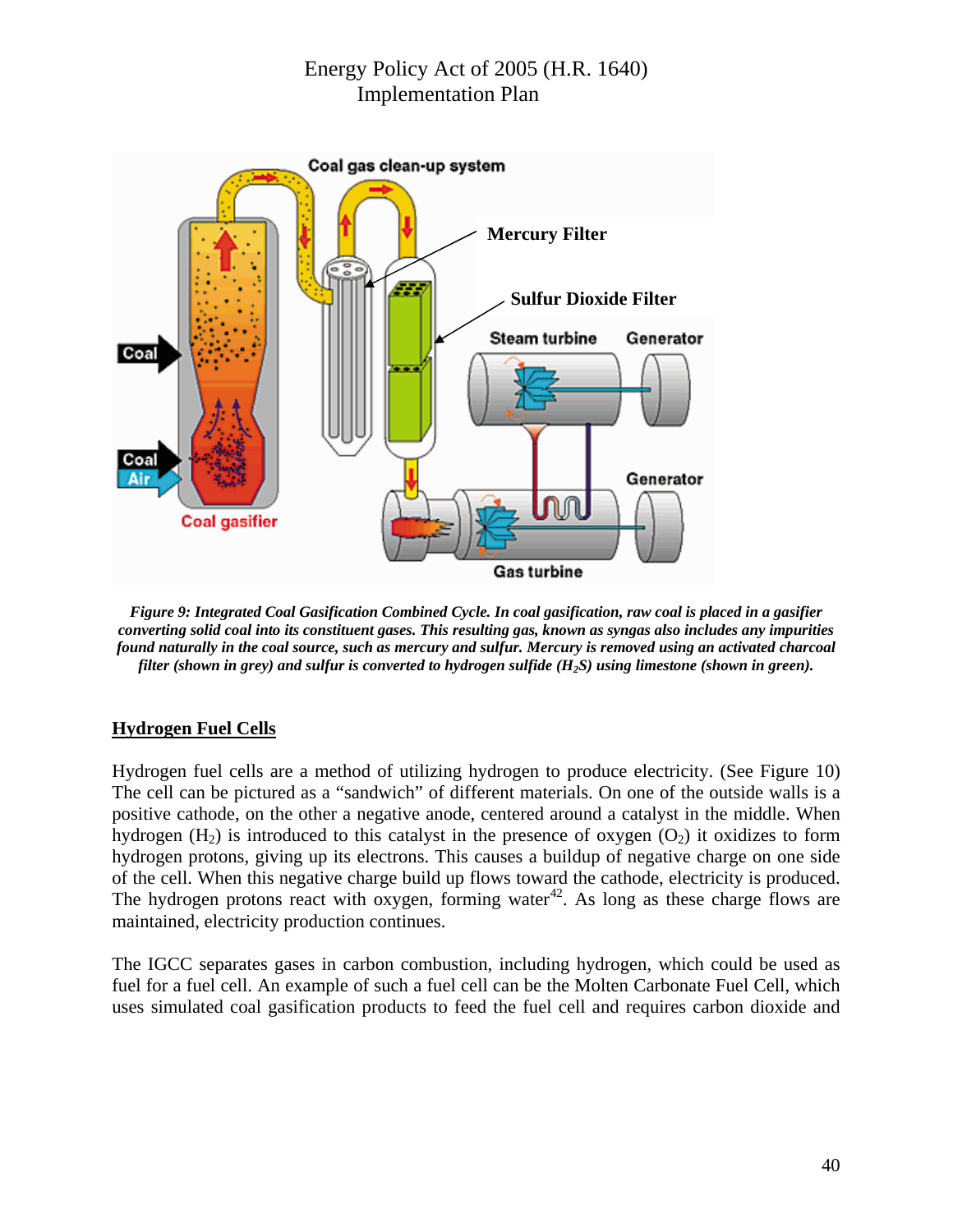<span id="page-43-0"></span>oxygen to be delivered to the [c](#page-43-0)athode. The FutureGen $^{\circ}$  coal power plant will also use fuel cells to achieve its zero emissions standard.



*Figure 10: Schematic of a Hydrogen Fuel Cell. Source: Source: Rocky Mountain Institute.* 

 $\overline{a}$ 

<sup>&</sup>lt;sup>c</sup> FutureGen will be the first prototype coal fired power plant that will produce hydrogen while capturing and sequestering the CO<sub>2</sub> emissions produced. For further information see: Department of Energy FutureGen <http://www.fossil.energy.gov/programs/powersystems/futuregen/>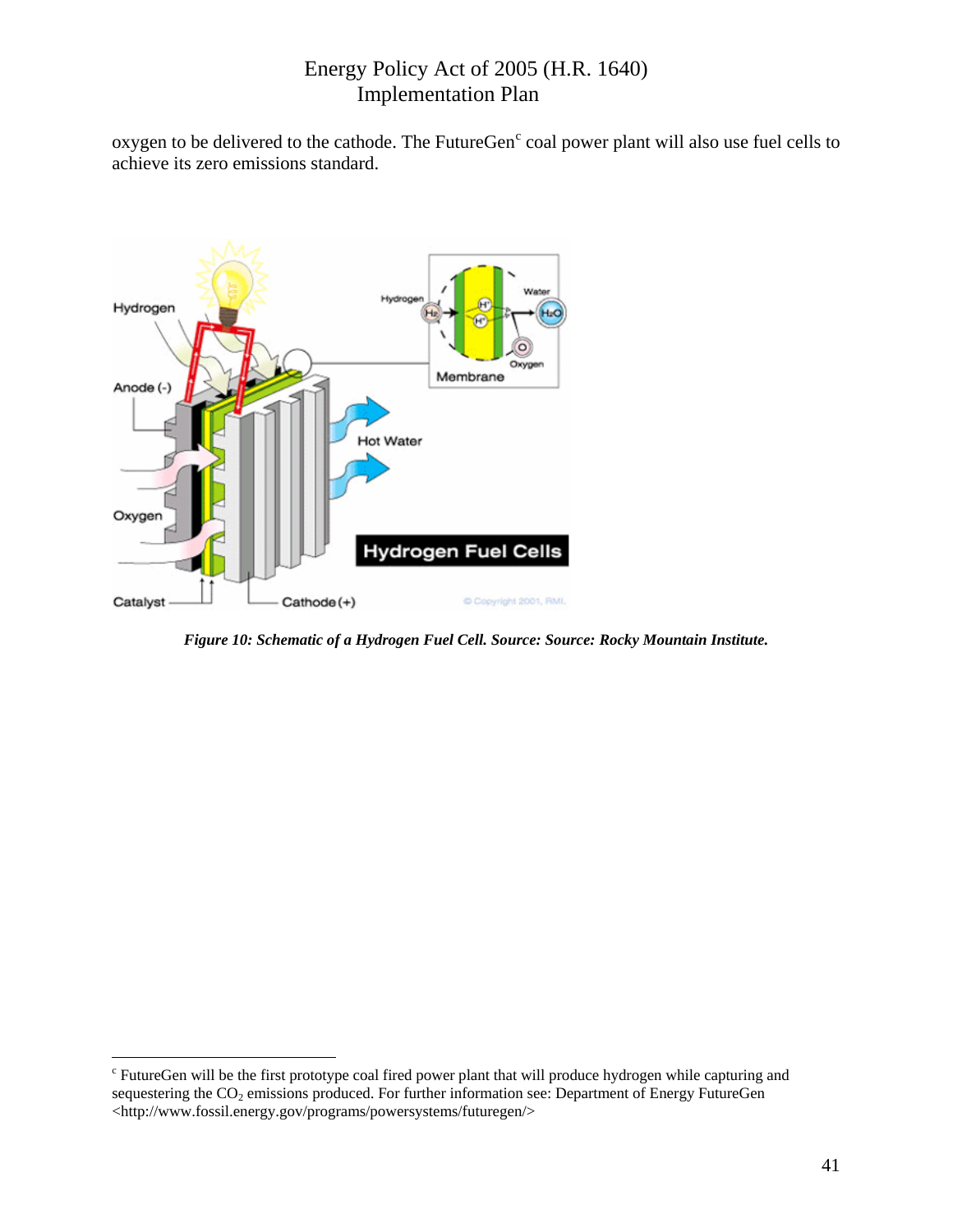## <span id="page-44-0"></span>**Appendix C. Political Climate**

To provide an idea of the political climate's shift away from issues of environmental concern, research results from McCright and Dunlap are included here. This research regarding climate change policy showed that since 1992 there has been a shift in Congressional testimony, such that scientific testimony declined while testimony from industry allies increased (Figure  $11<sup>43</sup>$  $11<sup>43</sup>$  $11<sup>43</sup>$ . Further, beginning in 1994 there has been a huge shift from peer-reviewed conventional scientists to climate change skeptic scientists testifying in Congress (Figure  $12<sup>44</sup>$  $12<sup>44</sup>$  $12<sup>44</sup>$ .



*Figure 11: Percentage of testimonies presented each year.* 



*Figure 12: Percentage of testimonies delivered to Congress by conventional (peer-reviewed) scientists and climate change skeptics. The number of testimonies by each group is listed at the top of each column.*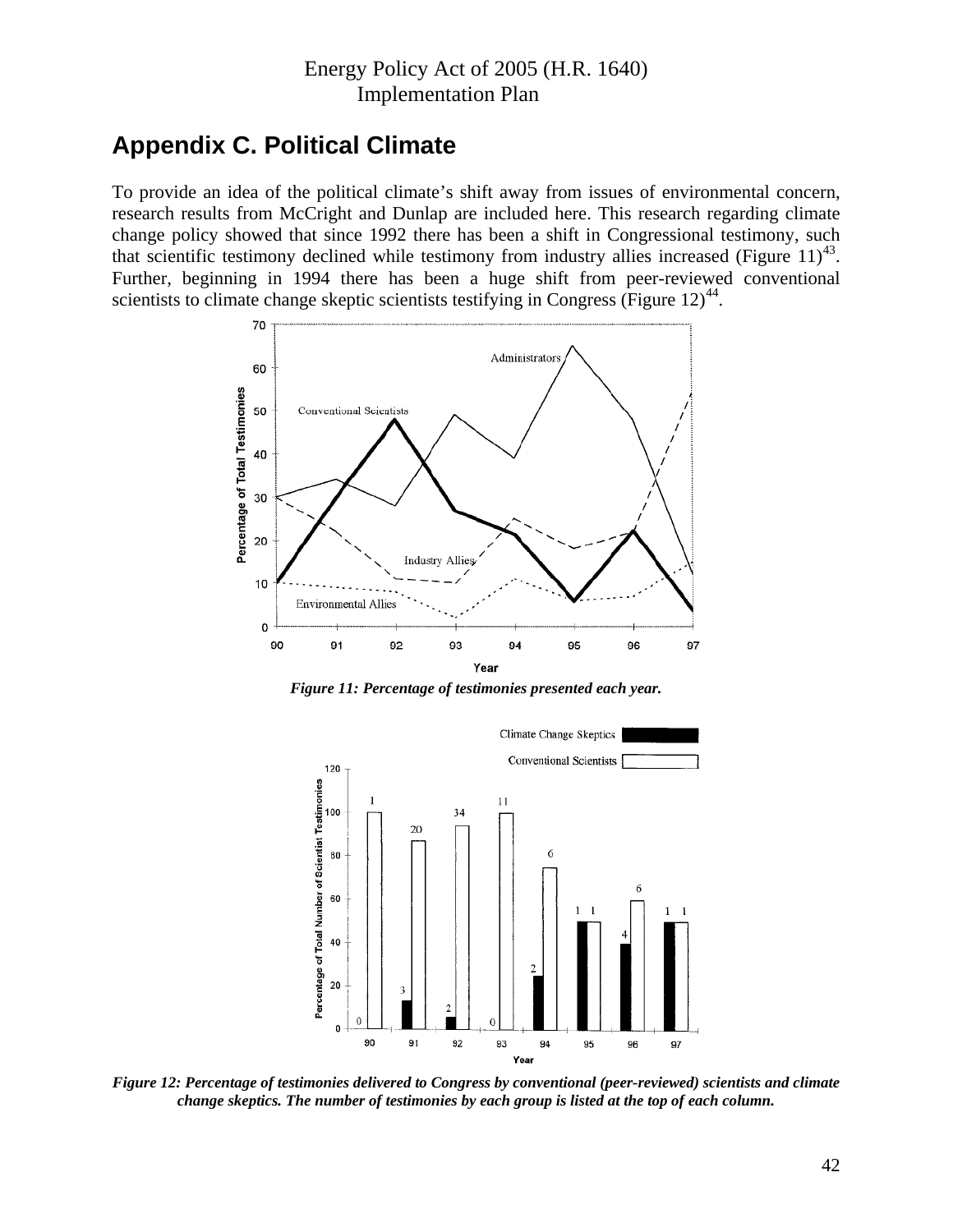Implementation Plan

# **Appendix D: First Year Budget Spreadsheets**

## **First Year Budget by Division**

<span id="page-45-0"></span>

| <b>Office of the Director</b>              |                | <b>Effective</b><br><b>Annual</b> | <b>Salarv</b> | <b>Salary</b><br>(Allocated by |               |                |                         |                |                         |                |                |                |                |                |                |                |                |
|--------------------------------------------|----------------|-----------------------------------|---------------|--------------------------------|---------------|----------------|-------------------------|----------------|-------------------------|----------------|----------------|----------------|----------------|----------------|----------------|----------------|----------------|
|                                            | #              | <b>FTE</b>                        | level         | CCPI)                          | <b>Totals</b> | Jan            | <b>Feb</b>              | <b>Mar</b>     | Apr                     | <b>May</b>     | Jun            | Jul            | Aug            | <b>Sep</b>     | Oct            | <b>Nov</b>     | <b>Dec</b>     |
| <b>Director</b>                            | $\mathbf{1}$   | $\mathbf{1}$                      | 110,000.00    | 110,000.00                     |               | $\mathbf{1}$   | $\overline{1}$          | $\mathbf{1}$   | $\overline{1}$          |                |                | $\mathbf{1}$   | $\overline{1}$ |                | $\overline{1}$ | $\mathbf{1}$   | $\mathbf{1}$   |
| <b>Executive Assistant</b>                 | $\mathbf{1}$   | $\mathbf{1}$                      | 32,500.00     | 32,500.00                      |               | $\mathbf{1}$   | $\overline{1}$          | $\overline{1}$ | $\mathbf{1}$            | 1              | $\mathbf{1}$   | $\mathbf{1}$   | $\mathbf{1}$   |                | $\mathbf{1}$   | $\overline{1}$ | 1              |
| <b>Budget Analyst</b>                      | $\mathbf{1}$   | $\mathbf{1}$                      | 54,000.00     | 54,000.00                      |               | $\mathbf{1}$   | $\overline{1}$          | $\overline{1}$ | $\mathbf{1}$            | $\overline{1}$ | $\mathbf{1}$   | $\mathbf{1}$   | $\mathbf{1}$   |                | $\overline{1}$ | $\overline{1}$ | $\mathbf{1}$   |
| <b>Policy Analyst</b>                      | $\mathbf{1}$   | $\mathbf{1}$                      | 65,000.00     | 65,000.00                      |               | $\mathbf{1}$   | $\overline{1}$          | $\overline{1}$ | $\mathbf{1}$            | 1              | $\mathbf{1}$   | $\mathbf{1}$   | $\mathbf{1}$   |                | $\overline{1}$ | $\mathbf{1}$   | $\mathbf{1}$   |
| <b>Executive Researcher</b>                | $\mathbf{1}$   | $\mathbf{1}$                      | 65,000.00     | 65,000.00                      |               | $\mathbf{1}$   | $\overline{1}$          | $\overline{1}$ | 1                       | $\mathbf{1}$   | 1              | $\mathbf{1}$   | $\mathbf{1}$   |                | $\overline{1}$ | $\overline{1}$ | $\mathbf{1}$   |
| <b>Total FTEs and Salary</b>               |                | 5                                 |               | 326,500.00                     |               | $\sqrt{5}$     | $\sqrt{5}$              | 5              | 5                       | 5 <sup>1</sup> | 5              | 5 <sup>5</sup> | 5              | 5              | $\sqrt{5}$     | $\sqrt{5}$     | 5 <sup>1</sup> |
| <b>Total Salary with Fringe</b>            |                |                                   |               |                                | \$408,125.00  | 9              | $\mathbf{9}$            | 9              | 9                       | 9              | 9              | 9              | 9              | 9              | 9              | 9              | 9 <sup>°</sup> |
| <b>Total Other Than Personnel Services</b> |                |                                   |               |                                | \$79,785.00   |                |                         |                |                         |                |                |                |                |                |                |                |                |
| <b>Grand Total for Office of Director</b>  |                |                                   |               |                                | \$487,910.00  |                |                         |                |                         |                |                |                |                |                |                |                |                |
| <b>Grants &amp; Funding</b>                |                | <b>Effective</b><br><b>Annual</b> | <b>Salary</b> | <b>Salarv</b><br>(Allocated by |               |                |                         |                |                         |                |                |                |                |                |                |                |                |
| <b>Division</b>                            | #              | <b>FTE</b>                        | level         | <b>CCPI)</b>                   | <b>Totals</b> | <b>Jan</b>     | <b>Feb</b>              | <b>Mar</b>     | Apr                     | <b>May</b>     | Jun            | Jul            | Aug            | <b>Sep</b>     | Oct            | <b>Nov</b>     | <b>Dec</b>     |
| <b>Grants/Funding Manager</b>              | $\mathbf{1}$   | $\mathbf{1}$                      | 90.000.00     | 90.000.00                      |               | $\overline{1}$ | $\overline{1}$          | $\overline{1}$ | $\overline{\mathbf{1}}$ |                |                |                |                |                |                | $\overline{1}$ | $\overline{1}$ |
| Assistant                                  | $\mathbf{1}$   | 0.5                               | 28.500.00     | 14,250.00                      |               | 0.5            | 0.5                     | 0.5            | 0.5                     | 0.5            | 0.5            | 0.5            | 0.5            | 0.5            | 0.5            | 0.5            | 0.5            |
| <b>Contract Attorney</b>                   | $\mathbf{1}$   | 0.375                             | 80,000.00     | 30,000.00                      |               | 0.5            | 0.5                     | 0.5            | 0.5                     | 0.5            | 0.5            | 0.5            | 0.5            | 0.5            |                |                |                |
| <b>Environmental Compliance Attorney</b>   | $\mathbf{1}$   | 0.375                             | 80,000.00     | 30,000.00                      |               | 0.5            | 0.5                     | 0.5            | 0.5                     | 0.5            | 0.5            | 0.5            | 0.5            | 0.5            |                |                |                |
| <b>Environmental Analyst</b>               | 2              | 1.5                               | 52,000.00     | 78,000.00                      |               | 2              | $\overline{2}$          | $\overline{2}$ | $\overline{2}$          | $\overline{2}$ | $\overline{2}$ | $\overline{2}$ | $\overline{2}$ | $\overline{2}$ |                |                |                |
| Paralegal                                  | 2              | 0.75                              | 40,000.00     | 30,000.00                      |               | $\mathbf{1}$   | $\overline{1}$          | $\mathbf{1}$   | $\mathbf{1}$            |                |                | $\mathbf{1}$   | $\mathbf{1}$   |                |                |                |                |
| <b>Technical expert</b>                    | $\overline{4}$ | 2.25                              | 77,000.00     | 173,250.00                     |               | 3              | 3                       | 3              | 3                       | 3              | 3              | 3              | 3              | 3              |                |                |                |
| Scientist                                  | 5              | 1.5                               | 70,000.00     | 105,000.00                     |               | 2              | $\overline{2}$          | 2              | 2                       | 2              | $\overline{2}$ | 2              | $\overline{2}$ | $\overline{2}$ |                |                |                |
| Researcher                                 | 5              | 1.875                             | 50,000.00     | 93,750.00                      |               | 2.5            | 2.5                     | 2.5            | 2.5                     | 2.5            | 2.5            | 2.5            | 2.5            | 2.5            |                |                |                |
| <b>Financial Analyst</b>                   | 5              | 1.5                               | 65,000.00     | 97,500.00                      |               | $\overline{2}$ | $\overline{2}$          | $\overline{2}$ | $\overline{2}$          | $\overline{2}$ | $\overline{2}$ | $\overline{2}$ | $\overline{2}$ | $\overline{2}$ |                |                |                |
| <b>Total FTEs and Salary</b>               |                | 11.625                            |               | \$741,750.00                   |               | 15             | 15                      | 15             | 15                      | 15             | 15             | 15             | 15             | 15             | 1.5            | 1.5            | 1.5            |
| <b>Total Salary with Fringe</b>            |                |                                   |               |                                | \$927,187.50  | 24.5           | 24.5                    | 24.5           | 24.5                    | 24.5           | 24.5           | 24.5           | 24.5           | 24.5           | 1.5            | 1.5            | 1.5            |
| <b>Total Other Than Personnel Services</b> |                |                                   |               |                                | \$46,541.25   |                |                         |                |                         |                |                |                |                |                |                |                |                |
| <b>Grand Total for Grants/Funding</b>      |                |                                   |               |                                | \$973.728.75  |                |                         |                |                         |                |                |                |                |                |                |                |                |
|                                            |                | <b>Effective</b><br><b>Annual</b> | <b>Salarv</b> | <b>Salary</b><br>(Allocated by |               |                |                         |                |                         |                |                |                |                |                |                |                |                |
| <b>Liaison Division</b>                    | #              | <b>FTE</b>                        | level         | <b>CCPI)</b>                   | <b>Totals</b> | <b>Jan</b>     | Feb                     | <b>Mar</b>     | Apr                     | <b>May</b>     | Jun.           | Jul            | Aug            | <b>Sep</b>     | <b>Oct</b>     | <b>Nov</b>     | <b>Dec</b>     |
| <b>Liaison Manager</b>                     | $\mathbf{1}$   | $\mathbf{1}$                      | 90,000.00     | 90,000.00                      |               | $\overline{1}$ | $\overline{\mathbf{1}}$ | $\overline{1}$ | $\overline{1}$          |                |                | $\mathbf{1}$   |                |                | $\overline{1}$ | $\overline{1}$ | $\mathbf{1}$   |
| Assistant                                  | $\overline{2}$ | 0.5                               | 28,500.00     | 14,250.00                      |               | 0.5            | 0.5                     | 0.5            | 0.5                     | 0.5            | 0.5            | 0.5            | 0.5            | 0.5            | 0.5            | 0.5            | $0.5\,$        |
| <b>Industry Liaison</b>                    | $\mathbf{1}$   | 2                                 | 67,000.00     | 134,000.00                     |               | 2              | $\overline{2}$          | 2              | 2                       | $\overline{2}$ | $\overline{2}$ | $\overline{2}$ | $\overline{2}$ | 2              | $\overline{2}$ | $\overline{2}$ | $\overline{2}$ |
| <b>Total FTEs and Salary</b>               | 4              | 3.5                               |               | 238,250.00                     |               | 3.5            | 3.5                     | 3.5            | 3.5                     | 3.5            | 3.5            | 3.5            | 3.5            | 3.5            | 3.5            | 3.5            | 3.5            |
| <b>Total Salary with Fringe</b>            |                |                                   |               |                                | \$297,812.50  | $\overline{7}$ | $\overline{7}$          | $\overline{7}$ | $\overline{7}$          | $\overline{7}$ | $\overline{7}$ | $\overline{7}$ | $\overline{7}$ | $\overline{7}$ | $\overline{7}$ | $\overline{7}$ | $\overline{7}$ |
| <b>Total Other Than Personnel Services</b> |                |                                   |               |                                | \$49,865.63   |                |                         |                |                         |                |                |                |                |                |                |                |                |
| <b>Grand Total for Liaison</b>             |                |                                   |               |                                | \$347,678.13  |                |                         |                |                         |                |                |                |                |                |                |                |                |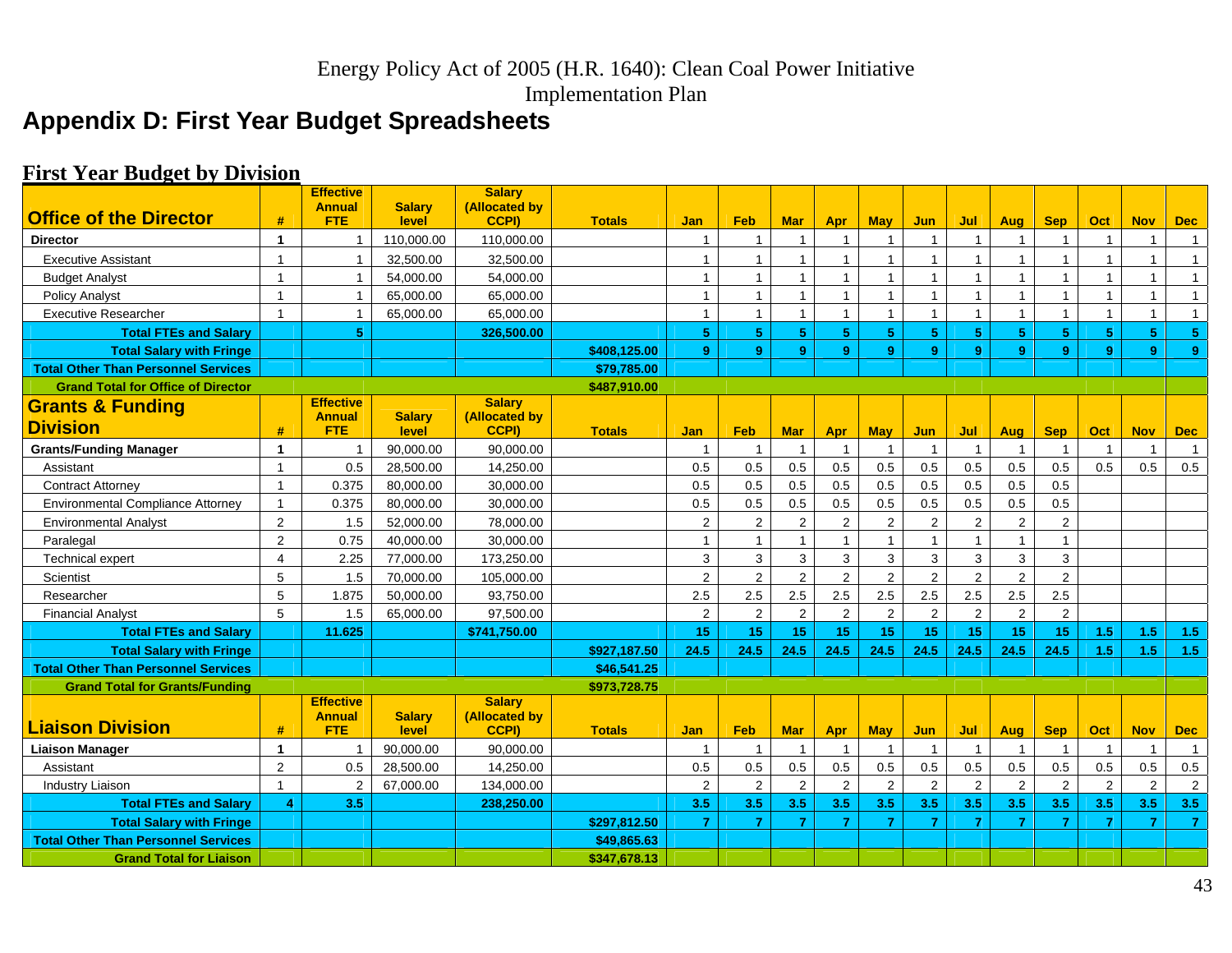# Energy Policy Act of 2005 (H.R. 1640): Clean Coal Power Initiative

Implementation Plan

| <b>Construction &amp;</b>                                |                | <b>Effective</b><br><b>Annual</b> | <b>Salary</b> | <b>Salary</b><br>(Allocated by |               |            |     |            |     |            |                  |                  |                  |                  |      |            |                |
|----------------------------------------------------------|----------------|-----------------------------------|---------------|--------------------------------|---------------|------------|-----|------------|-----|------------|------------------|------------------|------------------|------------------|------|------------|----------------|
| <b>Operations Division</b>                               | #              | <b>FTE</b>                        | level         | <b>CCPI)</b>                   | <b>Totals</b> | <b>Jan</b> | Feb | <b>Mar</b> | Apr | <b>May</b> | <b>Jun</b>       | Jul              | <b>Aug</b>       | <b>Sep</b>       | Oct  | <b>Nov</b> | <b>Dec</b>     |
| <b>Construction/Operations Manager</b>                   |                |                                   | 90,000.00     | 90,000.00                      |               |            |     |            |     |            |                  |                  |                  |                  |      |            |                |
| Assistant                                                |                | 0.5                               | 28,500.00     | 14,250.00                      |               | 0.5        | 0.5 | 0.5        | 0.5 | 0.5        | 0.5              | 0.5              | 0.5              | 0.5              | 0.5  | 0.5        | 0.5            |
| PM IGCC                                                  | $\mathcal{P}$  | 0.5                               | 65,000.00     | 32,500.00                      |               |            |     |            |     |            |                  |                  |                  |                  |      |            | $\overline{2}$ |
| <b>PM Fuel Cell</b>                                      |                | 0.25                              | 65,000.00     | 16,250.00                      |               |            |     |            |     |            |                  |                  |                  |                  |      |            |                |
| On-site inspector                                        | 6              | 0.75                              | 35,000.00     | 26.250.00                      |               |            |     |            |     |            |                  |                  |                  |                  | 3    |            | 3              |
| <b>Technical expert</b>                                  | $\overline{2}$ | 0.5                               | 77,000.00     | 38,500.00                      |               |            |     |            |     |            |                  |                  |                  |                  | 2    |            | $\overline{2}$ |
| <b>Financial Analyst</b>                                 |                | 0.25                              | 65,000.00     | 16,250.00                      |               |            |     |            |     |            |                  |                  |                  |                  |      |            |                |
| <b>Total FTEs and Salary</b>                             |                | 3.75                              |               | \$234.000.00                   |               | L5         | 1.5 | <b>5</b>   | -5  | 1.5        | 1.5              | 1.5              | 1.5 <sub>1</sub> | 1.5              | 10.5 | 10.5       | 10.5           |
| <b>Total Salary with Fringe</b>                          |                |                                   |               |                                | \$292,500.00  | <b>5</b>   | 1.5 | .5         | .5  | .5         | 1.5 <sub>1</sub> | 1.5 <sub>1</sub> | $\sqrt{5}$       | 1.5 <sub>1</sub> | 17.5 | 17.5       | 17.5           |
| <b>Total Other Than Personnel Services</b>               |                |                                   |               |                                | \$72,028.13   |            |     |            |     |            |                  |                  |                  |                  |      |            |                |
| <b>Grand Total for</b><br><b>Construction/Operations</b> |                |                                   |               |                                | \$364,528.13  |            |     |            |     |            |                  |                  |                  |                  |      |            |                |

| <b>Compliance &amp;</b>                                 |                | <b>Effective</b>      |                        | <b>Salary</b>          |                  |            |            |            |            |            |      |      |      |            |      |            |                |
|---------------------------------------------------------|----------------|-----------------------|------------------------|------------------------|------------------|------------|------------|------------|------------|------------|------|------|------|------------|------|------------|----------------|
| <b>Monitoring Division</b>                              | #              | <b>Annual</b><br>FTE. | <b>Salary</b><br>level | (Allocated by<br>CCPI) | <b>Totals</b>    | <b>Jan</b> | <b>Feb</b> | <b>Mar</b> | <b>Apr</b> | <b>May</b> | Jun  | Jul  | Aug  | <b>Sep</b> | Oct  | <b>Nov</b> | <b>Dec</b>     |
| <b>Compliance/Monitoring Manager</b>                    |                |                       | 90,000.00              | 90,000.00              |                  |            |            |            |            |            |      |      |      |            |      |            |                |
| Assistant                                               |                | 0.5                   | 28,500.00              | 14,250.00              |                  | 0.5        | 0.5        | 0.5        | 0.5        | 0.5        | 0.5  | 0.5  | 0.5  | 0.5        | 0.5  | 0.5        | 0.5            |
| <b>Environmental Analyst</b>                            | $\overline{2}$ | 0.5                   | 52,000.00              | 26,000.00              |                  |            |            |            |            |            |      |      |      |            | 2    | 2          | $\overline{2}$ |
| Technical expert                                        | $\overline{2}$ | 0.5                   | 77,000.00              | 38,500.00              |                  |            |            |            |            |            |      |      |      |            | 2    | 2          | $\overline{2}$ |
| Scientist                                               | 3              | 0.25                  | 70,000.00              | 17,500.00              |                  |            |            |            |            |            |      |      |      |            |      |            |                |
| <b>Financial Analyst</b>                                |                | 0.25                  | 65,000.00              | 16,250.00              |                  |            |            |            |            |            |      |      |      |            |      |            |                |
| <b>Environmental Compliance Attorney</b>                |                | 0.25                  | 80,000.00              | 20,000.00              |                  |            |            |            |            |            |      |      |      |            |      |            |                |
| Paralegal                                               |                | 0.25                  | 40,000.00              | 10,000.00              |                  |            |            |            |            |            |      |      |      |            |      |            |                |
| <b>Total FTEs and Salary</b>                            |                | 3.5                   |                        | \$232,500.00           |                  | 1.5        | 1.5        | 1.5        | 1.5        | 1.5        | 1.5  | 1.5  | 1.5  | 1.5        | 9.5  | 9.5        | 9.5            |
| <b>Total Salary with Fringe</b>                         |                |                       |                        |                        | \$290,625.00     | 1.5        | 1.5        | 457        | 1.5        | 1.5        | 1.5  | 1.5  | 1.5  | 1.5        | 15.5 | 15.5       | 15.5           |
| <b>Total Other Than Personnel Services</b>              |                |                       |                        |                        | \$73,136.25      |            |            |            |            |            |      |      |      |            |      |            |                |
| <b>Grand Total for Compliance/</b><br><b>Monitoring</b> |                |                       |                        |                        | \$363,761.25     |            |            |            |            |            |      |      |      |            |      |            |                |
|                                                         |                |                       |                        |                        |                  |            |            |            |            |            |      |      |      |            |      |            |                |
| <b>Total FTEs and Salary for CCPI</b>                   |                | 27.375                |                        | \$1,773,000.00         |                  | 26.5       | 26.5       | 26.5       | 26.5       | 26.5       | 26.5 | 26.5 | 26.5 | 26.5       | 30   | 30         | 30             |
| <b>Total Fringe for CCPI</b>                            |                |                       |                        | \$443,250.00           |                  |            |            |            |            |            |      |      |      |            |      |            |                |
| <b>Total Personnel Expenses for CCPI</b>                |                |                       |                        |                        | \$2,216,250.00   |            |            |            |            |            |      |      |      |            |      |            |                |
| <b>Total OTPS for CCPI</b>                              |                |                       |                        |                        | \$321,356.25     |            |            |            |            |            |      |      |      |            |      |            |                |
| <b>Grants</b>                                           |                |                       |                        |                        | \$112.000.000.00 |            |            |            |            |            |      |      |      |            |      |            |                |
|                                                         |                |                       |                        |                        |                  |            |            |            |            |            |      |      |      |            |      |            |                |

**Grand Total Budget for CCPI 8114,537,606.25**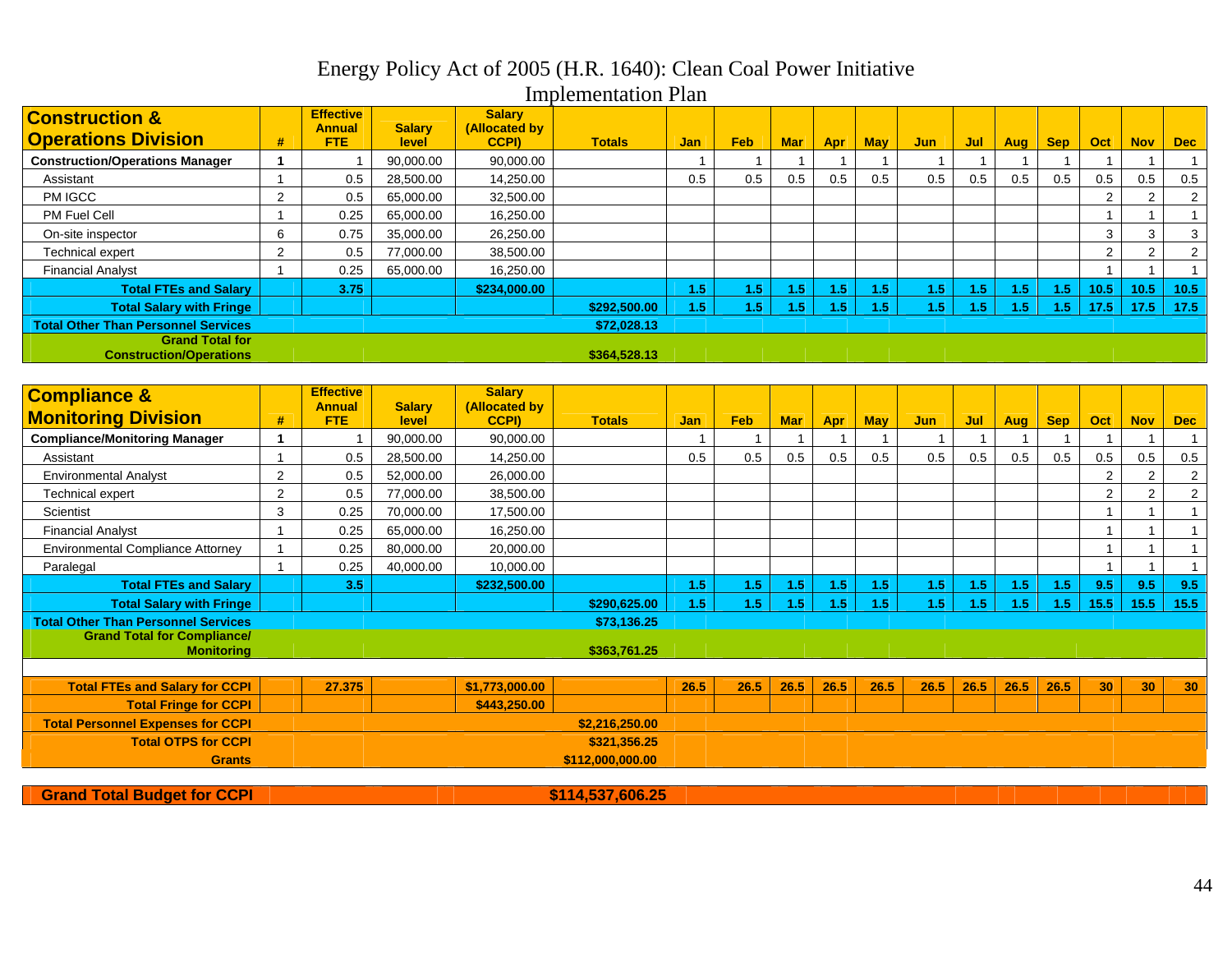# **First Year Budget Personnel Costs by Position and Task**

|                                           |                 | <b>Annual</b> | %CCPI |               | <b>Salary</b><br><b>Allocated by</b> |              | <b>Funding</b>    | <b>Reports</b><br>for | Program<br><b>Direction and</b> |                | <b>Compliance</b><br>and | <b>Construction</b><br>and |              |
|-------------------------------------------|-----------------|---------------|-------|---------------|--------------------------------------|--------------|-------------------|-----------------------|---------------------------------|----------------|--------------------------|----------------------------|--------------|
| <b>Position</b>                           | #               | <b>FTEs</b>   | time  | <b>Salary</b> | <b>CCPI</b>                          | <b>RFP's</b> | <b>Allocation</b> | <b>Congress</b>       | <b>Administration</b>           | <b>Liaison</b> | <b>Monitoring</b>        | <b>Operations</b>          | <b>Total</b> |
| Assistant                                 | 2               | 2.000         | 100%  | 28,500.00     | 57,000.00                            |              | 14,250.00         |                       |                                 | 14,250.00      | 14,250.00                | 14,250.00                  | 57,000.00    |
| <b>Budget Analyst</b>                     | $\overline{1}$  | 1.000         | 100%  | 54,000.00     | 54,000.00                            |              | 10,800.00         | 21,600.00             | 21,600.00                       |                |                          |                            | 54,000.00    |
| Construction<br>Manager                   | $\overline{1}$  | 1.000         | 100%  | 90,000.00     | 90,000.00                            |              |                   |                       |                                 |                |                          | 90,000.00                  | 90,000.00    |
| <b>Contract Attorney</b>                  | $\overline{1}$  | 0.375         | 38%   | 80,000.00     | 30,000.00                            |              | 30,000.00         |                       |                                 |                |                          |                            | 30,000.00    |
| <b>Director</b>                           | $\overline{1}$  | 1.000         | 100%  | 110,000.00    | 110,000.00                           |              |                   | 22,000.00             | 88,000.00                       |                |                          |                            | 110,000.00   |
| Environmental                             |                 |               |       |               |                                      |              |                   |                       |                                 |                |                          |                            |              |
| Analyst                                   | 2               | 2.000         | 100%  | 52,000.00     | 104,000.00                           | 36,400.00    | 36,400.00         |                       |                                 |                | 31,200.00                |                            | 104,000.00   |
| Environmental                             |                 |               |       |               |                                      |              |                   |                       |                                 |                |                          |                            |              |
| Compliance<br>Attorney                    | $\mathbf{1}$    | 0.625         | 63%   | 80,000.00     | 50,000.00                            | 17,500.00    | 17,500.00         |                       |                                 |                | 15,000.00                |                            | 50,000.00    |
| <b>Executive Assistant</b>                | $\overline{1}$  | 1.000         | 100%  | 32,500.00     | 32,500.00                            |              |                   | 6,500.00              | 26,000.00                       |                |                          |                            | 32,500.00    |
| Executive                                 |                 |               |       |               |                                      |              |                   |                       |                                 |                |                          |                            |              |
| Researcher                                | $\overline{1}$  | 1.000         | 100%  | 65,000.00     | 65,000.00                            |              |                   | 13,000.00             | 52,000.00                       |                |                          |                            | 65,000.00    |
| <b>Financial Analyst</b>                  | $6\overline{6}$ | 2.000         | 33%   | 65,000.00     | 130,000.00                           | 45,500.00    | 45,500.00         |                       |                                 |                |                          | 39,000.00                  | 130,000.00   |
| <b>Grants/Funding</b><br>Manager          | $\overline{1}$  | 1.000         | 100%  | 90,000.00     | 90,000.00                            | 45,000.00    | 45,000.00         |                       |                                 |                |                          |                            | 90,000.00    |
| <b>Industry Liaison</b>                   | 2               | 2.000         | 100%  | 67,000.00     | 134,000.00                           |              |                   |                       |                                 | 134,000.00     |                          |                            | 134,000.00   |
| <b>Liaison Manager</b>                    | $\overline{1}$  | 1.000         | 100%  | 90,000.00     | 90,000.00                            |              |                   |                       |                                 | 90,000.00      |                          |                            | 90,000.00    |
| Monitoring                                |                 |               |       |               |                                      |              |                   |                       |                                 |                |                          |                            |              |
| Manager                                   | $\overline{1}$  | 1.000         | 100%  | 90,000.00     | 90,000.00                            |              |                   |                       |                                 |                | 90,000.00                |                            | 90,000.00    |
| On-site inspector                         | 6               | 0.750         | 13%   | 35,000.00     | 26,250.00                            |              |                   |                       |                                 |                |                          | 26,250.00                  | 26,250.00    |
| Paralegal                                 | 2               | 1.000         | 50%   | 40,000.00     | 40,000.00                            | 14,000.00    | 14,000.00         |                       |                                 |                | 12,000.00                |                            | 40,000.00    |
| <b>PM IGCC</b>                            | $\overline{1}$  | 0.250         | 25%   | 65,000.00     | 16,250.00                            |              |                   |                       |                                 |                |                          | 16,250.00                  | 16,250.00    |
| <b>PM Fuel Cell</b>                       | $\overline{1}$  | 0.250         | 25%   | 65,000.00     | 16,250.00                            |              |                   |                       |                                 |                |                          | 16,250.00                  | 16,250.00    |
| PM R&D                                    | $\overline{1}$  | 0.250         | 25%   | 65,000.00     | 16,250.00                            |              |                   |                       |                                 |                |                          | 16,250.00                  | 16,250.00    |
| <b>Policy Analyst</b>                     | $\overline{1}$  | 1.000         | 100%  | 65,000.00     | 65,000.00                            |              |                   | 13,000.00             | 52,000.00                       |                |                          |                            | 65,000.00    |
| Researcher                                | 5               | 1.875         | 38%   | 50,000.00     | 93,750.00                            | 46,875.00    | 46,875.00         |                       |                                 |                |                          |                            | 93,750.00    |
| <b>Scientist</b>                          | 5               | 1.750         | 35%   | 70,000.00     | 122,500.00                           | 42,875.00    | 42,875.00         |                       |                                 |                | 36,750.00                |                            | 122,500.00   |
| <b>Technical expert</b>                   | $\overline{4}$  | 3.250         | 81%   | 77,000.00     | 250,250.00                           | 87,587.50    | 87,587.50         |                       |                                 |                | 37,537.50                | 37,537.50                  | 250,250.00   |
| <b>Total</b>                              |                 | 27.375        |       |               | 1,773,000.00                         | 335,737.50   | 390,787.50        | 76,100.00             | 239,600.00                      | 238,250.00     | 236,737.50               | 255,787.50                 | 1,773,000.00 |
| <b>Fringe Benefits</b>                    |                 |               |       |               |                                      |              |                   |                       |                                 |                |                          |                            |              |
| (25%)                                     |                 |               |       |               | 443,250.00                           | 83,934.38    | 97,696.88         | 19,025.00             | 59,900.00                       | 59,562.50      | 59,184.38                | 63,946.88                  | 443,250.00   |
| <b>Total Personnel</b><br><b>Services</b> |                 |               |       |               | 2,216,250.00                         | 419,671.88   | 488,484.38        | 95,125.00             | 299,500.00                      | 297,812.50     | 295,921.88               | 319,734.38                 | 2,216,250.00 |
|                                           |                 |               |       |               |                                      |              |                   |                       |                                 |                |                          |                            |              |
| % Salary by Task                          |                 |               |       |               |                                      | 18.94%       | 22.04%            | 4.29%                 | 13.51%                          | 13.44%         | 13.35%                   | 14.43%                     | 100.00%      |
| <b>FTEs by Task</b>                       |                 |               |       |               |                                      | 5.16         | 6.23              | 1.20                  | 3.60                            | 3.50           | 3.60                     | 4.09                       | 27.38        |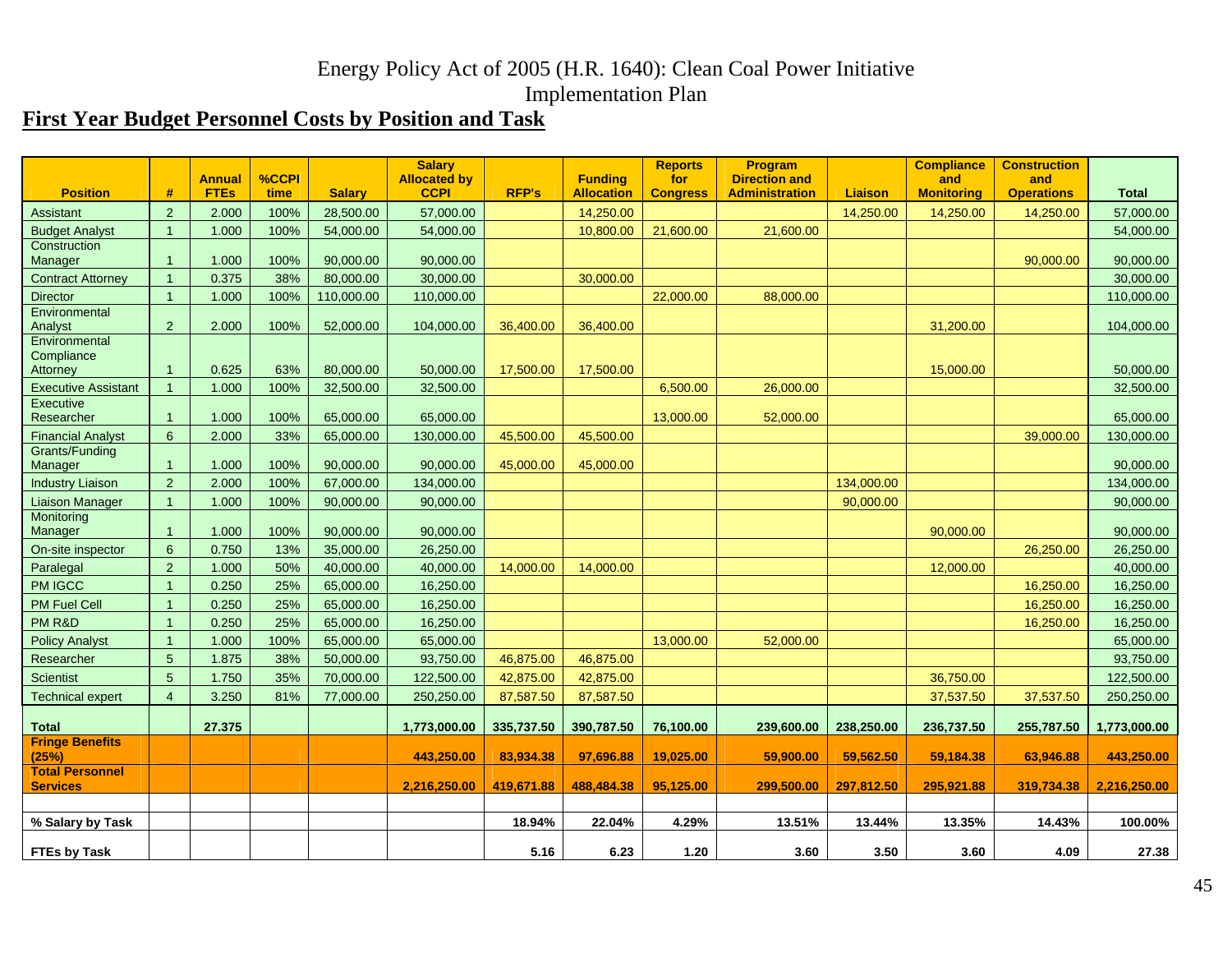## **First Year Budget Other Than Personnel Services (OTPS) and Total by Task**

| <b>OTPS Category</b>             | <b>Total</b> | <b>RFP's</b> | <b>Funding</b><br><b>Allocation</b> | <b>Reports for</b><br><b>Congress</b> | <b>Program Direction</b><br>and<br><b>Administration</b> | <b>Liaison</b> | <b>Compliance</b><br>and Monitoring | <b>Construction</b><br>and Operations | <b>Total</b> |
|----------------------------------|--------------|--------------|-------------------------------------|---------------------------------------|----------------------------------------------------------|----------------|-------------------------------------|---------------------------------------|--------------|
| <b>Supplies</b>                  | 22,162.50    | 3.324.38     | 6.648.75                            | 2.216.25                              | 1,108.13                                                 | 3.324.38       | 3.324.38                            | 2,216.25                              | 22,162.50    |
| <b>Travel</b>                    | 166,218.75   | 8.310.94     | 8,310.94                            | 8.310.94                              | 8,310.94                                                 | 33.243.75      | 49,865.63                           | 49,865.63                             | 166,218.75   |
| <b>Office Expenses</b>           | 132,975.00   | 26,595.00    | 26,595.00                           | 13.297.50                             | 13,297.50                                                | 13.297.50      | 19.946.25                           | 19.946.25                             | 132,975.00   |
| <b>Total OTPS</b>                | 321,356.25   | 38,230.31    | 41,554.69                           | 23.824.69                             | 22,716.56                                                | 49.865.63      | 73,136.25                           | 72,028.13                             | 321,356.25   |
|                                  |              |              |                                     |                                       |                                                          |                |                                     |                                       |              |
| <b>Total CCPI</b><br><b>Cost</b> |              | 457,902.19   | 530,039.06                          | 118,949.69                            | 322,216.56                                               | 347,678.13     | 369,058.13                          | 391,762.50                            | 2,537,606.25 |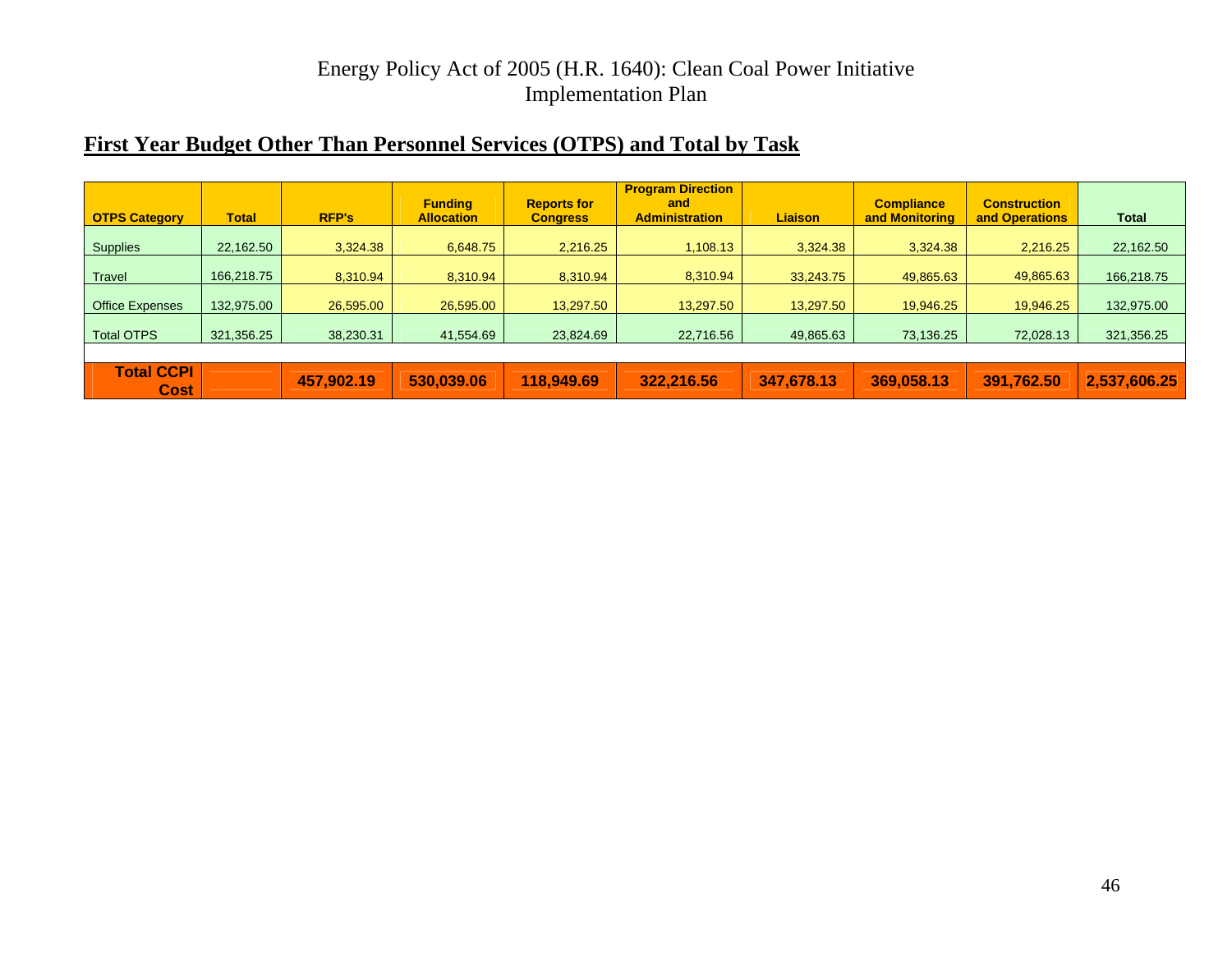# **Appendix E: First Year Master Calendar**

<span id="page-49-0"></span>

| <b>DIVISIONS</b>    |                                                           |  |  |  |                                                 |  |  |
|---------------------|-----------------------------------------------------------|--|--|--|-------------------------------------------------|--|--|
|                     | <b>TASKS</b>                                              |  |  |  | Jan Feb Mar Apr May Jun Jul Aug Sep Oct Nov Dec |  |  |
|                     |                                                           |  |  |  |                                                 |  |  |
| Office of           | Write-up 10-year plan                                     |  |  |  |                                                 |  |  |
| <b>Director</b>     | <b>Compile Information</b><br><b>Congressional Report</b> |  |  |  |                                                 |  |  |
|                     | <b>Write-up Congressional Report</b>                      |  |  |  |                                                 |  |  |
|                     |                                                           |  |  |  |                                                 |  |  |
| <b>Grants and</b>   | <b>Formulate RFPs</b>                                     |  |  |  |                                                 |  |  |
|                     | <b>Submission Period</b>                                  |  |  |  |                                                 |  |  |
| <b>Funding</b>      | <b>Review and Process Proposals</b>                       |  |  |  |                                                 |  |  |
|                     | Award and disburse funds                                  |  |  |  |                                                 |  |  |
|                     |                                                           |  |  |  |                                                 |  |  |
| <b>Construction</b> | Project Design and Pre-                                   |  |  |  |                                                 |  |  |
| and                 | construction                                              |  |  |  |                                                 |  |  |
| <b>Operations</b>   | Create SOP for inspectors                                 |  |  |  |                                                 |  |  |
|                     | Evaluation of SOP by Industry                             |  |  |  |                                                 |  |  |
|                     | Set financial Milestones                                  |  |  |  |                                                 |  |  |
|                     |                                                           |  |  |  |                                                 |  |  |
| <b>Compliance</b>   | Permitting preparation                                    |  |  |  |                                                 |  |  |
| and Monitoring      | Permitting submittal                                      |  |  |  |                                                 |  |  |
|                     | Auditing                                                  |  |  |  |                                                 |  |  |
|                     | <b>Environmental Target Compliance</b>                    |  |  |  |                                                 |  |  |
| Liaison             |                                                           |  |  |  |                                                 |  |  |
|                     | Plan and develop Stakeholder                              |  |  |  |                                                 |  |  |
|                     | meetings                                                  |  |  |  |                                                 |  |  |
|                     | <b>Survey Stakeholders</b>                                |  |  |  |                                                 |  |  |
|                     | <b>Compile Report for Director</b>                        |  |  |  |                                                 |  |  |
|                     | Create agency report                                      |  |  |  |                                                 |  |  |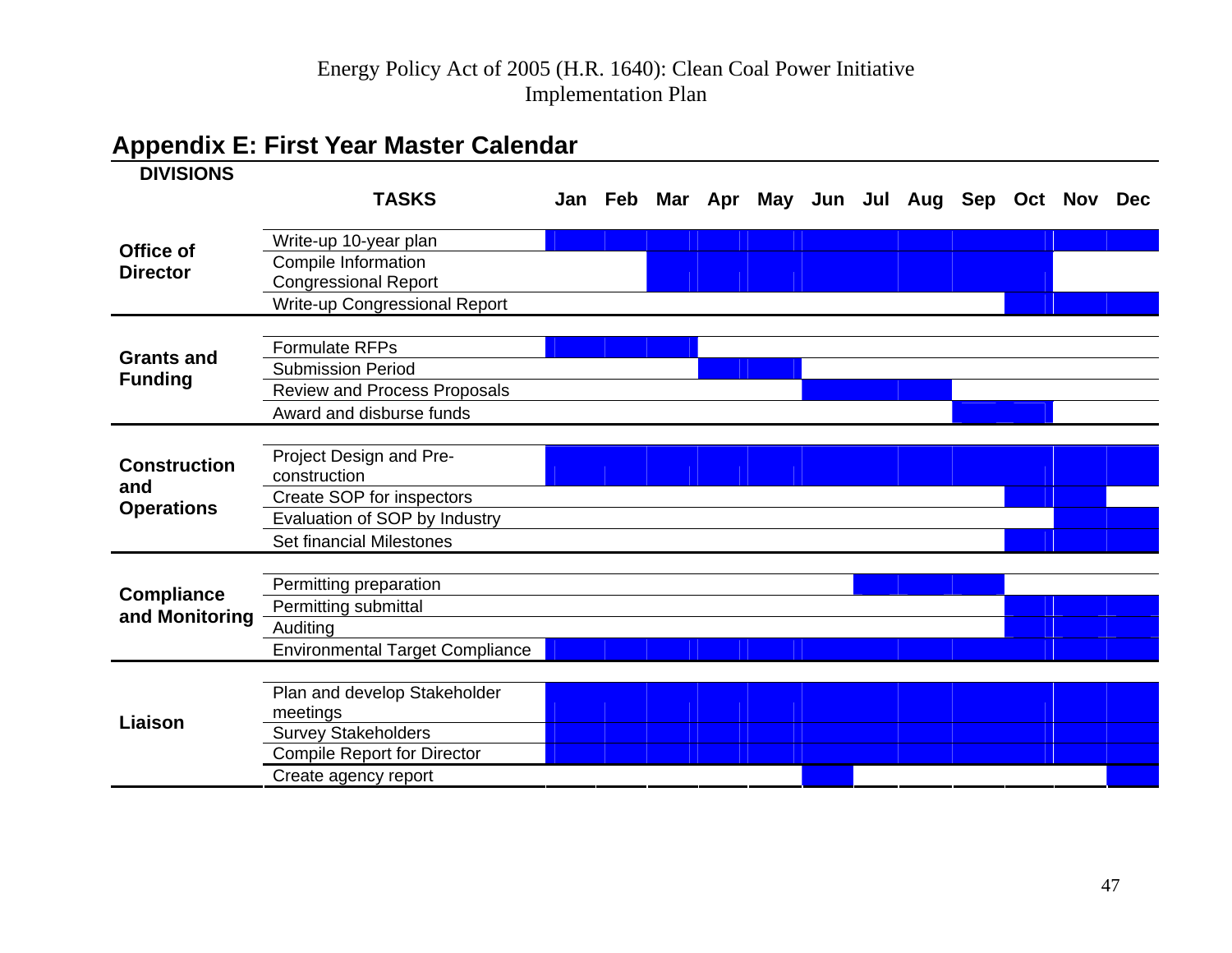# <span id="page-50-0"></span>**References**

<sup>5</sup> Department of Energy. 27 November 2006. <www.doe.gov>

- 7 Ratafia-Brown, J. et al. "An Environmental Assessment of IGCC Power Systems." *Nineteenth Annual Pittsburgh Coal Conference.* September 2002. 14 August 2006.
- <http://www.netl.doe.gov/technologies/coalpower/gasification/pubs/pdf/18.pdf>. 8 Coal Mining Mid-Atlantic Integrated Assessment. 28 July 2006. *Environmental Protection Agency.*
- <www.epa.gov/maia/html/coal-mining.html> 28 July 2006. 9 Giammar, D. (1997) Surface Coal Mining and Environmental Degradation in the United States.  $\leq$ www.gps.caltech.edu/classes/ge148/1997C/Reports/stripmining.html>  $^{10}$ Ibid

- <sup>11</sup> Sams, J.I. III (2000) Beer K.M. Effects of Coal-Mine Drainage on Stream Quality in the Allegheny and
- Monongahela River Basins-Sulfate Transport and Trends. *U.S. Geological Survey*. Denver, CO.<br><sup>12</sup> Census of Fatal Occupational Injuries (CFOI) 2005. Bureau of Labor Statistics. August 10 2006.<br>
<http://www.bls.gov/iif/oshw
- <sup>13</sup> United States. Cong. Senate. Committee on House Energy and Commerce, Subcommittee on Energy and Air Quality. *Energy Policy Act of 2005*. Hearing, 10, 16 Feb 2005. 109<sup>th</sup> Cong., 1<sup>st</sup> sess. Washington: Congressional Information Service, 2006.<br><sup>14</sup> U.S. House. 2005. *Energy Policy Act of 2005*. 109<sup>th</sup> Cong., 1<sup>st</sup> sess., H.R. 1640<br><sup>15</sup> Coproduction of Power, Fuels, and Chemicals – Topical Report #21. September 2001. 28 November 2006.
- 
- <http://www.netl.doe.gov/publications/others/topicals/topical21.pdf>. 16 "President's Clean Coal Initiative Attracts Second Wave of Technologies". 26 July 2004. Department of Energy.
- 28 November 2006.

- <http://fossil.energy.gov/news/techlines/2004/tl\_ccpi\_round2\_proposals.html> 17 Rosemberg, W.G., Alpern, D.C., Walker M.R. (2004) "Financing IGCC 3Party Covenant." Energy Technology Innovation Project. Belfer Center for Science and International Affairs, John F. Kennedy School of Government, Harvard University.<br><sup>18</sup> 2006-GS. U.S. Office of Personnel Management. 20 Oct 2006 <http://www.opm.gov/oca/06tables/html /gs.asp>
- 
- <sup>19</sup> USAJOBS. U.S. Office of Personnel Management. 20 Oct 2006 <http://www.usajobs.opm.gov/>
- 20 "Environmental Benefits of Reducing Acid Rain." *Environmental Protection Agency*. 31 July 2006.
- *<sup>&</sup>lt;*http://www.epa.gov/Region7/programs/artd/air/acidrain/acidrn2.htm>. 21 "Effects of Acid Rain: Lakes and Streams." *Environmental Protection Agency*. 9 August 2006.
- <sup>22</sup> "Effects of Acid Rain: Forests." *Environmental Protection Agency*. 9 August 2006.
- 
- <http://www.epa.gov/airmarkt/acidrain/effects/forests.html>. 23 "How does acid precipitation affect marble and limestone buildings?" *United States Geological Survey*. 31 July
- 2006. <http://pubs.usgs.gov/gip/acidrain/5.html>. 24 "ToxFAQs™ for Sulfur Dioxide." *Agency for Toxic Substances and Disease Registry.* 9 August 2006.
- <http://www.atsdr.cdc.gov/tfacts116.html>. 25 "How Ground-level Ozone Affects the Way We Live & Breathe." *Environmental Protection Agency*. 31 July
- 2006. <http://www.epa.gov/air/urbanair/ozone/index.html>. 26 "Health Effects of Ozone and Particle Pollution." *American Lung Association State of the Air Report*. 31 July 2006. <http://lungaction.org/reports/sota06\_heffects3a.html>. 27 "Frequent Questions about Mercury." *Environmental Protection Agency.* 9 August 2006.
- <http://www.epa.gov/mercury/faq.htm>.

<sup>&</sup>lt;sup>1</sup> U.S. House. 2005. *Energy Policy Act of 2005*. 109<sup>th</sup> Cong., 1<sup>st</sup> sess., H.R. 1640<sup>2</sup> "Summary of the Energy Policy Act of 2005. 109<sup>th</sup> Cong., 1<sup>st</sup> sess., H.R. 1640<sup>2</sup>

<sup>&</sup>lt;sup>2</sup> "Summary of the Energy Bill", Prepared by the Union of Concerned Scientists, Legislative Staff, August, 2005. <http://www.ucsusa.org/assets/documents/clean\_energy>. 3

<sup>&</sup>lt;sup>3</sup> "World Coal Markets." Annual Energy Outlook 2006. Energy Information Administration, Department of Energy.

February 2006. 24 September 2006. <http://www.eia.doe.gov/oiaf/ieo/coal.html><br><sup>4</sup> "Electricity." Annual Energy Outlook 2006. Energy Information Administration, Department of Energy. February 2006. 24 September 2006. <http://www.eia.doe.gov/oiaf/aeo/electricity.html> 5

 $6$  Ibid.